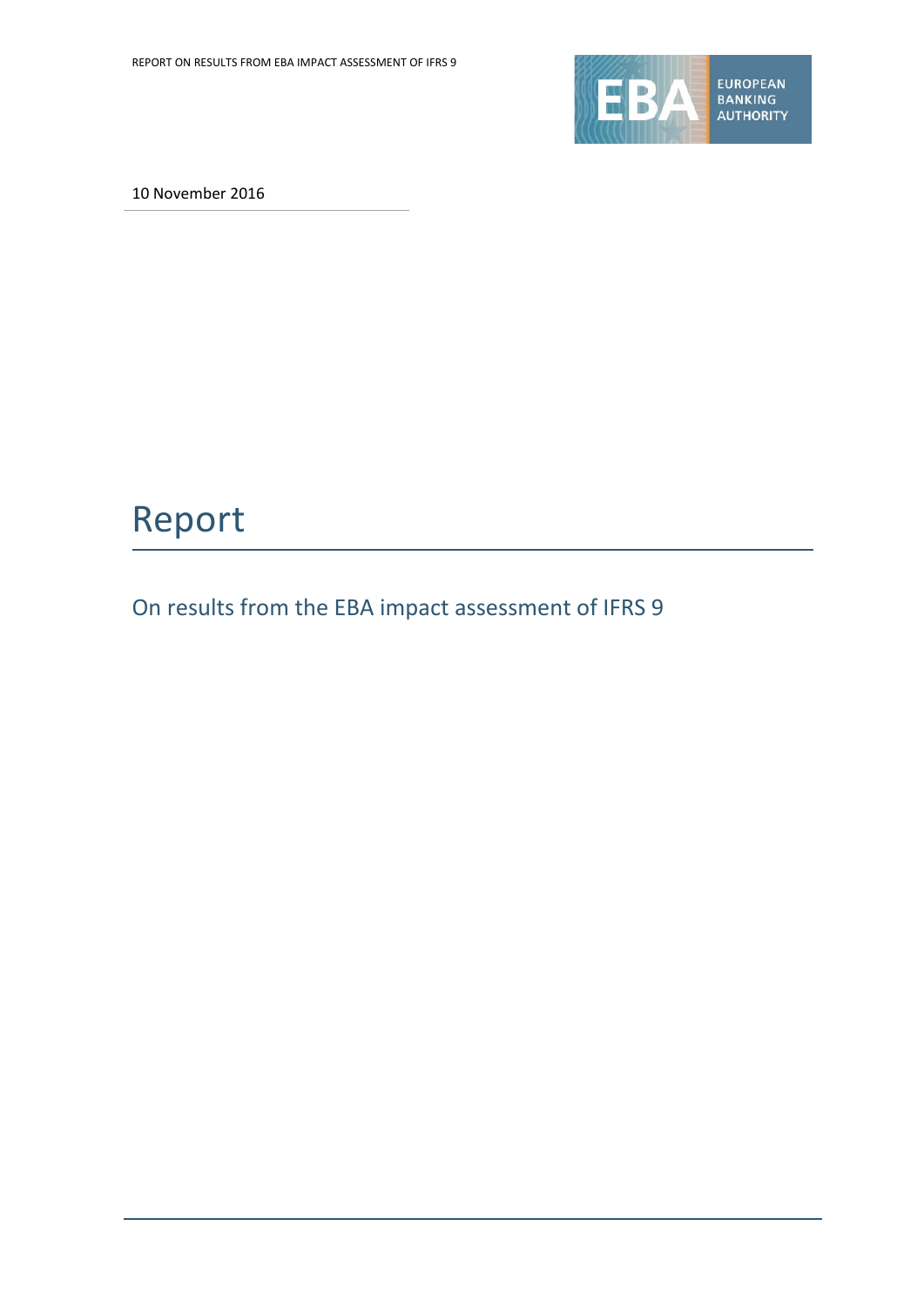

# **Contents**

| <b>Abbreviations</b>                                                                                                                                                                                                                                                                                                    | 3                                                  |
|-------------------------------------------------------------------------------------------------------------------------------------------------------------------------------------------------------------------------------------------------------------------------------------------------------------------------|----------------------------------------------------|
| <b>Executive summary</b>                                                                                                                                                                                                                                                                                                | 4                                                  |
| Content of the report<br>1. Main observations of the impact assessment exercise<br>1.1 Qualitative aspects<br>1.2 Quantitative aspects<br>2. Areas of further work - The way forward                                                                                                                                    | 4<br>5<br>5<br>$\overline{7}$<br>8                 |
| 1. Introduction                                                                                                                                                                                                                                                                                                         | 9                                                  |
| Background<br>Objective of the first exercise<br>Sample<br>Basis for responding to the exercise<br>Structure of the exercise<br>Main assumptions and caveats                                                                                                                                                            | 9<br>10<br>10<br>11<br>11<br>13                    |
| 2. Main observations                                                                                                                                                                                                                                                                                                    | 14                                                 |
| Qualitative assessment<br>IFRS 9 project status and governance<br><b>Classification and measurement</b><br>Impairment<br>Other qualitative impacts - Implications for supervisors<br>Quantitative assessment<br>Total impact on capital requirements from IFRS 9<br><b>Classification and measurement</b><br>Impairment | 14<br>14<br>17<br>20<br>27<br>28<br>28<br>29<br>30 |
| 3. Areas of further work - The way forward                                                                                                                                                                                                                                                                              | 34                                                 |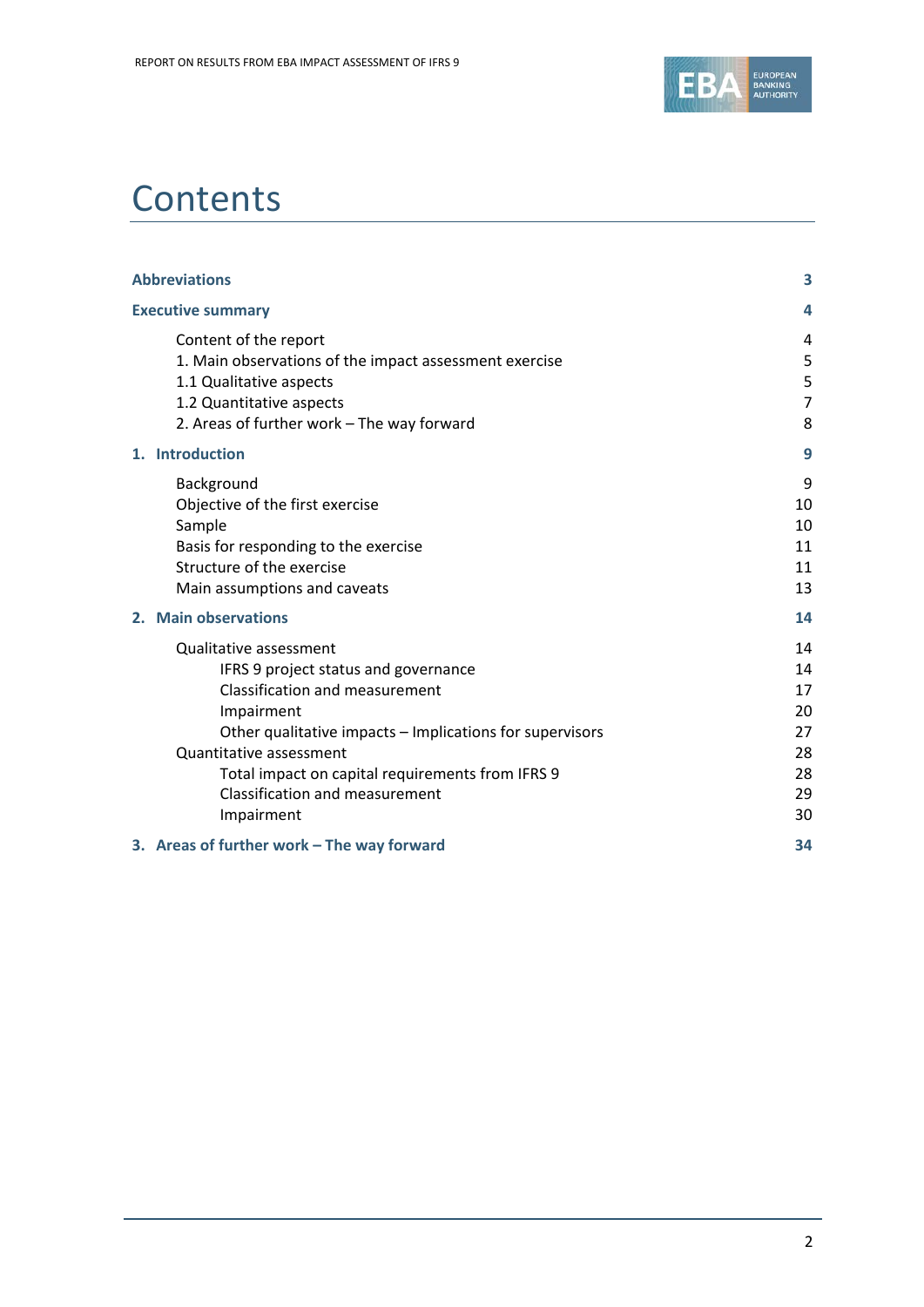

# Abbreviations

| bps               | <b>Basis points</b>                                         |
|-------------------|-------------------------------------------------------------|
| CET1              | Common Equity Tier 1                                        |
| <b>CRAs</b>       | Credit risk adjustments                                     |
| <b>EAD</b>        | Exposure at default                                         |
| <b>ECL</b>        | <b>Expected credit losses</b>                               |
| <b>FVOCI</b>      | Fair value through other comprehensive income               |
| <b>FVPL</b>       | Fair value through profit or loss                           |
| <b>GCRAs</b>      | General credit risk adjustments                             |
| <b>IAS 39</b>     | IAS 39 - Financial Instruments: Recognition and Measurement |
| IFRS <sub>9</sub> | <b>IFRS 9 - Financial instruments</b>                       |
| <b>IRB</b>        | Internal ratings-based                                      |
| <b>LGD</b>        | Loss given default                                          |
| <b>PD</b>         | Probability of default                                      |
| <b>RWAs</b>       | Risk-weighted assets                                        |
| <b>SA</b>         | Standardised approach                                       |
| <b>SCRAs</b>      | Specific credit risk adjustments                            |
| <b>SPPI</b>       | Solely payment of principal and interest                    |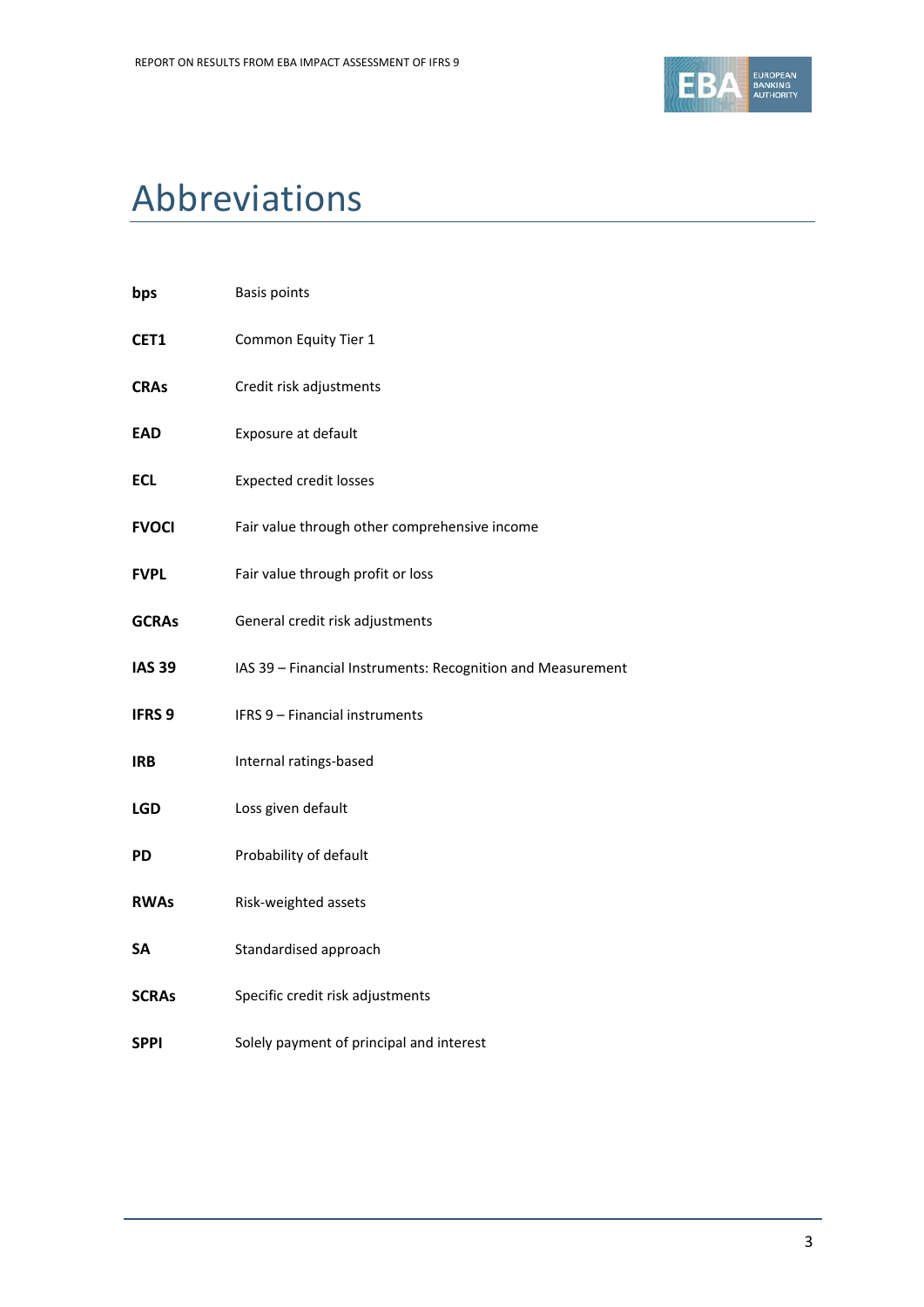

# Executive summary

In the context of the forthcoming implementation of IFRS 9 in the European Union (EU), the European Banking Authority (EBA) launched an impact assessment of the standard on a sample of approximately 50 institutions across the European Economic Area (EEA) in January 20[1](#page-3-0)6.<sup>1</sup>

This is own-initiative project from the EBA and is not linked to the adoption process of the standard taking place at the legislative level. The objectives of this exercise were to help the EBA understand the estimated impact of IFRS 9 on regulatory own funds and to support the EBA in assessing the interaction between IFRS 9 and other prudential requirements and the way in which institutions are preparing for the application of IFRS 9.

The EBA acknowledges that institutions are in the process of developing the necessary processes, models and capabilities for the implementation of IFRS 9. Therefore, institutions were invited to provide information on a best-efforts basis.

## **Content of the report**

 $\overline{a}$ 

Part [1](#page-8-0) (Introduction) of the report includes background information on this exercise, such as the objective of the exercise and the limitations of the responses collected. Part [2](#page-13-0) (Main observations) of the report sets out the main observations from the EBA's analysis of the information provided by the sample of banks in response to the EBA exercise and includes recommendations relevant to some of these observations.<sup>[2](#page-3-1)</sup> Part [3](#page-33-0) (Areas of further work – The way forward) describes possible future actions to be launched based on the information collected in this exercise. Overall, at the time the survey was conducted (April 2016)—which was based on banks' estimations as of 31 December 2015—banks were at an early stage of preparation for the implementation of IFRS 9 and the information provided reflects this.

When providing this information, banks have made several assumptions and simplifications that do not necessarily represent their finalised IFRS 9 methodology. In addition, the portfolios of banks may change when IFRS 9 is first applied and the state of the economy may also be different at that time. For all these reasons, the observations in this report are indicative of the main trend in the EU banking sector at the time the exercise was performed, and the impact of IFRS 9 may be different when IFRS 9 is first applied.

That said, the EBA will closely monitor the different steps of implementation by EU institutions for IFRS 9. As part of that process, the EBA is launching a second impact assessment exercise based on the experience gained in the first exercise.

<span id="page-3-0"></span> $1$  This is also included in the EBA work programme: http://www.eba.europa.eu/about-us/work-programme/currentwork-programme.

<span id="page-3-1"></span> $2$  The recommendations provided in the report are not meant to be exhaustive.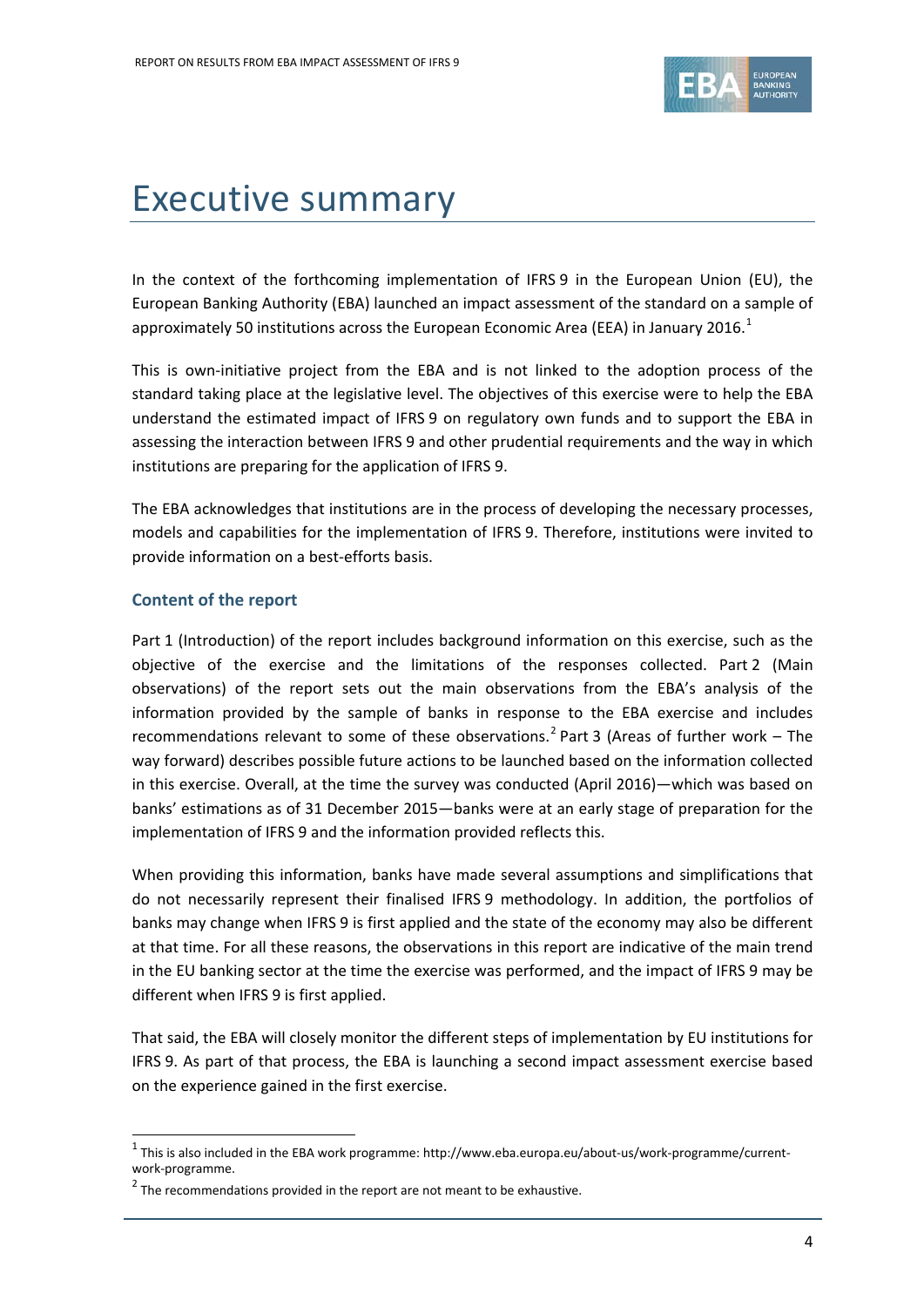

## **1. Main observations of the impact assessment exercise**

At a high level, implementation efforts are ongoing (development of processes, systems, models and data) and are expected to be constantly evolving until at least the initial application of IFRS 9.

The response rate to the exercise was also reflective of this fact. All banks in the sample provided qualitative information on the estimated impact of IFRS 9 by answering 34 questions on some of the main elements of IFRS 9 implementation of particular interest to the EBA. Most respondents also provided information on almost all the quantitative questions of the exercise (which focused on some financial statements data and the impact on own funds).

## **1.1 Qualitative aspects**

The main qualitative observations highlighted from this exercise are the following:

- The smaller banks surveyed are lagging behind in their preparation compared to larger banks in this sample, as they are usually at an early stage of IFRS 9 implementation. This may be because the scale of IFRS 9 implementation for smaller banks is generally relatively smaller than for larger banks and/or because the smaller banks may have less available resources to invest in this implementation. However, the EBA believes that it is important that banks (both large and small) do not underestimate the work involved in the implementation of IFRS 9 and, in this regard, adequate time is essential.
- Based on the responses received, the involvement of some key stakeholders in IFRS 9 implementation seems limited at the current stage. As the implementation of IFRS 9 requires collaboration between different departments within an entity, key functions from the business should be involved in this project, including credit risk experts, audit committees and the board of directors. Ownership of the project by senior management and the allocation of sufficient resources to it are necessary to ensure timely and high-quality implementation of IFRS 9.
- Many respondents plan to perform parallel runs to test the implementation of IFRS 9, but it seems that this testing may, in some cases, be more limited than originally envisaged due to there being insufficient time between the completion of the building of the systems and initial application of IFRS 9. Banks need to be careful when reducing their parallel-running plans, as a parallel run is considered good practice in understanding and explaining the new IFRS 9 estimates.
- Banks are generally looking (up to the extent possible) to leverage off existing definitions, processes, systems, models and data used for regulatory and credit risk management purposes in order to implement IFRS 9 impairment requirements, although new models and/or adjustments to existing models will be necessary. It is important, however, that the existing definitions, processes, systems, models and data are used only if and to the extent that they are fit for the purposes of IFRS 9, which may not always be the case.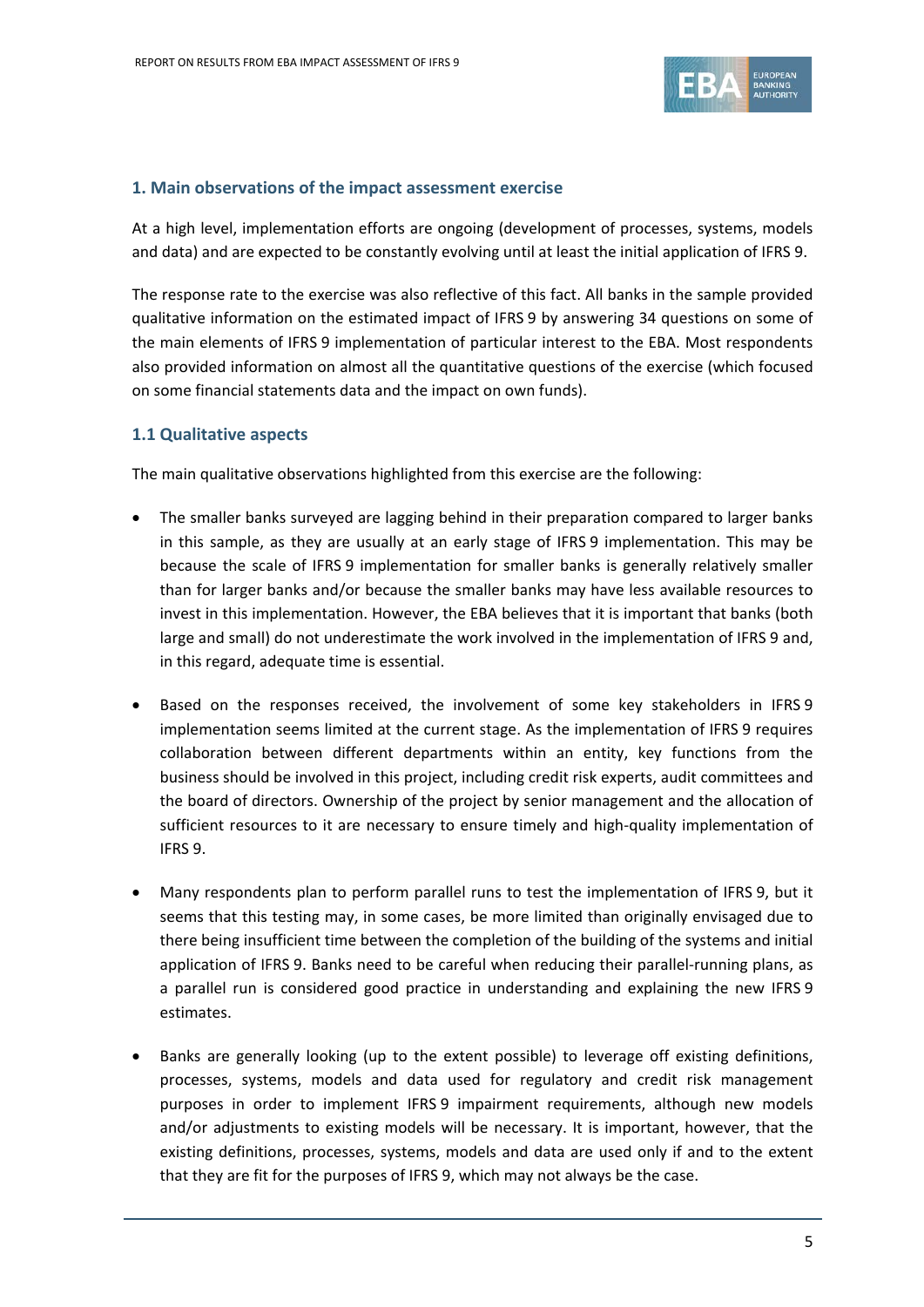

- Data quality and availability are the most significant challenges for banks responding to the survey and they expect to use different sources of data, such as internal sources (for instance, information already used in IRB models or in other exercises, including the stress test) and external sources (for instance, rating agencies).
- Overall, the impact of the change in classification and measurement requirements does not seem very significant for most banks. The impact could depend on the type of business carried out and the products held by a bank, as those banks with more plain vanilla products are expected to have fewer challenges in the implementation of IFRS 9 classification and measurement requirements.
- The interpretation and application of some key elements of IFRS 9 impairment requirements—such as the significant increase of credit risk—are challenging and have to be finalised in many cases. The EBA guidelines on credit risk management practices and accounting for ECL (the EBA guidelines on ECL) $3$ —which introduce into the EU the existing Basel Committee on Banking Supervision (BCBS) 'Guidance on credit risk and accounting for  $ECL^4$  $ECL^4$  -will provide guidance to banks on addressing these challenges and on the overall implementation of IFRS 9 as necessary.
- Available practical expedients of IFRS 9 (simplifications) will be used by banks. Some of these may be used more than others (also depending on the type of portfolio). In addition, most banks will use the 30 days past due criterion, although not usually as a primary indicator of significant increase in credit risk. If the use of practical expedients creates bias in the estimation of ECL—which, for example, is what using a 30 days past due test to identify significant increases in credit risk can do—credit institutions should consider the need to make adjustments to counter that bias and that these adjustments are subject to appropriate governance processes in order to ensure that the objectives of IFRS 9 are met.
- 75% of the banks included in the survey anticipate that IFRS 9 impairment requirements will increase volatility in profit or loss. Respondents mentioned that this was mainly due to the 'cliff effect' when moving exposures from stage 1 to stage 2 (from 12-month ECL to lifetime ECL), due to the movement between stages 1 and 2 and due to the inclusion of forwardlooking information that will need to be re-assessed at each reporting period in the ECL estimation. However, 16% of the banks do not anticipate that the IFRS 9 impairment requirements will significantly increase the volatility in profit or loss compared to IAS 39, as the ECL model under IFRS 9 may lead to more gradual recognition of losses compared to the level of losses recognised under IAS 39 (which was based on an incurred loss model). Other banks (9%) are not able to assess the impact at the current stage.

<span id="page-5-0"></span> $3$  The draft EBA guidelines on ECL are available at  $\frac{https://www.eba.europa.eu/~/eba-consults-on-guidelines-on-credit-}$ [risk-management-practices-and-accounting-for-expected-credit-losses.](https://www.eba.europa.eu/-/eba-consults-on-guidelines-on-credit-risk-management-practices-and-accounting-for-expected-credit-losses) The period for public consultation ended on 26 October 2016. The EBA aims to finalise the proposed guidelines during the first quarter of 2017.

<span id="page-5-1"></span> $4$  http://www.bis.org/bcbs/publ/d350.htm.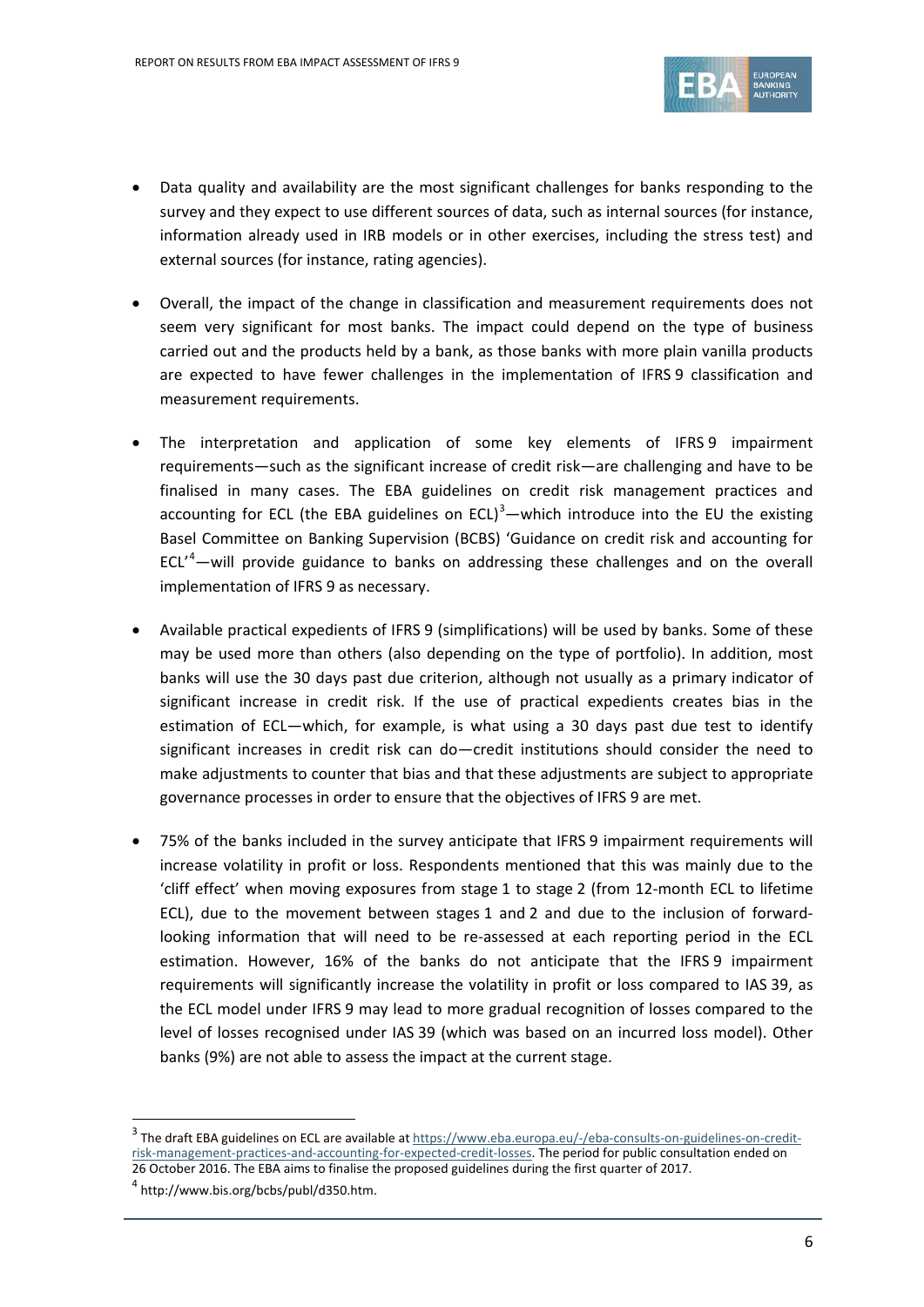

## **1.2 Quantitative aspects**

Respondents provided best-efforts estimates of the quantitative impact of IFRS 9 on selected financial and regulatory capital metrics at the time the exercise was conducted. The exercise included simplifications and, in some instances, respondents provided estimates in the form of an estimated range of impact (rather than an absolute impact).

Quantitative estimates should be considered taking into account the limitations at the time of conducting this exercise, as mentioned above. These limitations mainly relate to the fact that banks are at an early stage of preparation for the implementation of IFRS 9. In this regard, several assumptions and simplifications have been made to provide an estimated quantitative impact. Some banks also mentioned that their estimates for responding to the survey were not necessarily subject to the usual (internal and/or external) validation processes (as it would be the case for established financial reporting processes) and that the available resources —such as data and design of models— were limited at the current stage of implementation of IFRS 9. In addition, it should be acknowledged that there could be confidence intervals in the estimates performed in this exercise. It is also acknowledged that the state of the economy may be different when IFRS 9 is initially applied compared to the state of the economy at the time of conducting this assessment. Hence, the observations in this report are indicative of the main trend in the EU banking sector at the time the exercise was performed, and the impact of IFRS 9 may be different when IFRS 9 is first applied.

On this basis, the following aspects were observed:

- The total estimated impact of IFRS 9 is mainly driven by the impairment requirements and, to a lesser extent, by the classification and measurement requirements of IFRS 9. The main impact seems to be driven by the estimation of lifetime ECL for stage 2 exposures (i.e. exposures that have experienced a significant increase of credit risk but are not defaulted).
- The estimated change in provisions varies from portfolio to portfolio—and, therefore, across entities—and different factors could influence the impact of IFRS 9 in percentage terms on own funds, such as: the existing level of provisions under IAS 39; the bank's current level of own funds; or the use of a SA or an IRB approach for measuring credit risk for prudential purposes (for SA banks, any increase in provisions under IFRS 9 will be directly recognised in CET1, while for IRB banks, the impact would depend on the excess/shortfall situation).
- The reclassification of financial instruments between categories may also have an impact on own funds, but this is limited in most cases due to the banks' business models and the composition of their balance sheets (which mainly includes lending activities through loans and advances to households and corporates followed by debt securities).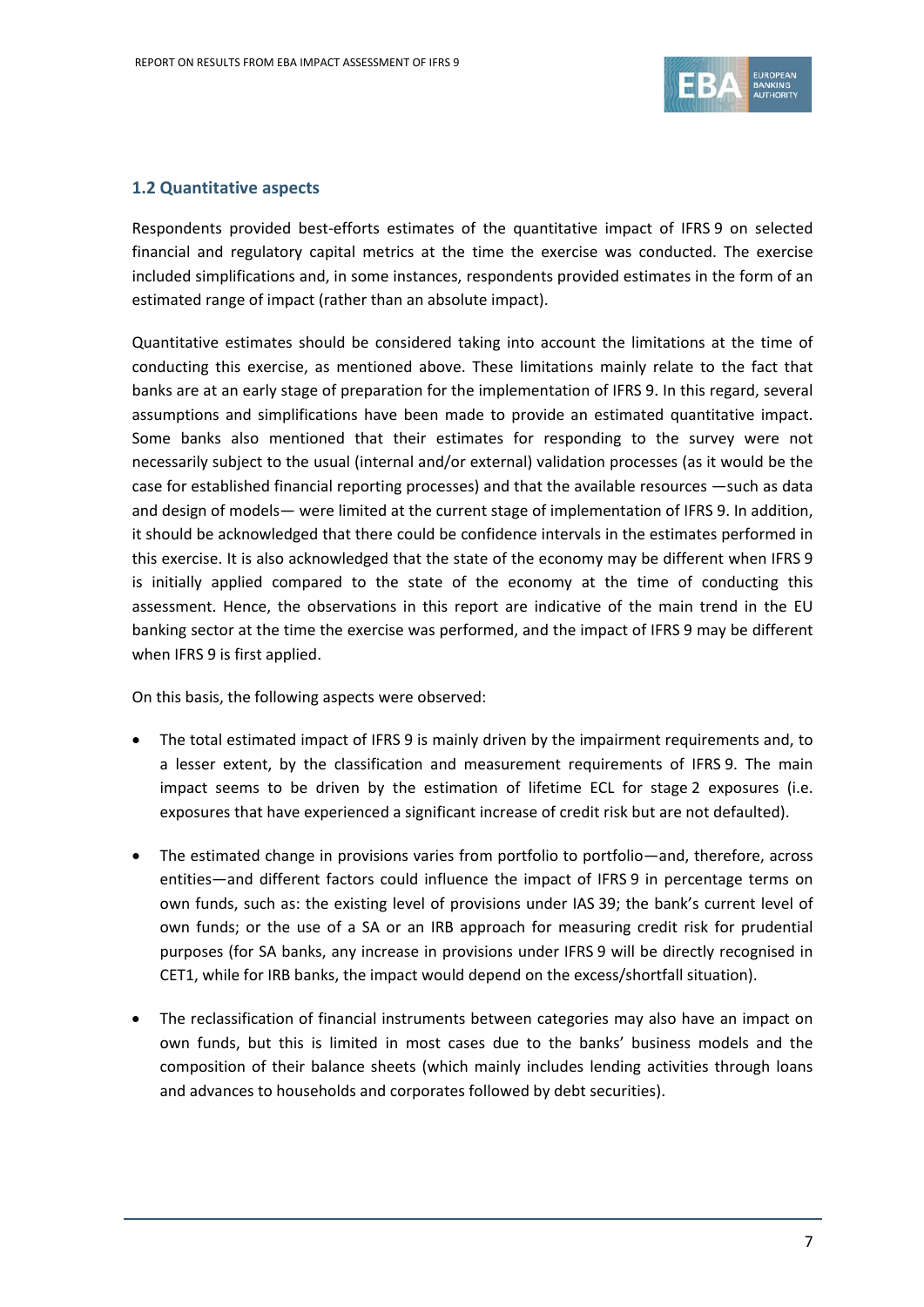

- The estimated increase of provisions compared to the current levels of provisions under IAS 39 is 18% on average and up to 30% for 86% (7[5](#page-7-0)<sup>th</sup> percentile<sup>5</sup>) of respondents.<sup>[6](#page-7-1)</sup>
- In terms of the estimation of the total quantitative impact of IFRS 9, CET1 and total capital ratio are estimated to decrease, on average, by 59 bps and 45 bps respectively. CET1 and total capital ratio are estimated to decrease by up to 75 bps for 79% of respondents (75<sup>th</sup> percentile). However, as is the case when using statistical metrics, it should be noted that some of the estimates relating to the total sample of respondents were different from the above-mentioned estimates. Other metrics (median<sup>[7](#page-7-2)</sup> and weighted average) used for the analysis have been included in the table at the end of part 2 of this report.<sup>[8](#page-7-3)</sup>
- It should be reiterated that this is only a preliminary best-efforts estimate. The EBA is conducting a second exercise to assess the impact, for which it expects more reliable and precise information to be provided by respondents as a result of their ongoing efforts to implement IFRS 9.

# **2. Areas of further work – The way forward**

Based on the information collected in this exercise, the report includes proposals for the next steps that could cover the following three main areas:

- Launching of the second EBA exercise on the impact assessment of IFRS 9, which builds on the experience of the current exercise;
- Engagement of the EBA with banks and auditors in an ongoing dialogue on the implementation issues observed in this exercise, and regarding which banks are encouraged to continue their efforts towards the high-quality implementation of IFRS 9;
- Considering additional regulatory guidance or recommendations with regard to the outcome of the interaction between the existing prudential requirements and the applicable accounting framework, including aspects related to any transitional arrangements for the application of the revised accounting frameworks, clarifications regarding the existing regulatory technical standards (RTS) for specifying the calculation of SCRAs and GCRAs,<sup>[9](#page-7-4)</sup> and the interaction between accounting and prudential credit risk calculations. The EBA welcomes further discussion with stakeholders on these aspects during the coming months and will continue monitoring IFRS 9 after it starts to be applied.

<span id="page-7-0"></span> $5$  The value of the 75<sup>th</sup> percentile represents the value below which 75% of the data lies. For example, if the value of the 75th percentile is 90%, then 75% of respondents have reported a value up to 90% and 25% a value above 90%.

<span id="page-7-1"></span> $^6$  Averages indicate an approximation of the estimated possible impact, which should be considered together with the other quantitative metrics provided in this report.

<span id="page-7-2"></span> $7$  50<sup>th</sup> percentile.

<span id="page-7-3"></span> $8$  This table includes a summary of the estimated quantitative impact of IFRS 9 for the sample and information on the assumptions used to calculate the averages.

<span id="page-7-4"></span><sup>9</sup> [http://www.eba.europa.eu/regulation-and-policy/credit-risk/draft-regulatory-technical-standards-on-the-calculation](http://www.eba.europa.eu/regulation-and-policy/credit-risk/draft-regulatory-technical-standards-on-the-calculation-of-credit-risk-adjustment)[of-credit-risk-adjustment.](http://www.eba.europa.eu/regulation-and-policy/credit-risk/draft-regulatory-technical-standards-on-the-calculation-of-credit-risk-adjustment)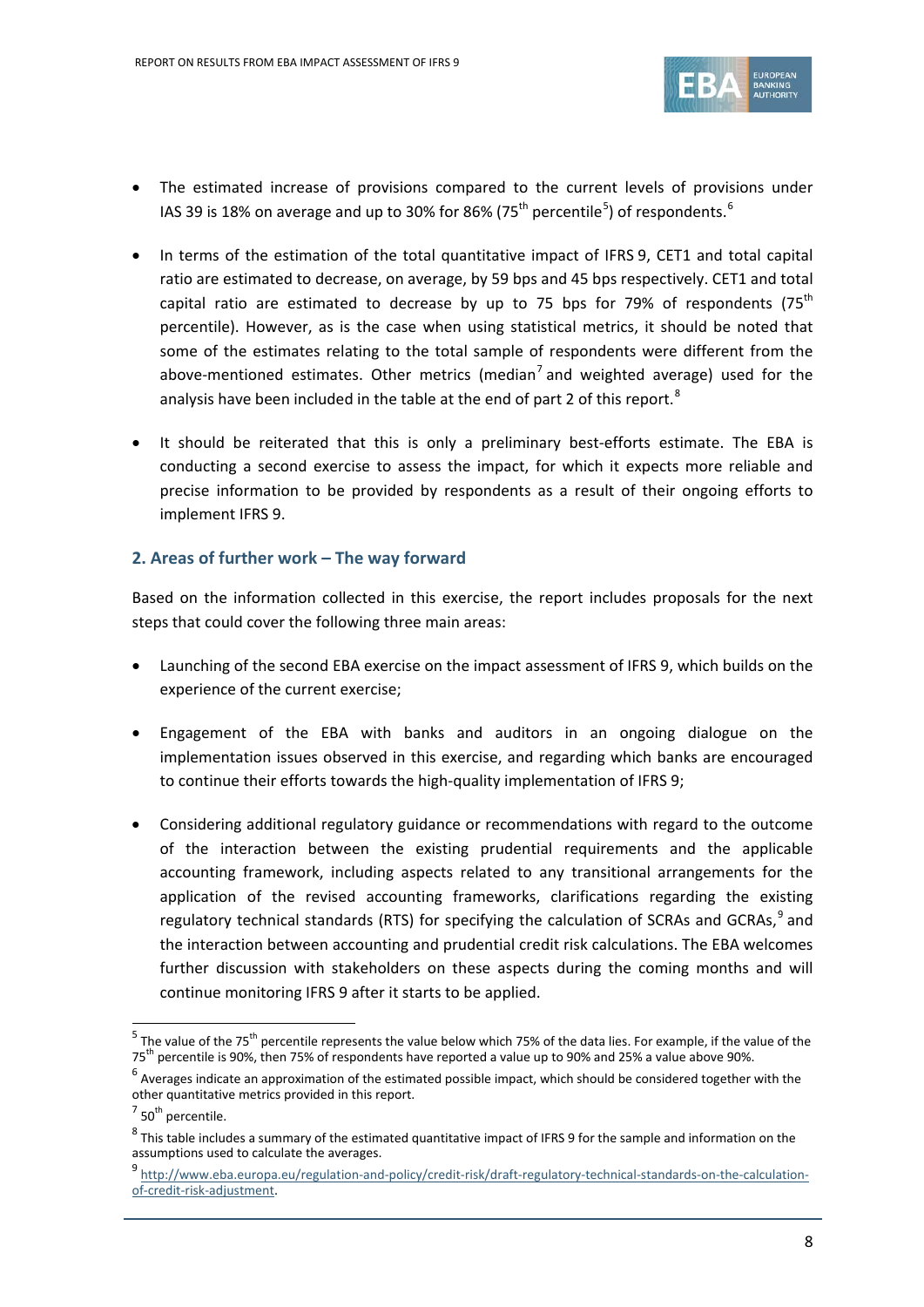

# <span id="page-8-0"></span>1. Introduction

## **Background**

- 1. This report is an own-initiative project from the EBA  $^{10}$  $^{10}$  $^{10}$  following the International Accounting Standards Board (IASB) publication of IFRS 9 in July 2014 and the planned endorsement of IFRS 9 in the EU (which replaces the current requirements of IAS 39). This report is not related to the endorsement of IFRS 9 in the EU.
- 2. The EBA welcomes the move from an incurred loss model to an ECL model under IFRS 9 and the timely adoption of IFRS 9 in the EU, as mentioned in its advice to the European Financial Reporting Advisory Group (EFRAG) on the endorsement of this standard.<sup>[11](#page-8-2)</sup> IFRS 9 is, overall, an improvement compared to IAS 39 in terms of the accounting for financial instruments by banks. The changes in credit loss provisioning should contribute to addressing the G20's concerns about the issue of 'too little, too late' in the recognition of credit losses, as well as improve the accounting recognition of loan loss provisions by incorporating a broader range of credit information. IFRS 9 is, therefore, expected to address some banking prudential concerns and contribute to financial stability in the EU.
- 3. A significant number of banks in the EU apply IFRS, as these are incorporated into the EU legal framework through EU regulations in accordance with the procedures set out in Regulation (EC) No 1606/2002. In particular, besides the mandatory application of IFRS to the consolidated accounts of listed entities in accordance with Regulation (EC) No 1606/2002, Member States may require or permit the application of IFRS in the following cases: a) in consolidated financial statements of banks whose securities are not listed in regulated markets, b) in the annual financial statements of banks (irrespective of being listed or not in regulated markets), <sup>[12](#page-8-3)</sup> and c) for supervisory reporting (in accordance with Article 24 of Regulation (EU) No 575/2013 of the Capital Requirements Regulation (CRR), where financial statements are prepared under national generally accepted accounting principles (GAAP)).
- 4. IFRS 9 will introduce a number of changes for banks, and the EBA is aware of several interactions between IFRS 9 and the prudential regulatory framework that need to be

<span id="page-8-1"></span><sup>10</sup> This is also included in the EBA work programme: http://www.eba.europa.eu/about-us/work-programme/currentwork-programme.

<span id="page-8-2"></span><sup>11</sup> http://www.eba.europa.eu/documents/10180/943157/Letter+to+EFRAG+Board+on+IFRS+9+endorsement.pdf.

<span id="page-8-3"></span><sup>&</sup>lt;sup>12</sup> Based on an EBA stock-take exercise conducted in 2016 with information from 26 Member States, all these Member States permit or require the use of IFRS in the consolidated financial statements of credit institutions besides the mandatory use of IFRS under the IAS Regulation. Most Member States (18 out of 26) permit or require the use of IFRS in the individual financial statements of listed and non-listed financial institutions (mandatory use of IFRS is mainly required for the individual financial statements of listed credit institutions). Fewer Member States (5 out of 26) either require or permit the use of IFRS for prudential purposes (Article 24 of the CRR).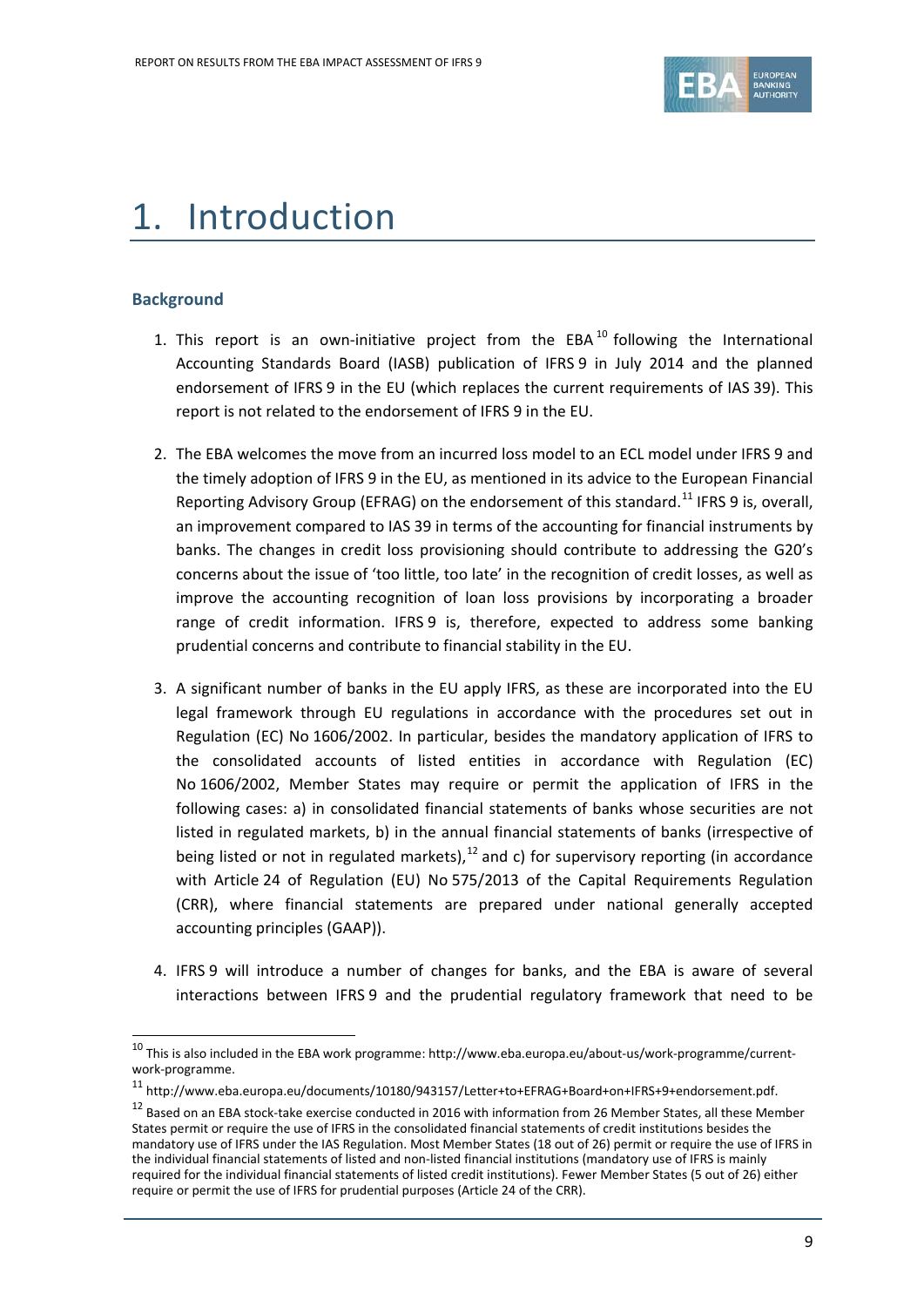

analysed further as the quantitative impacts of IFRS 9 become more precise. In this regard, the EBA launched an exercise addressed to a sample of banks at the end of January 2016 in order to obtain an understanding of the impacts of the application of IFRS 9 on institutions across the EEA, as the date of application of IFRS 9 in the EU is approaching.

5. This exercise was the first stage for assessing the impact of IFRS 9 on banks in the EU. The EBA is now launching the second stage of the exercise. This second stage will help the EBA better understand some specific areas—following the analysis of the information collected in the first exercise—as banks further develop their methodologies towards the implementation of IFRS 9 and provide additional disclosures in the financial statements for the estimated impact. It will also allow the EBA to have more up-to-date and better information on the possible impacts of IFRS 9 and its interaction with prudential requirements, which is necessary to support policymaking on related capital issues.

## **Objective of the first exercise**

- 6. The EBA acknowledged when launching this exercise (and this was confirmed when analysing the responses of banks) that institutions are in the process of developing the necessary capabilities for the implementation of IFRS 9 (such as processes, systems, models and data) and hence that the quality of the information provided in this exercise may improve in the future. Therefore, in the first exercise, only preliminary views were sought and an analysis was performed on the basis of that.
- 7. The EBA anchored the analysis of the responses collected on the estimated impact of IFRS 9 on own funds (including the interaction between IFRS 9 and other prudential requirements) and the implementation issues related to IFRS 9.

## **Sample**

- 8. The sample consisted of 58 institutions across Member States, and the starting point was the institutions included in the key risk indicators (KRI) sample considered by the EBA for the preparation of its regular risk assessment reports on risks and vulnerabilities in the EU banking sector. The sample selected is representative of the banking sector in the EU and consists of different institutions in terms of size, business model and risk profile.
- 9. All 58 banks have provided qualitative information and 39 banks (67%) have also provided information on almost all the quantitative data required in the templates. Fifteen banks (26%) have provided part of the quantitative information required and four banks (7%) were not able to provide any quantitative data at this stage.<sup>[13](#page-9-0)</sup> In particular, 47 banks (81%) were able to estimate the total impact of IFRS 9 on CET1 ratio (and total capital ratio).

<span id="page-9-0"></span> $13$  These banks mentioned that they face a high level of uncertainty during their ongoing implementation efforts and hence are unable to provide estimates of sufficient quality to provide a meaningful estimation of the impact of IFRS 9.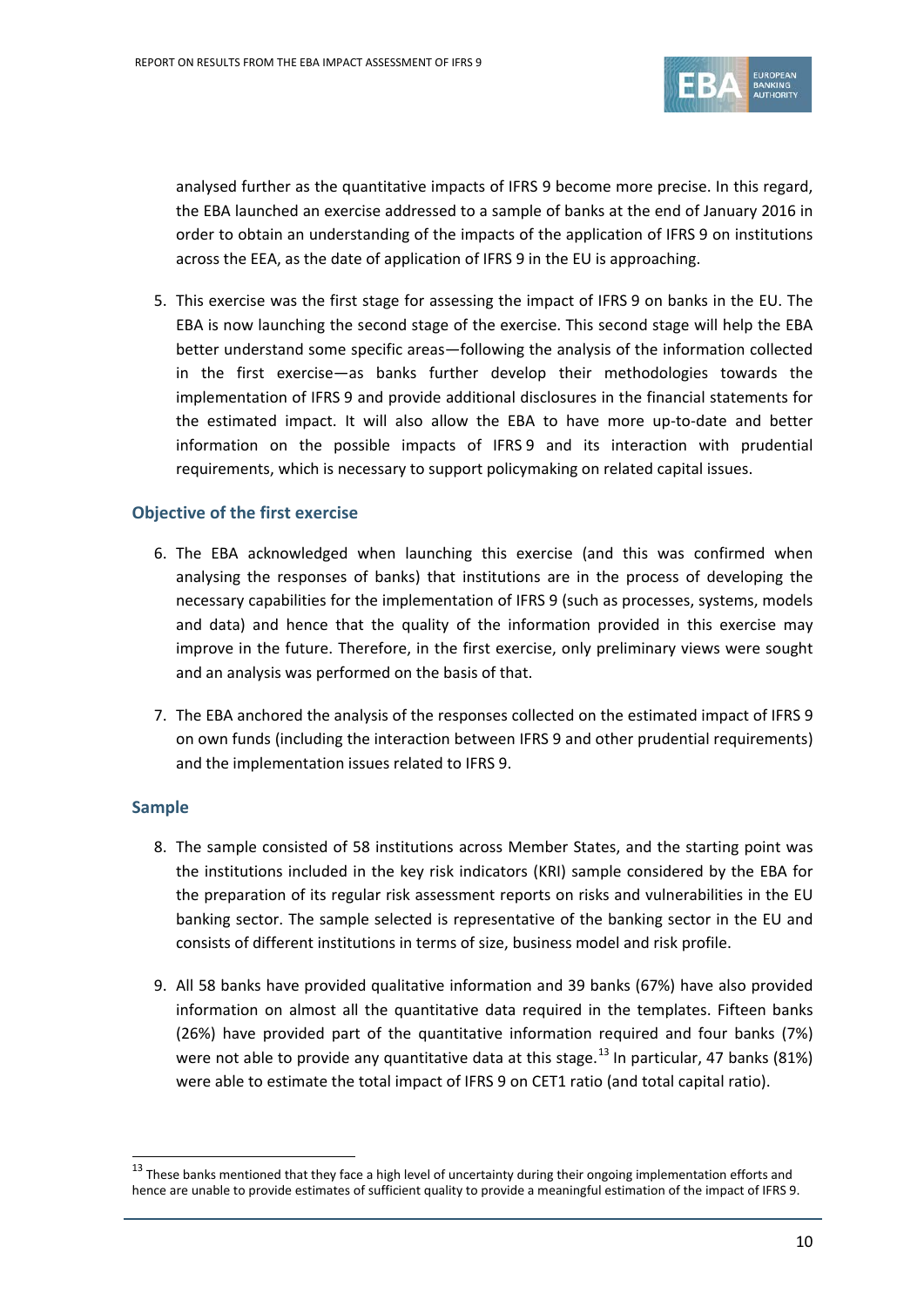

- 10.In terms of the size of the banks in the sample, the total assets of the banks in the sample range from approximately EUR 10 billion to above EUR 2 000 billion. The 75<sup>th</sup> percentile<sup>[14](#page-10-0)</sup> of respondents has total assets of approximately EUR 660 billion. Most of the banks in the sample (91%) are identified as either Global Systemically Important Institutions (G-SIIs) (60%) or Other Systemically Important Institutions (O-SIIs) (31%). For the purpose of this analysis, it is assumed that banks with total financial assets below EUR 100 billion are smaller banks compared to the rest of the sample. These smaller banks are mainly O-SIIs (14 out of 18 smaller banks) and a few are neither G-SIIs nor O-SIIs (4 out of 18 smaller banks).
- 11.Most of the banks in the sample use both a SA and an IRB approach for measuring RWAs for credit risk, except for some banks that only use the SA (9 banks, 7 out of which have submitted quantitative data).
- 12.In terms of the countries represented in the sample, 20 countries are represented in total with regard to the qualitative responses and 19 countries are represented with regard to the quantitative responses.

## **Basis for responding to the exercise**

- 13.The information was provided at the consolidated level of each institution in the sample under the prudential scope of consolidation.
- 14.Institutions were invited to provide data on a best-efforts basis and were also informed that any publication of the information received will be on an aggregated basis. Individual information received from each institution will remain confidential.
- 15.Institutions were to consider current regulation, business model, asset composition and economic conditions at the date of conducting this exercise. For the information relating to the impairment requirements, respondents could also take into account the application of the BCBS 'Guidance on credit risk and accounting for ECL'.<sup>[15](#page-10-1)</sup> The EBA has published, on 26 July 2016, a consultation paper on draft guidelines on credit risk management practices and accounting for ECL (EBA guidelines on ECL). The paper aims at implementing the BCBS guidance in the EU. The draft EBA guidelines are expected to be finalised during the first quarter of 2017. $^{16}$  $^{16}$  $^{16}$

## **Structure of the exercise**

 $\overline{a}$ 

16.The exercise included a qualitative section and a quantitative section.

<span id="page-10-0"></span><sup>&</sup>lt;sup>14</sup> The value of the 75<sup>th</sup> percentile represents the value below which 75% of the data lies. For example, if the value of the 75<sup>th</sup> percentile is 90%, then 75% of respondents have reported a value up to 90% and 25% a value above 90%.

<span id="page-10-1"></span><sup>15</sup> http://www.bis.org/bcbs/publ/d350.htm.

<span id="page-10-2"></span><sup>16</sup> https://www.eba.europa.eu/-/eba-consults-on-guidelines-on-credit-risk-management-practices-and-accounting-forexpected-credit-losses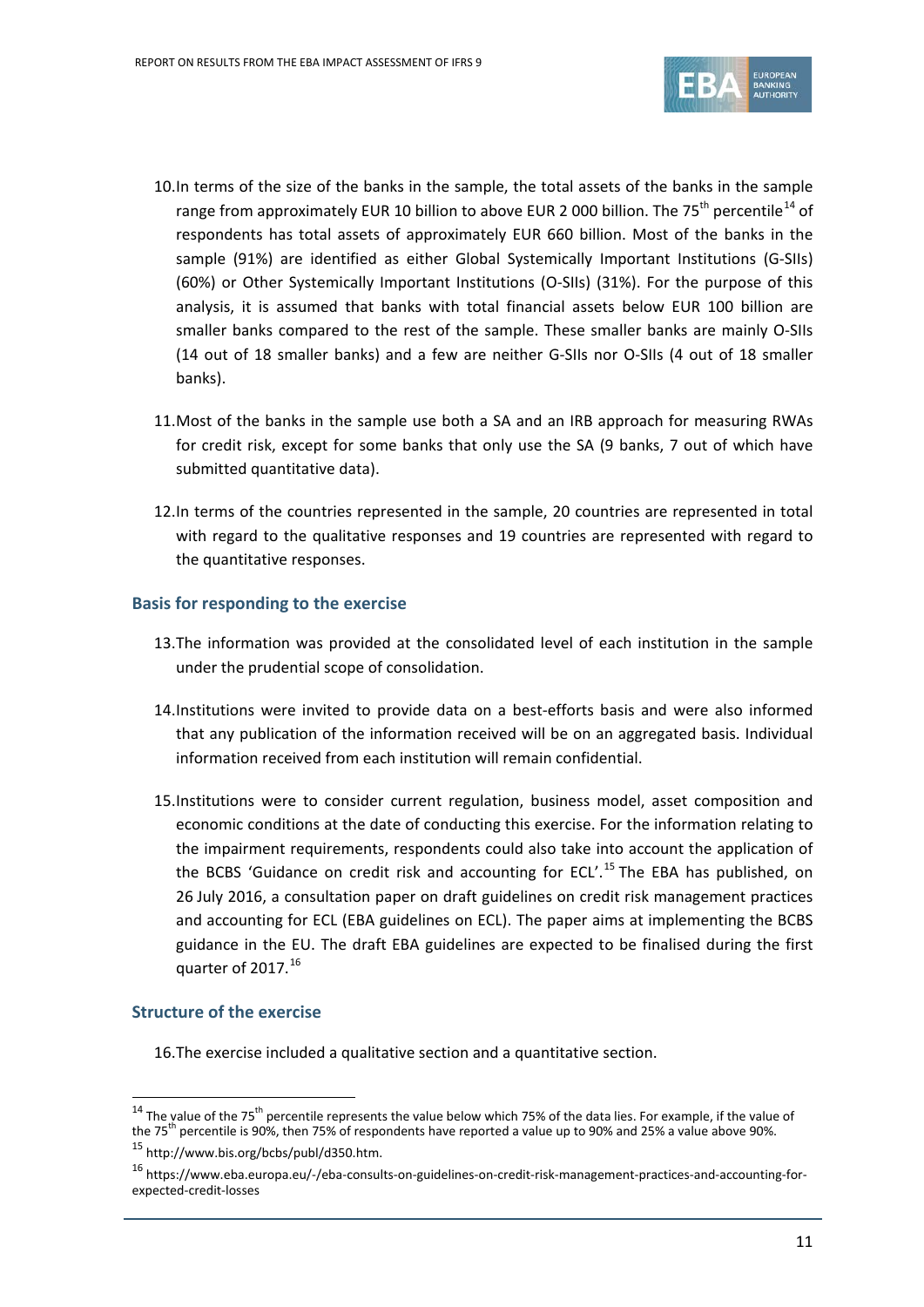

## a. Qualitative questions

17.Respondents were invited to provide specific responses to 34 qualitative questions at a sufficient level of detail, avoiding boilerplate answers and the repetition of applicable requirements. The questions in the qualitative section related to the following: a) IFRS 9 project status and governance; b) classification and measurement; c) impairment requirements; d) hedge accounting; e) regulatory own funds (and interaction of IFRS 9 with other prudential requirements, such as liquidity); and f) other.

## b. Quantitative questions

- 18.The questions of the quantitative section included an estimate of some financial statements' data and related capital adequacy figures, assuming that IFRS 9 was applied at the reference date. These estimates were differentiated in terms of changes related to: the impact on Balance Sheet from a) classification and measurement and b) impairment; and c) the impact on regulatory own funds (from classification and measurement, impairment and other impacts from IFRS 9, for instance hedge accounting or interaction with prudential requirements).
- 19.The reference date of the data was 31 December 2015 and, in a few cases where data was not available for that reference date (6 banks), the latest audited data for a financial year were used. Data was to be submitted in euro using official foreign exchange reference rates (European Central Bank (ECB) source).<sup>[17](#page-11-0)</sup>
- 20.In some quantitative questions, it was required that, instead of providing the amount in euro, the estimated range of change or a percentage should be provided instead (having regard to the fact that the answers were best estimates).
- 21.Where the data necessary to estimate the impact was not available, institutions were requested to provide explanations as to why the estimation was not possible.
- 22.Respondents were to provide the relevant information on the estimated impact of the application of IFRS 9 using the current data under IAS 39 as a starting point. Institutions were to provide information as if IFRS 9 were applied at that reference date instead of IAS 39 (with some exceptions).<sup>[18](#page-11-1)</sup> In estimating ECL, institutions were to use reasonable and supportable forward-looking information available at the time of completing the exercise, and also to consider the prudential framework at the time the exercise was launched.

<span id="page-11-0"></span><sup>17</sup> http://sdw.ecb.europa.eu/browse.do?node=2018794.

<span id="page-11-1"></span> $18$  In particular, for the impact of the IFRS 9 classification and measurement requirements, the information provided was to be based on the IAS 39 impairment requirements. Therefore, institutions did not need to estimate the impact of IFRS 9 impairment requirements. For the impact of the IFRS 9 impairment requirements, the information provided was to be based on IFRS 9 impairment requirements and the institutions did not need to consider the reclassification of assets among categories due to IFRS 9.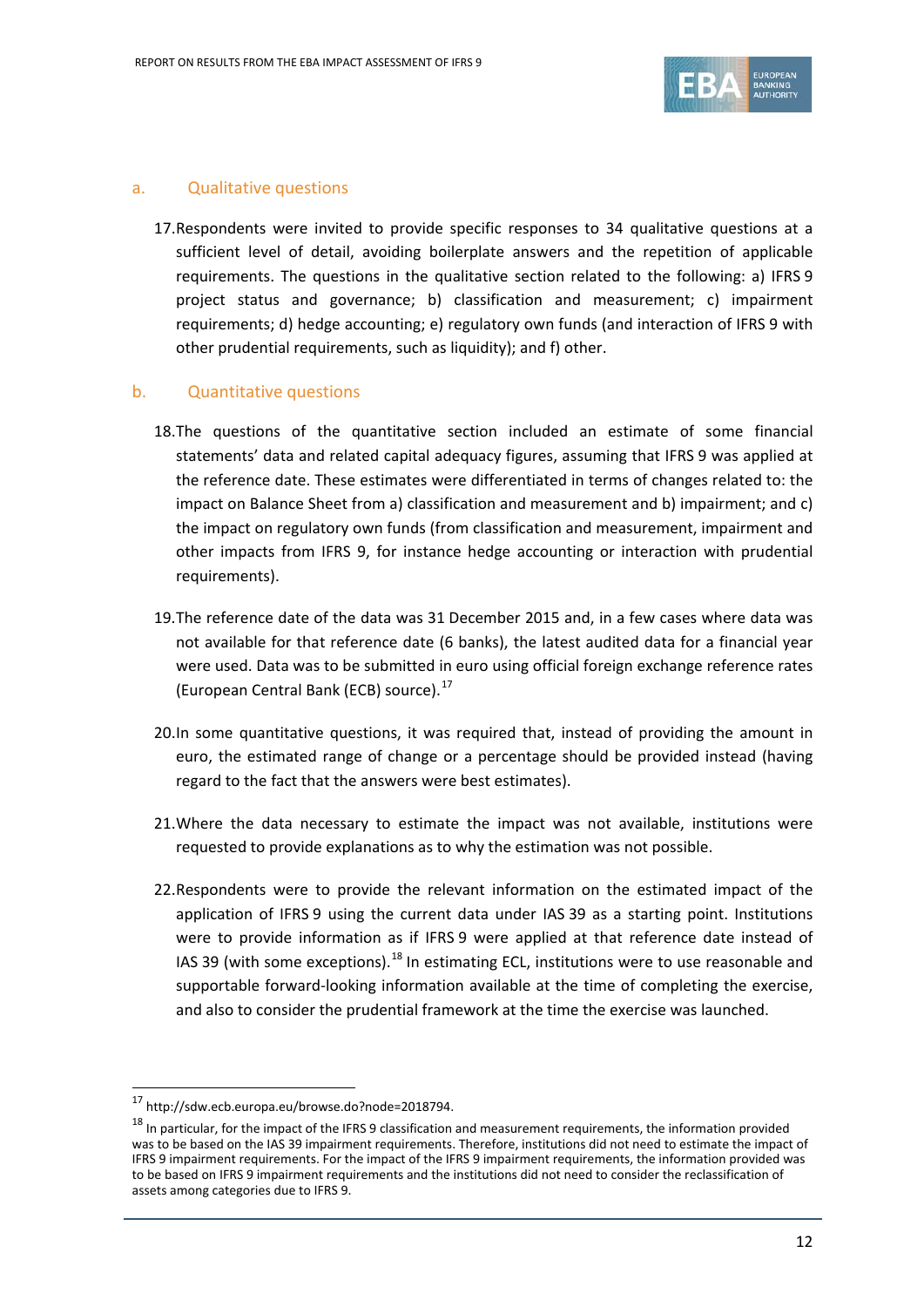

### **Main assumptions and caveats**

- 23.Respondents mentioned several assumptions and issues to be taken into account when analysing the qualitative and quantitative information provided. Indeed, the responses of the banks to this exercise are preliminary estimates. This confirmed the EBA's understanding that banks are currently in the process of developing the necessary capabilities for the implementation of IFRS 9 (such as processes, systems, models and data) and that the quality of the information provided in this exercise should improve in the future.
- 24.Most of the banks that provided additional information on the assumptions used for quantitative estimates mentioned that the IFRS 9 methodology used for the purposes of the exercise is on a best-efforts basis and does not necessarily represent their finalised IFRS 9 methodology.
- 25.In addition, certain simplifying assumptions were undertaken in order to complete the exercise (for example, the limited use of forward-looking information or less developed scenarios), which may not be fully consistent with the objectives of IFRS 9. Implementation efforts are ongoing (processes, systems, models and data) and are expected to evolve until at least the initial application of IFRS 9. Some banks also mentioned that their estimates for responding to the survey were not necessarily subject to the usual (internal and/or external) validation processes (as would be the case for established financial reporting processes) and that the available resources—such as data and design of models—were limited at the current stage of implementation of IFRS 9. In addition, it is acknowledged that there can be confidence intervals around the point estimates used to perform this assessment.
- 26.Lastly, these estimates also depend on the existing economic environment (in which the business model of a bank is applied) at the time this assessment was performed, but this may change before the implementation of IFRS 9. Therefore, the observations in this report are indicative of the main trend in the EU banking sector at the time the exercise was performed and the impact of IFRS 9 may be different when IFRS 9 is first applied.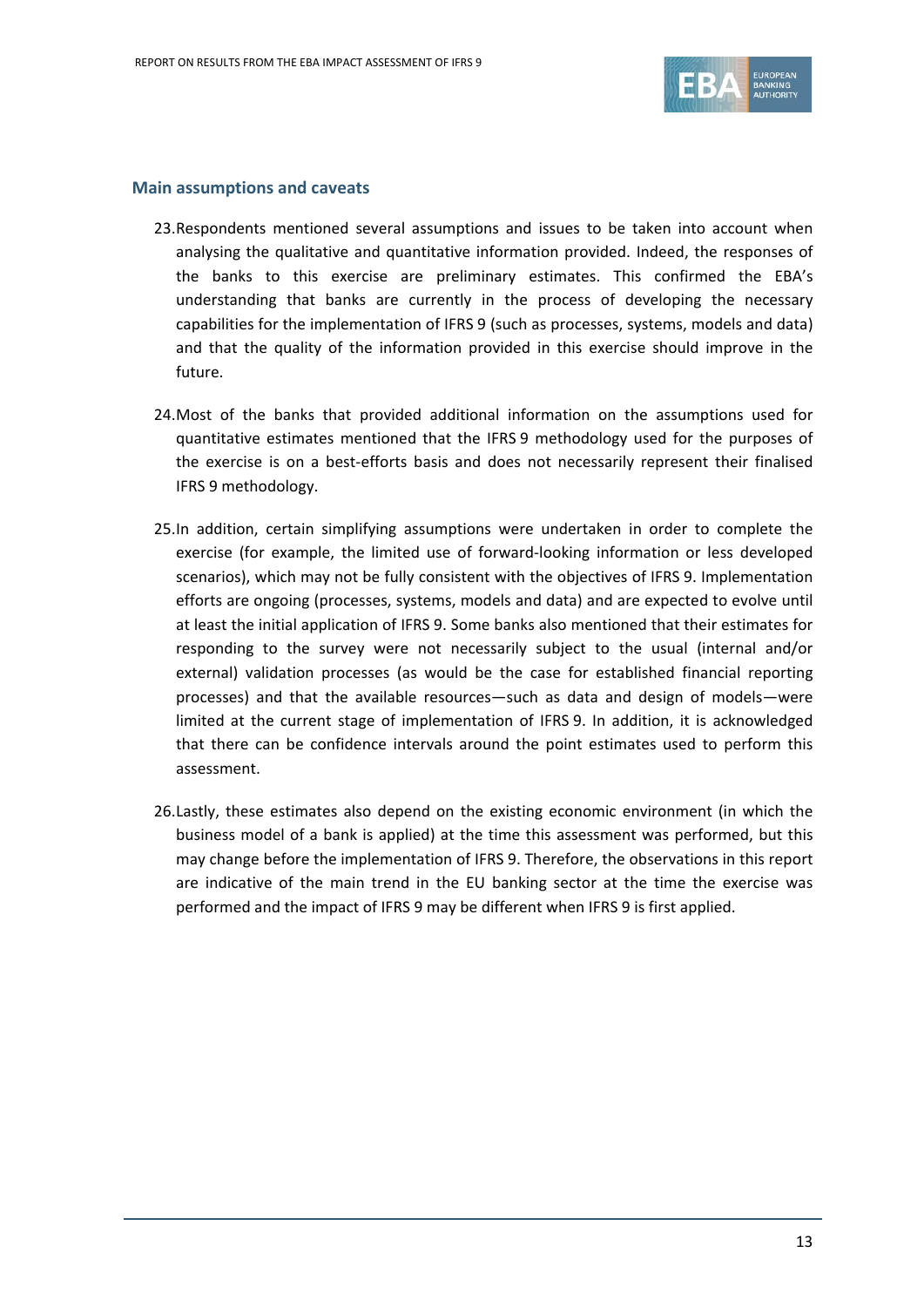

# <span id="page-13-0"></span>2. Main observations

27.Taking into account the limitations of this exercise (as previously mentioned), the following main observations can be made from the analysis of the responses received.

## **Qualitative assessment**

## IFRS 9 project status and governance

#### Degree of preparation

- 28.Banks were asked to explain what phase of implementation of IFRS 9 they were at (differentiating between early-design, advanced-design, building and testing).
- 29.**Most [19](#page-13-1) banks are in a design phase for both classification and measurement and impairment and only a few banks are in the building phase. [20](#page-13-2)** There was no bank in the sample in the testing phase of IFRS 9. This is an important observation, as it affects the accuracy of the estimated impact of IFRS 9 by a bank and the outcomes of the EBA exercise respectively.
- 30.In addition, **most of the smaller institutions of the sample (14 out of 18 smaller banks) are at an early-design stage of implementation for both classification and measurement and impairment. Larger banks tend to be more advanced in the implementation of IFRS 9**. However, there are some larger banks of the sample (11 out of 40 larger banks) that are at an early-design stage of implementation for both classification and measurement and impairment. This might be because the scale of IFRS 9 implementation for smaller banks is generally relatively smaller than for larger banks and/or because the smaller banks may have less available resources to invest in the implementation of IFRS 9 (such as the lack of historical data and modelling capabilities, as well as limited IT and human resources).
- 31.Almost half of the banks that participated in the survey are planning to keep applying the current IAS 39 hedge accounting requirements;<sup>[21](#page-13-3)</sup> therefore, they will not be applying IFRS 9 hedge accounting requirements. There is a higher proportion of smaller banks than larger banks planning to apply IFRS 9 hedge accounting requirements. This may be because larger

<span id="page-13-1"></span><sup>19</sup> 'Most' means more than 50% of respondents to the question unless specified otherwise.

<span id="page-13-2"></span> $20$  With regard to classification and measurement, 29 banks were in an early-design phase, 21 banks were in an advanced-design phase and 8 banks in a building phase. On impairment, 27 banks were in an early-design phase, 19 banks were in an advanced-design phase and 12 banks in a building phase.

<span id="page-13-3"></span> $21$  Entities may choose as an accounting policy to continue to apply the hedge accounting requirements of IAS 39 instead of the requirements of IFRS 9, and this shall apply to all hedging relationships of entities (IFRS 9 7.2.21). In addition, as the IASB has not yet completed its project on the accounting for macro hedging, the exception in IAS 39 for a fair value hedge of an interest rate exposure of a portfolio of financial assets or financial liabilities continues to apply under IFRS 9 (paragraph 5.2.3).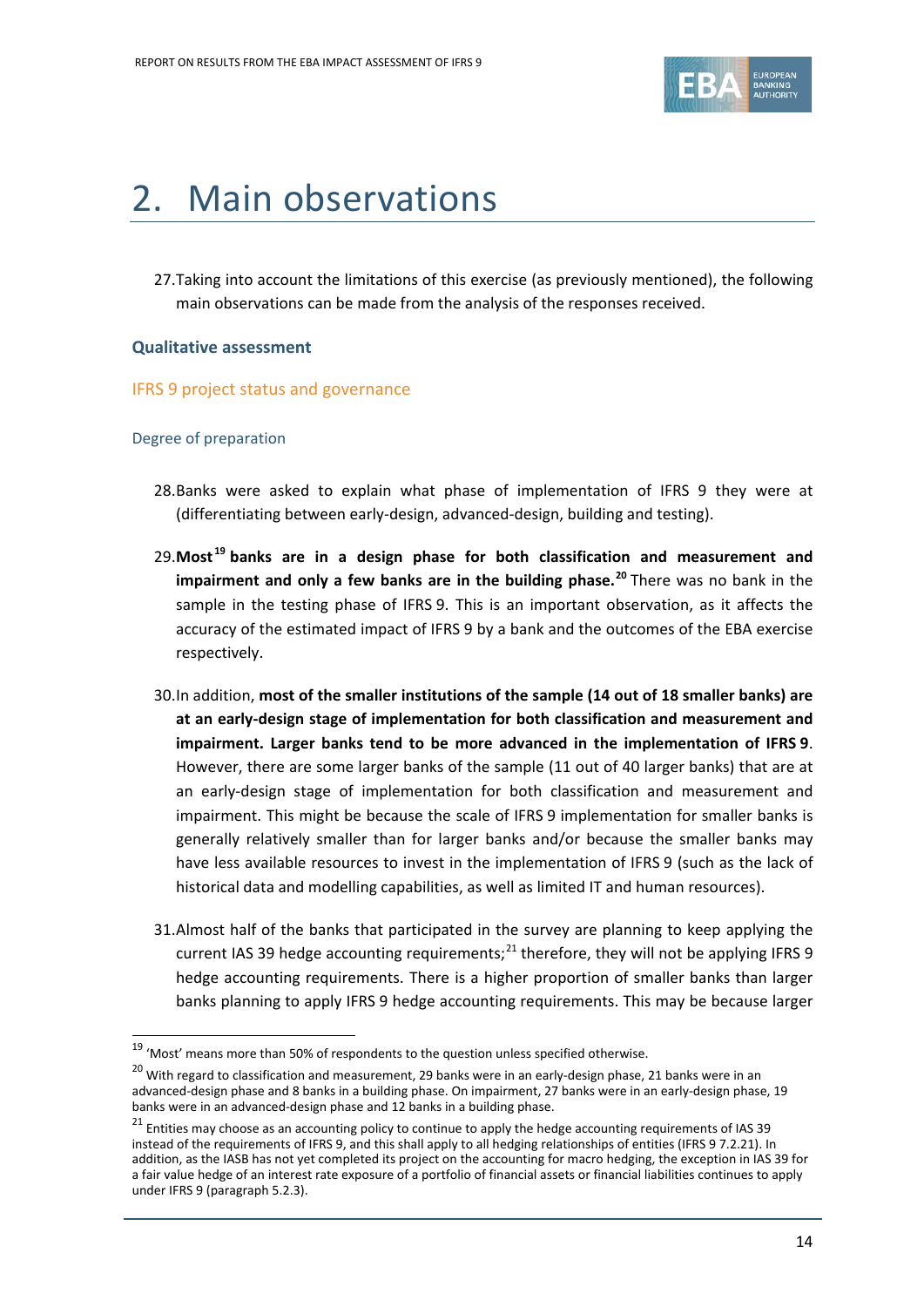

banks tend to make greater use of the possibilities in IAS 39 for macro hedge accounting, which some respondents believe are not available in IFRS 9. Hence, the decision regarding which hedge accounting requirements will be applied (IAS 39 or IFRS 9), as well as the extent to which hedge accounting is used for some banks, is also subject to developments related to the dynamic risk management project of the IASB.<sup>[22](#page-14-0)</sup>

## **EBA recommendation**

 $\overline{a}$ 

The EBA is concerned that some banks are at an initial stage of implementation for IFRS 9. In addition, the smaller banks of the sample are lagging behind in their preparation compared to larger banks in this sample. The EBA understands that this might be because the scale of the IFRS 9 project implementation is generally relatively smaller than for larger banks, but it also understands that this would be challenging for some smaller banks that may have less available resources to invest in the implementation of IFRS 9. It is important that banks (both large and small) do not underestimate the work involved in the implementation of IFRS 9. For example, databases need to be built or acquired, forward-looking scenario building needs to be developed or acquired, and governance around the whole process needs to be developed and tested. Hence, time is of essence in the implementation of IFRS 9.

#### Involvement of departments and responsibilities

- 32.Banks were asked to provide information on the degree and nature of involvement of key stakeholders in IFRS 9 implementation—i.e. the board of directors, audit committee, senior management and external auditors—and to explain which departments are involved in the implementation of IFRS 9 and how they interact.
- 33.**Senior management is the most actively involved in the implementation of IFRS 9, followed by the external auditors** who are consulted or informed about decisions taken by the banks. However, the involvement of the board of directors and the audit committee is more limited or, in some cases, they have not been mentioned in the response (which may signal that they are not involved or are involved in a very limited way). Very few banks have reported a close level of engagement with all four stakeholders.
- 34.**Risk and Finance are involved in the implementation of IFRS 9 for most banks.** The IT function is also significantly involved. However, it is understood that, due to the differences in the size, types of activities, business models and the sophistication of banks, different approaches may be applied for the project management of IFRS 9.
- 35.**Most banks have created a Steering Committee for the implementation of IFRS 9**, which consists (at a minimum) of representatives from both Risk and Finance. Who is responsible for the implementation of IFRS 9 varies across banks. Some banks mentioned that the

<span id="page-14-0"></span><sup>22</sup>http://www.ifrs.org/Current-Projects/IASB-Projects/Financial-Instruments-A-Replacement-of-IAS-39-Financial-Instruments-Recognitio/Phase-III-Macro-hedge-accounting/Pages/Phase-III-Macro-hedge-accounting.aspx.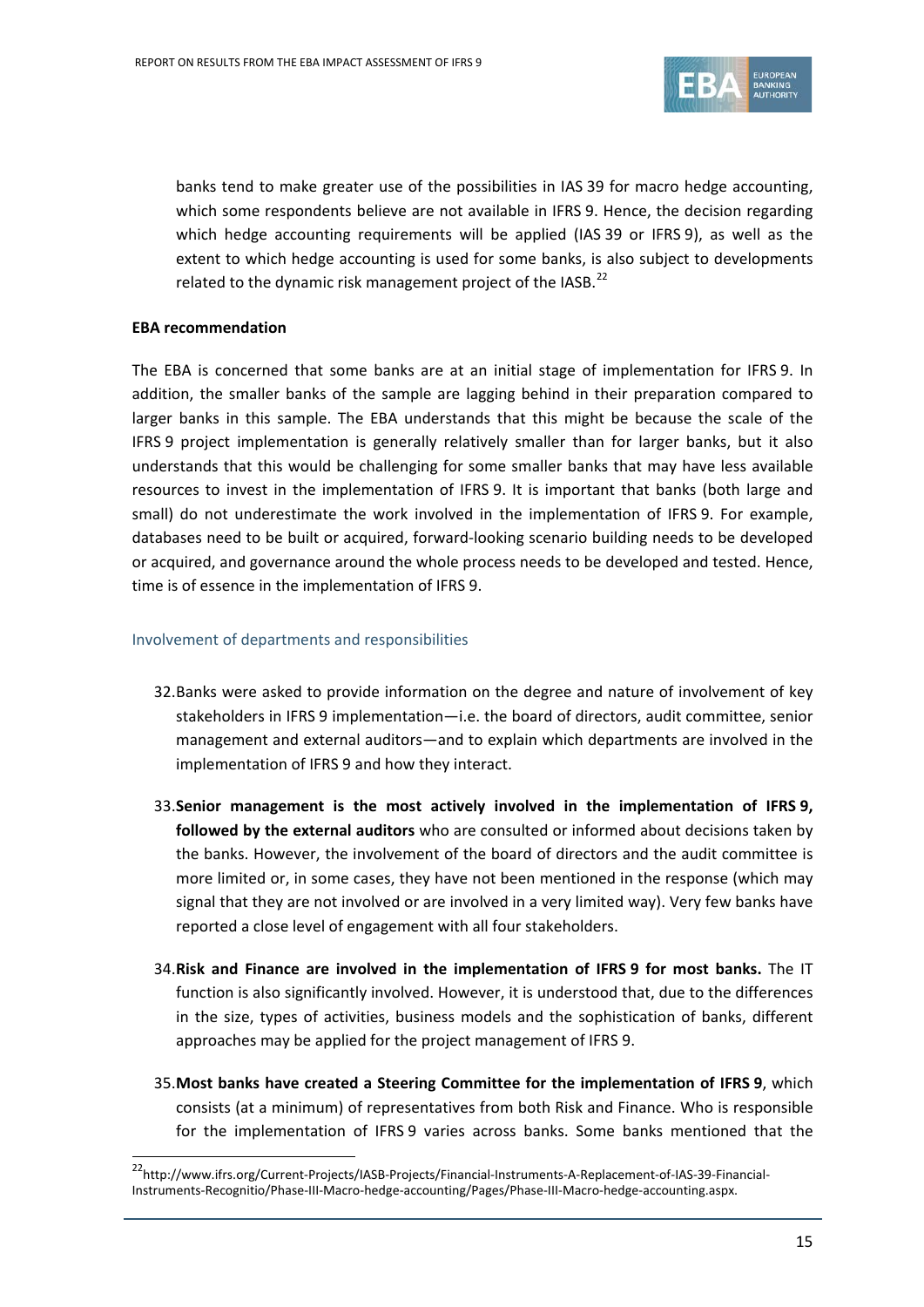

Steering Committee is responsible (and, in some cases, Finance is mainly involved in classification and measurement and Risk in impairment). In other banks, the responsibility is either jointly shared by Risk and Finance or only that of Finance. In certain banks, the responsibility is shared between different departments for different elements of the implementation of IFRS 9.

#### **EBA recommendation**

Based on responses received, the involvement of some key stakeholders in IFRS 9 implementation seems limited at the current stage of implementation. As the implementation requires the collaboration of different departments within an entity, key functions from the business should be involved in this project, including credit risk experts, audit committees and the board of directors. A clear allocation of roles and responsibilities for IFRS 9 implementation across the different departments and individuals of a bank is also necessary to ensure efficient and effective implementation. Ownership of the project by senior management and the allocation of sufficient resources to it are necessary to ensure timely and high-quality IFRS 9 implementation.

#### Risks in IFRS 9 implementation

- 36.**For most banks, data quality is the major risk.** It will be necessary to ensure reliable data, to manage high volume and complex information, as well as to source historical information. Other risks include model validation and the reconciliation of credit risk management and financial reporting data. Audit trail has not been considered a major risk by most banks at the current stage. This may be because banks are currently implementing IFRS 9 and audit trail is more a future concern than a current one.
- 37.**Most banks plan to undertake a parallel run of IAS 39 and IFRS 9 before the initial application of IFRS 9 in 2018. This is especially with regard to the impairment requirements of IFRS 9 and less for the classification and measurement requirements of IFRS 9.** With regard to hedge accounting, few banks have reported that they intend to carry out a parallel run, but it should also be taken into account that almost half of the banks will continue to apply the IAS 39 requirements on hedge accounting.
- 38.**The duration of the parallel run for impairment will vary across banks, ranging from less than 6 months to up to 1 year.** It should also be noted that, although respondents were asked to explain when they plan to do a parallel run, many banks (38%) have not specified the duration of the parallel run and some banks (19%) do not plan to undertake any parallel runs for impairment before the initial application of IFRS 9. Plans to perform parallel runs on impairment models and methodologies for a full year are mentioned by some banks (19%). These are, in the vast majority, larger banks that are in either the design or the building phases of IFRS 9 for impairment. For classification and measurement, in most cases, parallel runs are planned to be performed at a later stage than those for impairment, possibly between 3 to 6 months before the initial application of IFRS 9.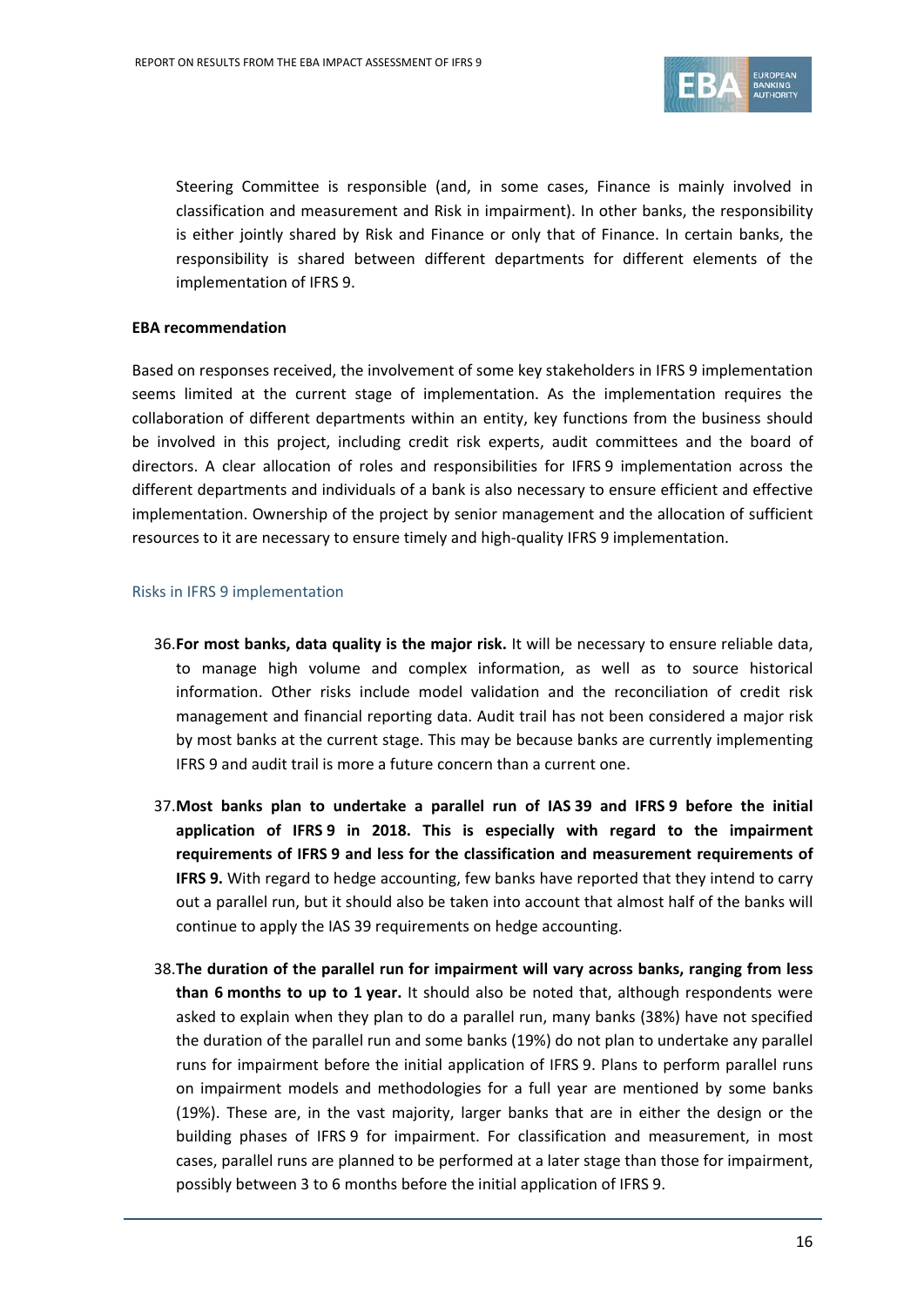

#### **EBA recommendation**

Most of the banks have not considered model validation as a major risk of IFRS 9 implementation. As part of an effective credit risk management framework, credit institutions should establish robust policies and procedures to appropriately validate the models that will be used to measure ECL in order to ensure the accuracy and consistency of these models in assessing credit risk and measuring ECL. This issue is particularly important for banks that currently have limited resources for the implementation of IFRS 9 (such as smaller banks or banks using the SA) and that may not be able to leverage off existing capabilities to implement IFRS 9, as these banks will need to ensure the accuracy and consistency of models used for assessing credit risk and measuring ECL.

Many respondents plan to perform parallel runs to test the implementation of IFRS 9, but it seems that this testing may, in some cases, be more limited than originally envisaged due to there being insufficient time between the completion of the building of the systems and initial application of IFRS 9. Banks need to be careful when reducing their parallel-running plans, as this process is considered good practice in improving the quality of implementation of IFRS 9 and understanding the differences between the two sets of rules. This process should contribute to applying effective credit risk management and providing meaningful disclosures to the public.

## Classification and measurement $^{23}$  $^{23}$  $^{23}$

- 39.**Overall, the impact of the change in classification and measurement requirements does not seem very significant for most banks.** Having said that, some banks are affected more, perhaps mainly because the special features of some of the instruments they hold involve cash flows that do not meet the SPPI<sup>[24](#page-16-1)</sup> assessment.
- 40.**Under IFRS 9, the measurement basis for financial assets—and, therefore, the balance sheet structure—is likely to remain broadly the same**; thus, amortised cost will, in most cases, be the most relevant category (notwithstanding the changes in provisions due to IFRS 9 impairment requirements). **However, in limited cases, financial assets could be reclassified mainly from amortised cost or FVOCI under IAS 39 to FVPL under IFRS 9.**
- 41.Under IFRS 9, the measurement basis of financial liabilities is likely to remain similar to the one under IAS 39 (i.e. the amortised cost).
- 42.**It is also worth noting that many banks have not finalised their IFRS 9 classification and measurement assessment**, so the actual impact might be different when IFRS 9 is implemented.

<span id="page-16-0"></span><sup>23</sup> In summary, under IAS 39, financial assets were classified into four categories: a) FVPL (measured at fair value with changes in fair value recognised in profit or loss), b) held to maturity (measured at amortised cost), c) loans and receivables (measured at amortised cost), and d) available for sale (measured at fair value with changes in fair value recognised in other comprehensive income). Under IFRS 9, financial assets will be classified and measured according to three categories: a) FVPL, b) amortised cost, and c) FVOCI.

<span id="page-16-1"></span><sup>&</sup>lt;sup>24</sup> The SPPI assessment relates to the assessment of whether the cash flows of a financial instrument mainly represent principal and interest.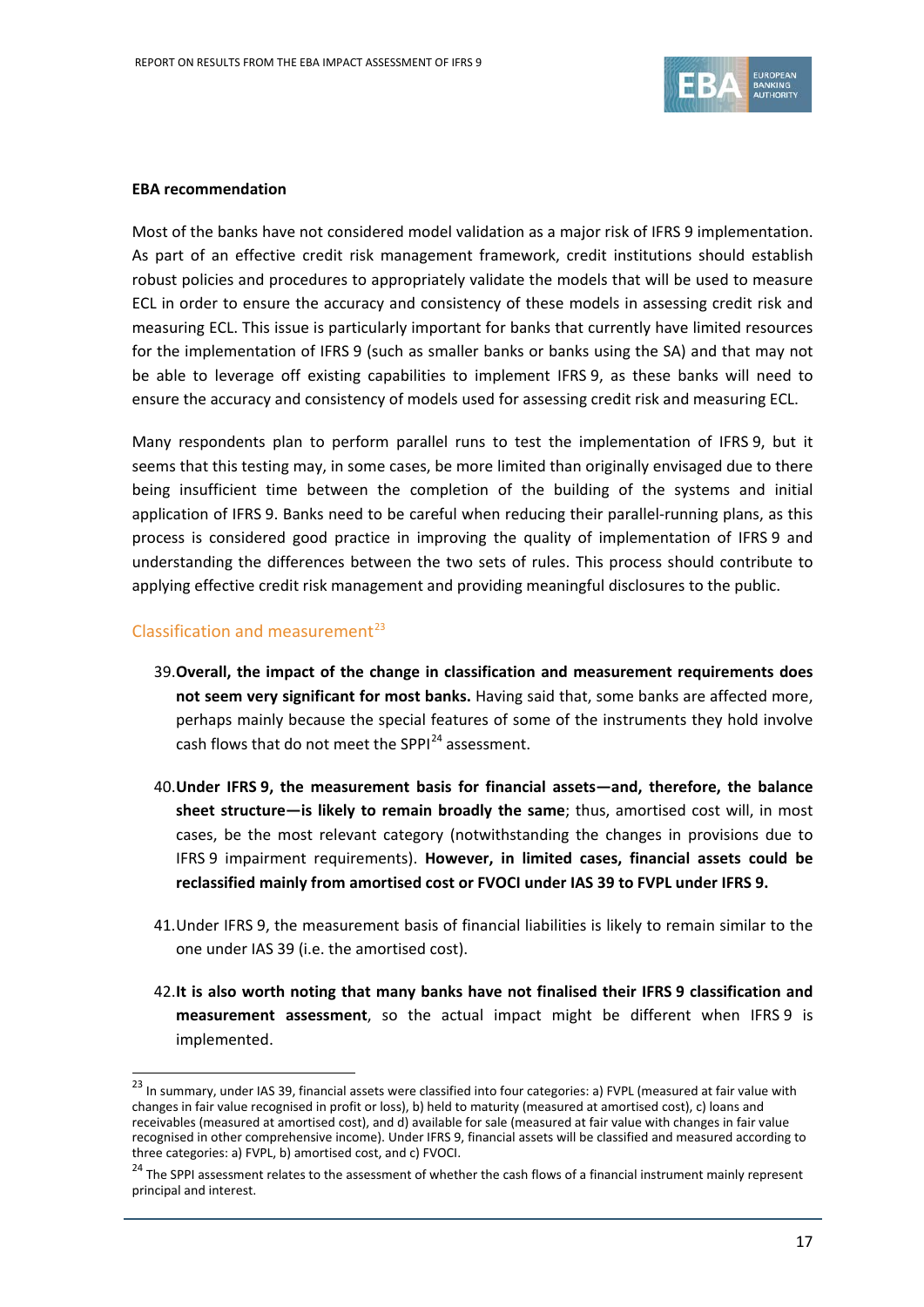

#### Main challenges for classification and measurement

- 43.**More challenges were identified by banks with regard to the SPPI assessment than the business model[25](#page-17-0) assessment of IFRS 9.**
- **In terms of the SPPI assessment**, some of the main challenges mentioned by banks are: (i) the need to perform an individual assessment for contracts with non-standardised terms (which may be burdensome and time-consuming); (ii) the benchmark test<sup>[26](#page-17-1)</sup>(as there are instruments whose interest rates are reset with a different frequency to the tenor of the interest rate or where average or lagged rates are used); and (iii) the assessment of the cash flows of products with more special features (such as products with early redemption clauses and contractually linked instruments<sup>[27](#page-17-2)</sup> where it is not clear if they will meet the SPPI assessment, although these challenges are anticipated by the IFRS 9 requirements);
- **In terms of business model assessment**, one challenge mentioned by banks is the clarification of the concept of 'infrequent and insignificant sales' in IFRS  $9^{28}$ —which is an area where judgement will be applied—in order to determine the appropriate classification and measurement of assets;
- **Therefore, the impact could depend on the type of business carried out and the products held by a bank, as those banks with more plain vanilla products are expected to have less issues in determining whether their portfolios are SPPI compliant or not.**

#### Interaction with liquidity requirements

 $\overline{a}$ 

# 44.**Most banks do not expect that the application of the prudential requirements on liquidity will affect the classification of their assets in the different IFRS 9 categories for**

<span id="page-17-0"></span> $25$  This is a business model assessment related to the assessment of whether the entity has specified that it holds the asset to only collect the cash flows or to collect the cash flows and sell it.

<span id="page-17-1"></span><sup>&</sup>lt;sup>26</sup> This refers to the need to assess the contractual terms of the financial asset if they give rise, on specified dates, to cash flows that are SPPI on the principal amount outstanding (IFRS 9 4.1.2(b))—i.e. being consistent with a basic lending arrangement (IFRS 9 B4.1.7A) whose interest typically provides consideration for the time value of money and credit risk or other basic lending risks. In the case of an instrument whose interest rate periodically resets but the frequency of that reset does not match the tenor of the interest rate (for example, the interest rate resets every month to a 1-year rate) or if a financial asset's interest rate is periodically reset according to an average of particular short- and long-term interest rates, an entity will need to assess the cash flows of this instrument against an instrument with identical credit risk but whose interest rate is reset to match the tenor of the interest rate.

<span id="page-17-2"></span><sup>&</sup>lt;sup>27</sup>These are transactions in which an issuer may prioritise payments to the holders of financial assets using multiple contractually linked instruments that create concentrations of credit risk (tranches). Each tranche has a subordination ranking that specifies the order in which any cash flows generated by the issuer are allocated to the tranche. In such situations, the holders of a tranche have the right to payments of principal and interest on the principal amount outstanding only if the issuer generates sufficient cash flows to satisfy higher-ranking tranches (IFRS 9 B4.1.20). Under IFRS 9 B4.1.21-26, entities should follow specific requirements to assess if their exposure includes cash flows that represent only principal and interest so as to measure these exposures at amortised cost.

<span id="page-17-3"></span><sup>&</sup>lt;sup>28</sup> This refers to the requirement of IFRS 9 (paragraph B.4.1.3B) according to which, in order for sales to be consistent with a business model whose objective is to hold financial assets in order to collect contractual cash flows, those sales should be infrequent (even if significant in value) or insignificant in value both individually and in aggregate (even if frequent).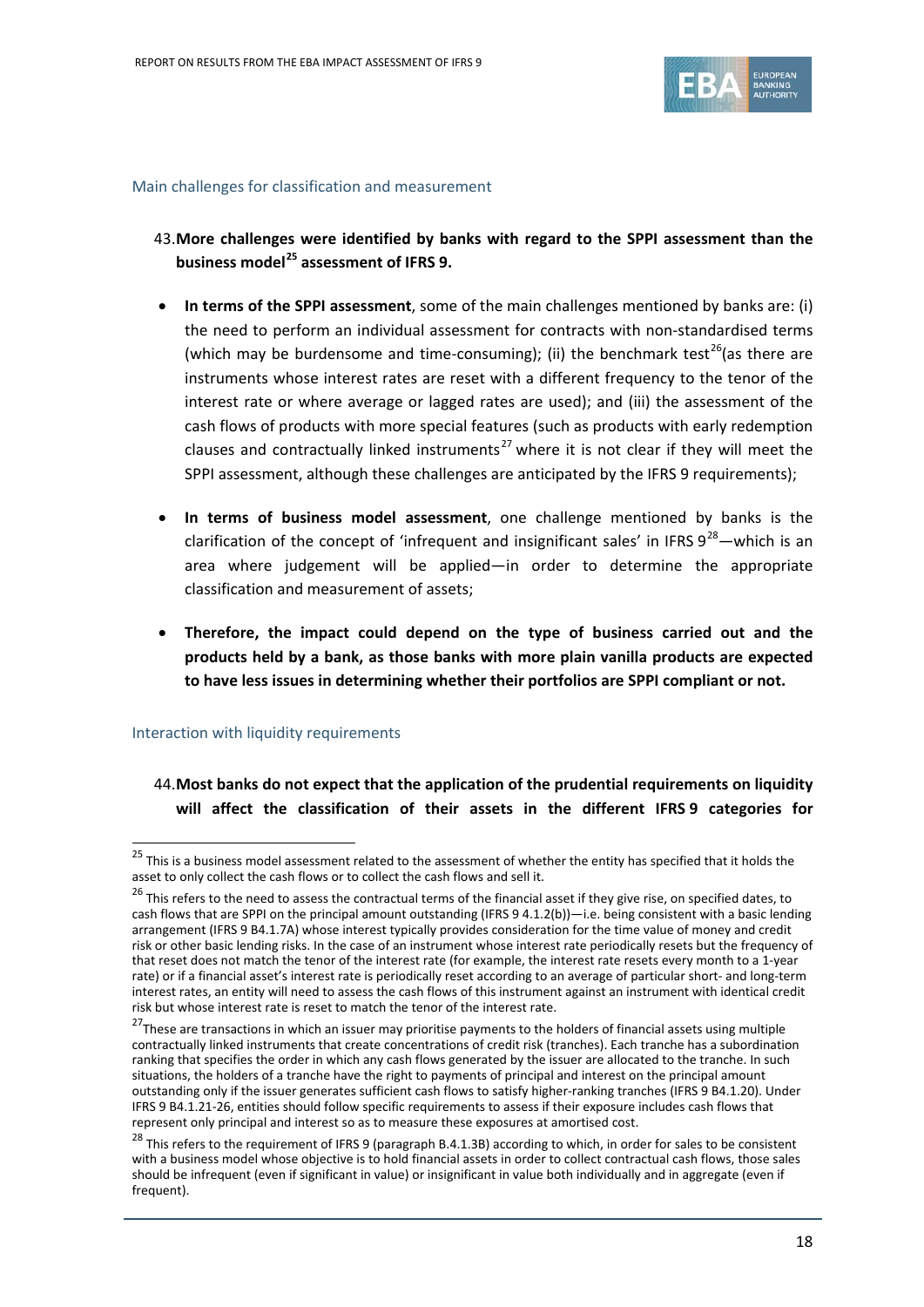

**classification and measurement.** This is relevant mainly to those assets for which a bank needs to regularly demonstrate their liquidation vis-à-vis meeting the IFRS 9 requirements for classification and measurement of the same assets (for example, some banks mentioned that liquidation could be met through their assets classified in the FVOCI category).

## Estimated reclassifications of financial assets

- 45.In terms of the possible reclassifications of financial instruments due to IFRS 9, **banks estimate that there will be reclassifications in limited cases and possibly between all categories** (FVPL, FVOCI and amortised cost), but the impact of these reclassifications does not seem very significant for the vast majority of banks. Reclassifications have been estimated as follows:
- **More commonly, banks estimate movements towards FVPL (from amortised cost or FVOCI**[29](#page-18-0) **under IAS 39) due to instruments failing the SPPI assessment** (for example, investments in funds, or loans or debt securities with specific characteristics including syndicated loans and contractually linked instruments). Some banks (19%) intend to reclassify equity instruments that are currently classified in FVOCI under IAS 39 as FVPL and some have mentioned that this is because of the IFRS 9 prohibition on recycling gains and losses for those instruments in profit or loss.
- A few banks estimate movements towards amortised cost or FVOCI from the FVPL or from FVOCI under IAS 39 to amortised cost and vice versa. This is mainly due to the outcome of the business model assessment where, for instance, the level of sales expected is such that it is considered appropriate to classify some debt instruments at FVOCI or at amortised cost.
- 46.The vast majority of banks do not anticipate any significant change in the use of the fair value option under IFRS 9 compared to their current use under IAS 39, although this part of the portfolio of instruments is less significant for the banks in the sample. For example, for the 75<sup>th</sup> percentile of respondents, the financial assets under the fair value option are only 4% of the total financial assets and, for the average, this is 3% of total financial assets.

<span id="page-18-0"></span><sup>&</sup>lt;sup>29</sup> The reference to FVOCI under IAS 39 is used to refer to the available-for-sale category under IAS 39.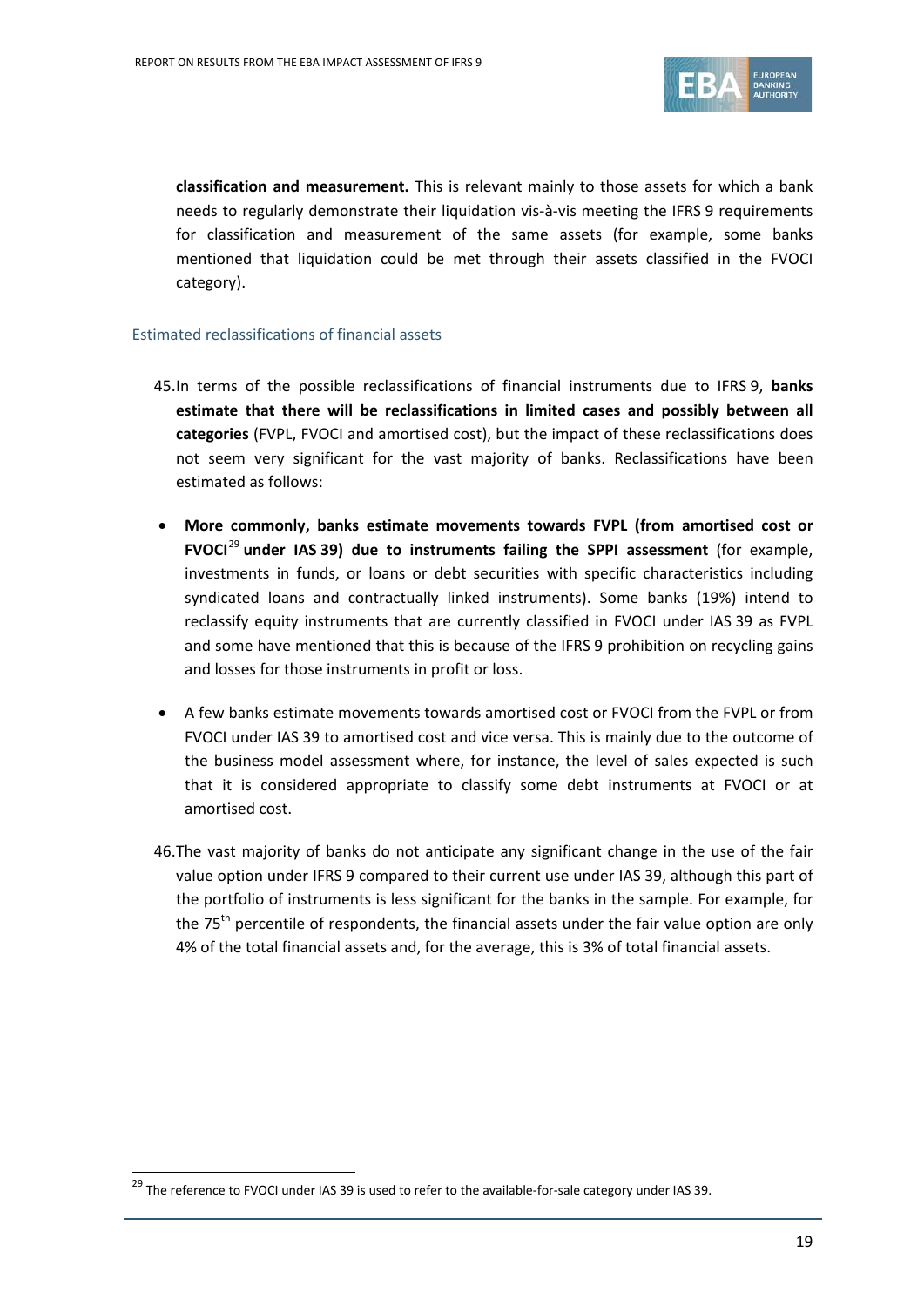

#### **EBA recommendation**

Overall, the impact of the change in classification and measurement requirements does not seem very significant for most banks. The impact could depend on the type of business carried out and the products held by a bank, as those banks with more plain vanilla products are expected to have less issues in determining whether their portfolios are SPPI compliant or not.

Banks have identified several challenges with regard to the SPPI and the business model assessment. These are areas that the EBA expects banks to work on during the following months in order to address these challenges.

#### Impairment

 $\overline{a}$ 

47.**Banks were still in the process of developing aspects of their new IFRS 9 ECL methodologies at the time the EBA exercise was conducted.** As a result, some of the responses to this exercise were less specific or, to some extent, tentative. By the time of the second EBA exercise, the EBA expects banks to be more advanced in the development of their methodologies and, therefore, to able to provide more detailed and accurate responses.

### Key elements and challenges in the implementation of IFRS 9 impairment requirements<sup>[30](#page-19-0)</sup>

- 48.**The use of lifetime ECL for calculating the loss allowance when there is a significant increase of credit risk (stage 2) is the main source of change in the amount of provisions that results from the move to IFRS 9.** In addition, the need to recognise provisions against a wider range of assets under IFRS 9 compared to IAS 39 has been highlighted as an important reason for the differences in loss allowances (IFRS 9 stage 1 allowances will need to be calculated for performing exposures and off-balance-sheet exposures).
- 49.**The availability of data and the availability of resources are two of the main issues and challenges of IFRS 9 impairment implementation. Both of these issues are addressed in the draft EBA guidelines on ECL.**
- **In terms of data availability**, the main issue described was the availability of historical data for IFRS 9 purposes and, in particular, determining the credit risk (as reflected in the PD or rating) at origination for exposures that originated a long time ago or before the bank started using an IRB model and exposures for which there could be limited data or

<span id="page-19-0"></span><sup>&</sup>lt;sup>30</sup> In summarv. under IAS 39, an incurred loss model is applied, which requires the existence of objective evidence of impairment at each reporting date before the recognition of impairment losses. In addition, different impairment models are applied for different IAS 39 categories of assets. The IFRS 9 impairment model is based on expected losses and applies to all financial instruments that are subject to impairment (those at amortised cost and at FVOCI). ECL are recognised as: lifetime ECL (ECL resulting from default events over the life of the instrument) for financial instruments if there has been a significant increase in credit risk since initial recognition and the resulting credit quality is not considered to be low credit risk (stages 2 and 3); and 12-month ECL (ECL resulting from default events within the next 12 months) for all other financial instruments (stage 1).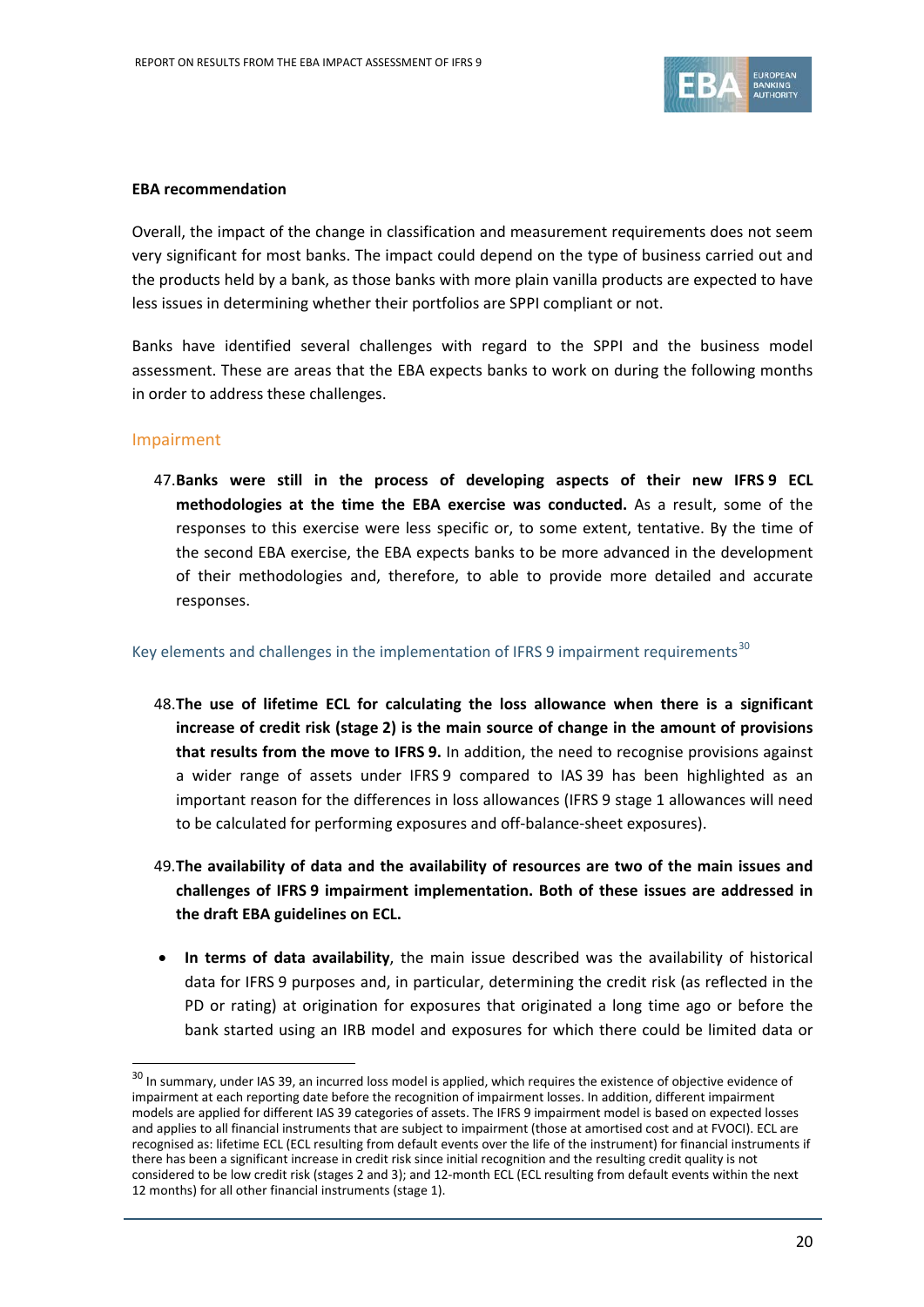

default events in order to build a model (such as those exposures of high credit quality). The consideration of forward-looking information was also described as a challenge under IFRS 9;

- **In terms of availability of resources**, the two main aspects mentioned are the limited availability of internal resources and finding enough resources with the right skills.
- 50.At the current stage of IFRS 9 implementation, the interpretation of the concept of 'undue cost and effort<sup>'[31](#page-20-0)</sup> was less detailed in the responses, and respondents mentioned that it would be mainly based on cost–benefit considerations (i.e. how the cost—such as operational complexity, resources—of applying a particular approach compares to the related benefits or the materiality of the potential impact created by applying this approach).

#### **EBA recommendation**

 $\overline{a}$ 

As banks are in the process of developing aspects of their IFRS 9 methodologies, they should use all reasonable and supportable information relevant to the group or individual exposure as needed to achieve high-quality, robust and consistent implementation of IFRS 9. Nevertheless, the EBA acknowledges that additional cost and operational burden do not need to be introduced where they do not contribute to a high-quality implementation of IFRS 9.

#### Use of existing processes, systems, models and data

- 51.**Banks are generally looking to leverage off (to the extent possible) the existing governance processes and quality controls used in the current prudential framework and/or internally for credit risk management.**
- 52.Those banks that already use IRB approaches to some extent generally believe that existing processes, systems, models and data are likely to be in place and can be used—possibly after adjustment—for the purposes of IFRS 9 application. Banks that use the SA only may not have such capabilities in place.
- 53.Although it is too early to be certain about the impact of IFRS 9 on banks' IRB methodologies, at this stage, these banks do not expect a major impact to IRB models and **do expect potential benefits from the use of the same models for regulatory and accounting purposes.**
- 54.**Many banks will amend their existing credit risk management practices in light of the application of IFRS 9**, particularly with regard to the need to strengthen the requirements for granting loans (underwriting standards), pricing, risk appetite and monitoring of credit

<span id="page-20-0"></span> $31$  Under IFRS 9, paragraph B5.5.15, 'an entity shall consider reasonable and supportable information that is available without undue cost and effort' when estimating ECL.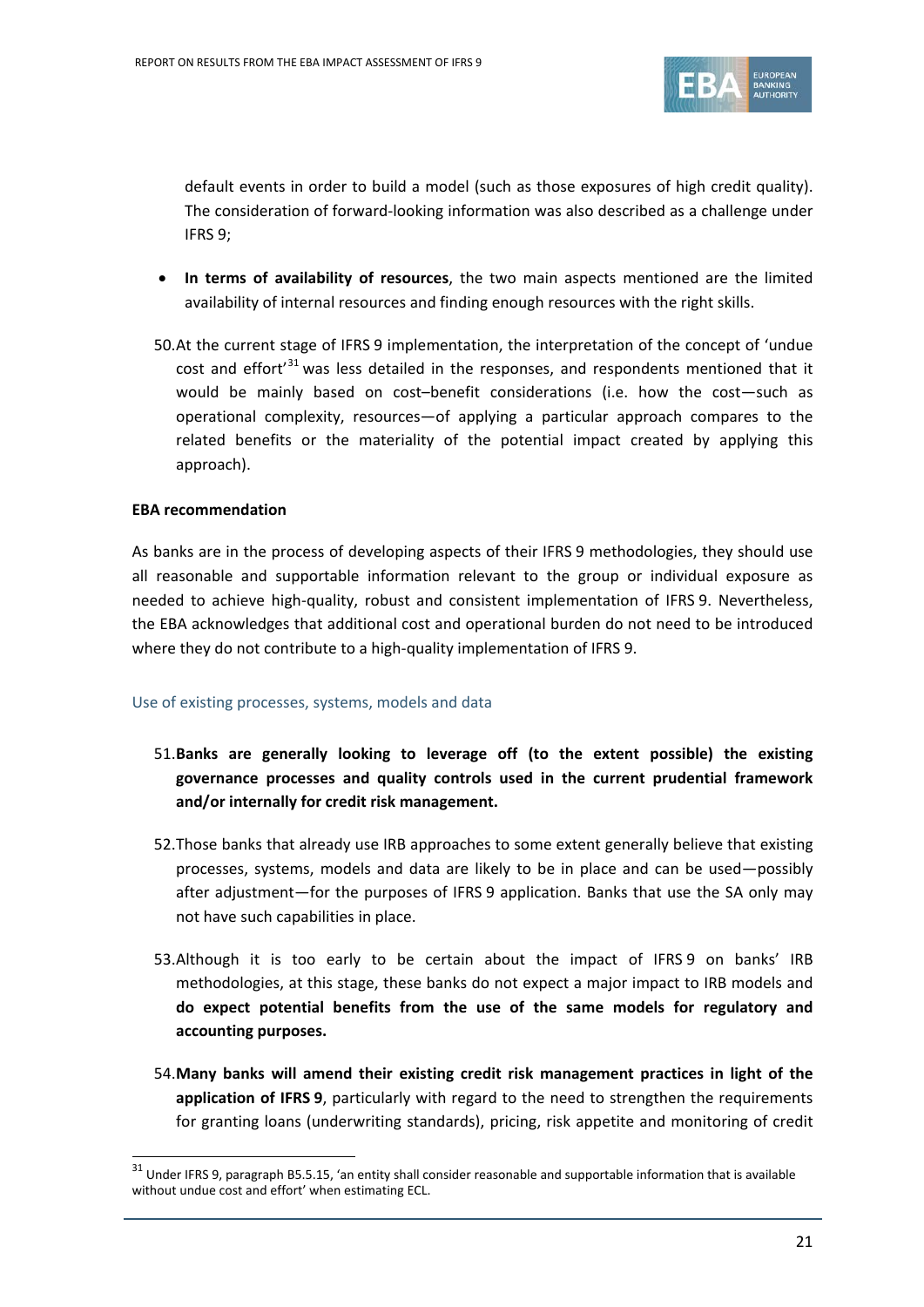

risk, as well as to apply more robust governance and to include IFRS 9 data in risk management. These are considered consistent with sound credit risk management practices.

- 55.**Some banks will build new models for IFRS 9, although these models will leverage off (to some extent) the existing regulatory and/or risk management models** with adjustments made for differences between the objectives of, and inputs used for, IFRS 9 and for regulatory/risk management models.
- Respondents mentioned the following as the **main differences between IFRS 9 and prudential requirements for the estimation of ECL:** (i) applying a through-the-cycle estimation for prudential purposes as opposed to a point-in-time estimation under IFRS 9; (ii) applying a 12-month estimated PD for prudential purposes as opposed to a lifetime PD under IFRS 9 (for stages 2 and 3); and (iii) including prudential floors and downturn adjustments in the EAD and LGD estimations for prudential purposes, as opposed to performing a neutral estimate for both EAD and LGD under IFRS 9. However, it was not evident from the responses the extent to which the adjustments required to address these differences for implementing IFRS 9 could be challenging.
- Hence, **banks significantly leveraging off their existing systems are likely to make adjustments** to those existing models and, most commonly, for the PD, LGD and EAD (for instance, to eliminate the conservatism of the regulatory model or to generate multiperiod parameters) together with the consideration of forward-looking information (including macroeconomic data) and different scenarios. For the projection of macroeconomic information, banks also plan to leverage off their stress test methodology and use their stress test information, presumably to the extent that those methodologies and information are suitable for IFRS 9 purposes.
- 56.**Banks are currently defining the methodologies and models for the measurement of ECL and, therefore, for some banks, it is too early to provide details on the validation of their models and back-testing**. However, it has to be noted that those banks that have elaborated on this issue have referred mostly to the application of a similar validation process as used for the regulatory models or for the existing credit risk models.

#### **EBA recommendation**

The possible synergies and also the impact of IFRS 9 on the IRB regulatory capital models should be considered. Banks can benefit from alignment of their prudential and accounting models, if the prudential models are fit for IFRS 9 purposes. This will allow the use of infrastructure already developed by the bank (such as methodologies, data and models) and allow for greater consistency within a bank (for example, in terms of the governance arrangements used).

Banks should also establish policies and procedures to appropriately validate the models used to measure ECL within an effective internal control system for credit risk assessment and measurement. Banks using existing validation processes (employed for other purposes) should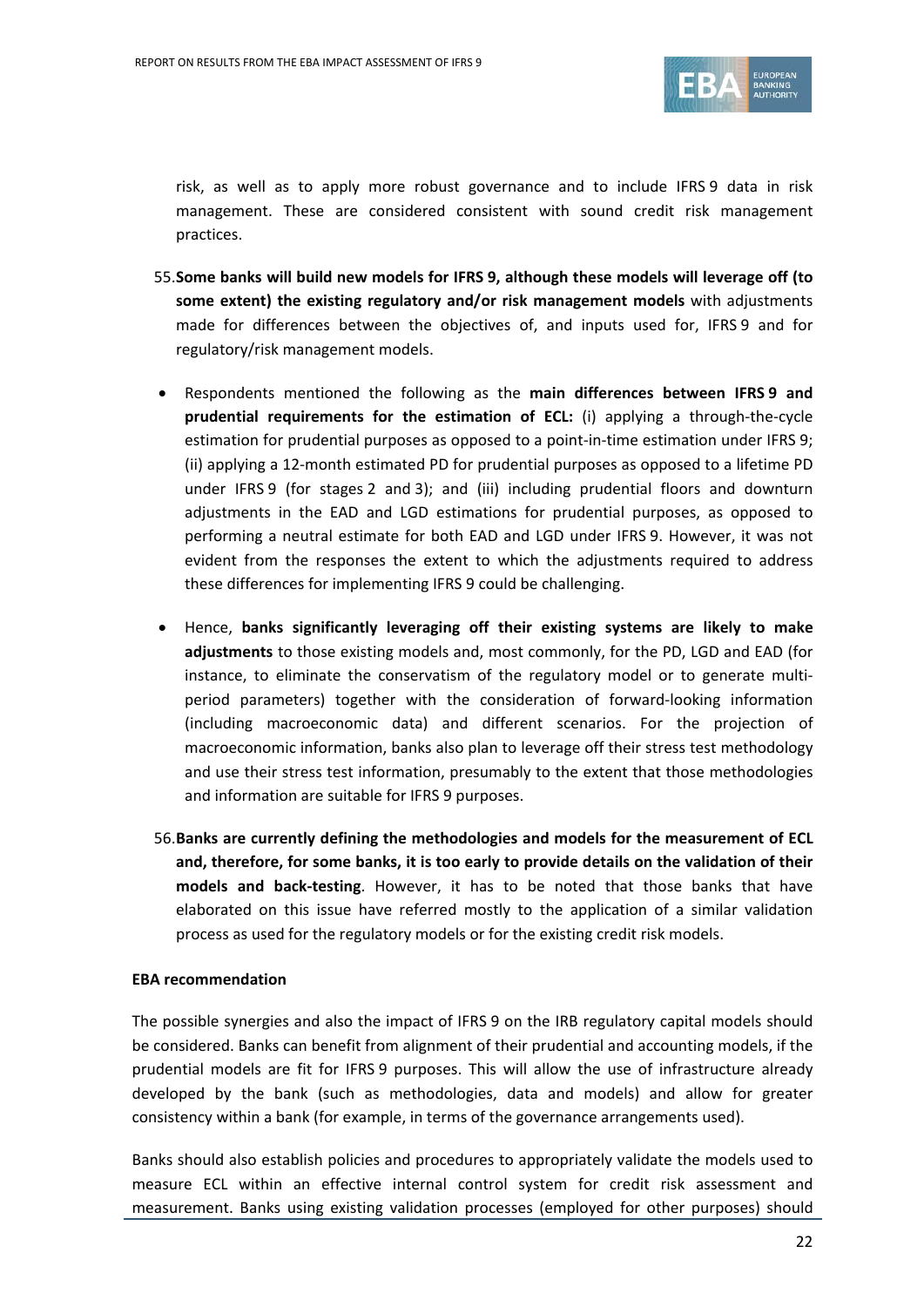

make any necessary adjustments to them in order to ensure that the validation process is suitable for the purposes of IFRS 9 implementation.

Banks should understand the links between IFRS 9 disclosure requirements and existing disclosure practices and regulatory requirements (for example, Pillar 3 disclosures) and highlight those links where possible in order to ensure consistency and improve efficiency.

#### Group and local methodologies

57.**Most banks will develop and implement centralised group-wide IFRS 9 methodologies**, which will mainly include the interpretation of aspects of IFRS 9, such as the indicators to be used for the assessment of a significant increase in credit risk, the models to be used for the measurement of ECL and the forward-looking information to be considered (including macroeconomic scenarios) by entities within a group. Banks will also take into consideration subsidiary-specific products/portfolios and local economic factors so that local specificities are considered.

#### **EBA recommendation**

Most banks intend to centralise the application of the IFRS 9 impairment requirements across group entities and to use similar policies, methodologies, scenarios and interpretations across the group. This will increase consistency in the application of IFRS 9 within a group. However, it is equally important that the group takes into consideration subsidiaries' local specificities (for instance, adjustments to the centralised scenarios to consider local economic conditions) at both the group and the entity levels. This will ensure that the estimation of the ECL reflects these specificities, rather than applying one-size-fits-all accounting practices within groups.

#### Methodology for ECL measurement

- 58.**Approaches on ECL measurement vary across banks and depend on factors such as:** the type of exposure (business line), materiality of the exposure, stage at which the exposure is classified under IFRS 9, whether a collective or individual assessment is performed, and classification in the SA or IRB portfolio. However, the methodologies are not yet finalised and were, therefore, often described in the responses in less specific terms. **As implementation of IFRS 9 approaches, the methodologies will become more specific.**
- 59.As a reminder, in accordance with IFRS 9 (paragraph 5.5.17-18), an entity shall measure ECL for a financial instrument in a way that reflects: (a) an unbiased and probability-weighted amount that is determined by evaluating a range of possible outcomes; (b) the time value of money; and (c) reasonable and supportable information that is available without undue cost or effort at the reporting date about past events, current conditions and forecasts of future economic conditions. When measuring ECL, an entity need not necessarily identify every possible scenario. However, it shall consider the risk or probability that a credit loss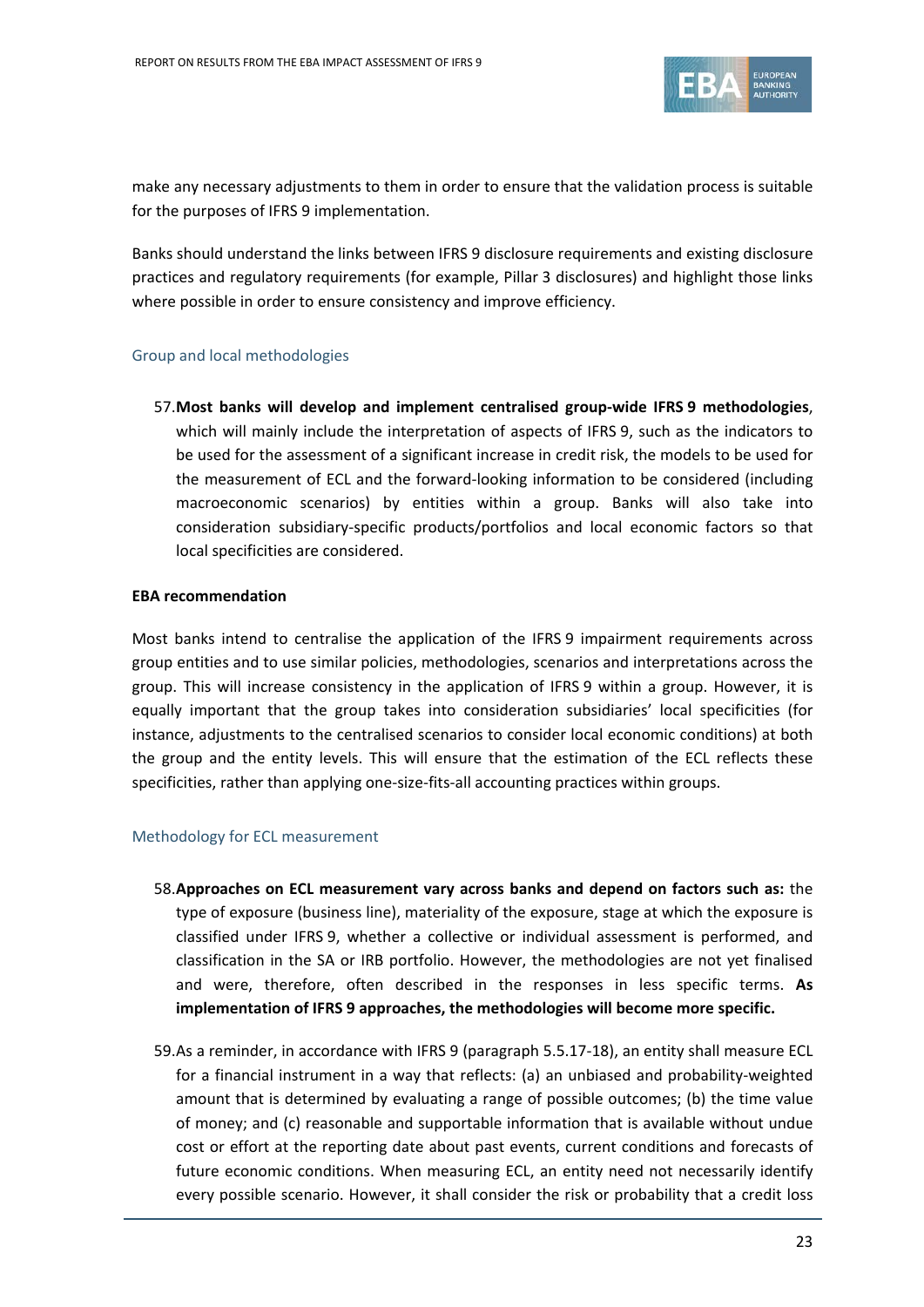

occurs by reflecting the possibility that a credit loss occurs and the possibility that no credit loss occurs, even if the possibility of a credit loss occurring is very low.

60.In terms of specific aspects of the ECL methodology:

- **Almost all banks[32](#page-23-0) have referred to the use of a PDxLGDxEAD approach to measure ECL (at least for some portfolios)**, depending on the type of the exposure, materiality of the exposure, stage at which the exposure is classified under IFRS 9, collective or individual assessment, and the classification in the SA or IRB portfolio as previously mentioned.
- **Most banks expect that they may have to make additional adjustments (so called overlays) in their IFRS 9 models for the ECL estimation** mainly to reflect the impact of any information not fully reflected in the model, to incorporate some specifications of some portfolios that cannot be captured by the models, or to correct some model deficiencies.
- **Almost all banks intend to use the same definition of default for accounting and prudential purposes.**
- 61.**The most commonly mentioned criteria for grouping financial assets with similar credit risk characteristics by banks are the existing prudential segmentation criteria for IRB purposes**, together with consideration of product type (for instance, mortgage loans, consumer loans) and the rating or the PD of the exposure, followed by the counterparty type (for instance, SMEs, corporates, institutions), the loan-to-value (LTV) ratio, LGD and geographical location.

## **EBA recommendation**

 $\overline{a}$ 

As many banks expect to make adjustments to their models for ECL measurement (for example, to reflect additional information not captured in the model), they should ensure a high-quality and robust implementation of IFRS 9 and that these adjustments are subject to an appropriate governance process.

The EBA has finalised guidelines on the definition of 'default'<sup>[33](#page-23-1)</sup> and, as banks are aiming to use consistent definitions for accounting and prudential purposes, it is expected that banks will be guided by these guidelines when implementing IFRS 9.

Re-segmentation of portfolios and/or additional adjustments to ECL may be required to adequately reflect changes in facts and circumstances in ECL measurement. Hence, banks should

<span id="page-23-0"></span> $32$  There were a few banks that did not provide information on the methodology for ECL measurement.

<span id="page-23-1"></span><sup>33</sup> http://www.eba.europa.eu/regulation-and-policy/credit-risk/guidelines-on-the-application-of-the-definition-ofdefault.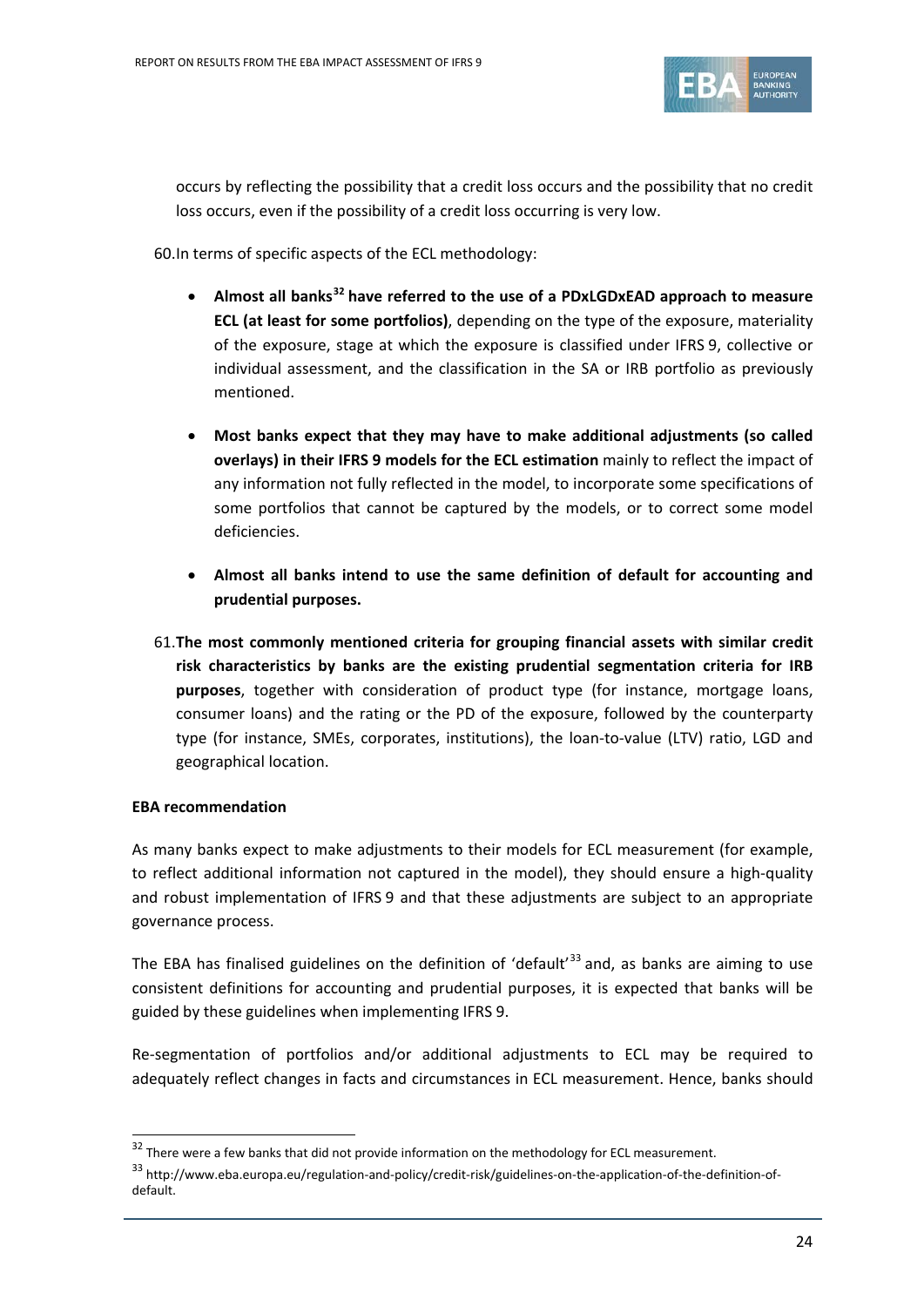

regularly question the appropriateness of the segmentation and assess whether re-segmentation is needed.

## Specific input to ECL measurement

- 62. **Internal information will be the most important source to estimate ECL**. This may come from internal data systems and/or information already used in IRB models or in other exercises (for instance, stress test). External data (such as rating agencies) will also be relevant, particularly when internal information is not available (for example, for low default rate portfolios such as sovereign exposures) or for macroeconomic information.
- 63.IFRS 9 requires that the measurement of ECL reflects an unbiased and probability-weighted amount that is determined by evaluating a range of possible outcomes (IFRS 9 5.5.17). **Most banks intend to use multiple forward-looking scenarios.** However, this is an area for which only some banks provided an answer (29% of the banks in the sample) and on which banks are currently still reflecting (for instance, how many scenarios to use, what type of scenarios to use), particularly in light of the relevant discussion by the IFRS Transition Resource Group for Impairment of Financial Instruments (ITG) during which it was clarified that banks should consider multiple scenarios (although this does not mean that all of them need to be used in the measurement of ECL).<sup>[34](#page-24-0)</sup>
- 64.**The majority of banks will use a combination of qualitative and quantitative indicators to assess whether a significant increase of credit risk has occurred.** The indicators used will depend mainly on the asset class, with differences being mainly between retail (credit scoring and days past due used), wholesale (rating and watch lists used) and sovereign exposures (market information and more expert judgement used). In particular:
- **Quantitative indicators** Banks will mostly consider the change in the PD as a primary quantitative indicator of significant increase in credit risk or the rating migration of an exposure. The past due status of exposures will also be considered, but mainly as a backstop for assessing the significant increase of credit risk.
- **Qualitative indicators** Banks will mostly consider the use of watch-list status/monitoring, restructuring/forbearance measures and forward-looking (macroeconomic) information.

## **EBA recommendation**

In terms of the use of the appropriate range of forward-looking information, the EBA highlights that the IASB and its ITG have discussed several implementation issues related to IFRS 9 impairment requirements. One of those discussions was related to the use of multiple scenarios to incorporate forward-looking information. The discussion clarified that, while entities are not

<span id="page-24-0"></span><sup>34</sup> http://www.ifrs.org/About-us/IASB/Advisory-bodies/ITG-Impairment-Financial-Instrument/Pages/Meetings.aspx.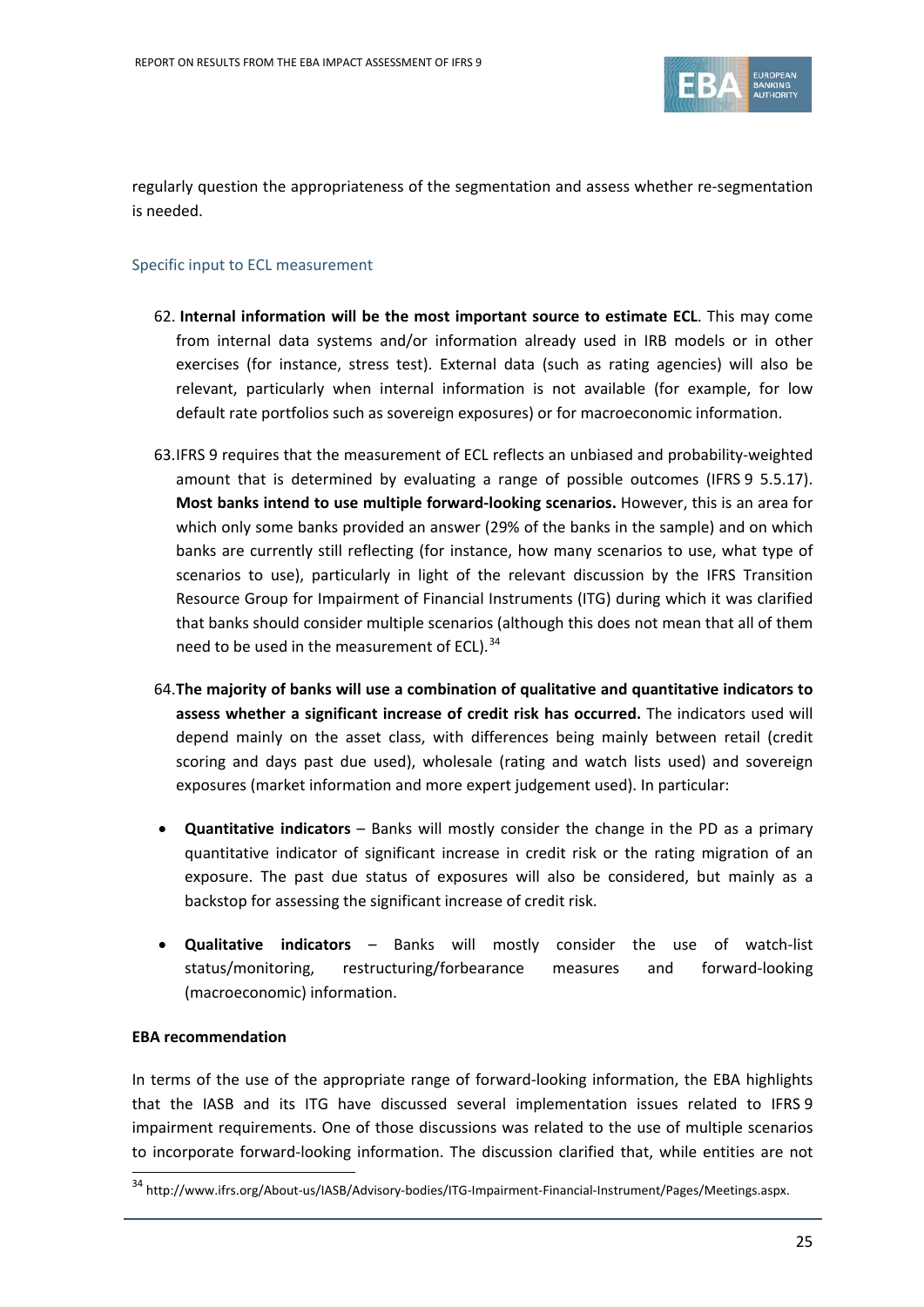

expected to consider every possible scenario, the scenarios considered should reflect a representative sample of possible outcomes.

## Practical expedients/simplifications

- **Low credit risk exemption[35](#page-25-0) Almost half of the banks are considering the application of the low credit risk exemption.** The factors most commonly being considered in order to apply the exemption are the type of exposure (mainly debt securities), the credit risk of the exposure (mainly investment grade exposures) and the counterparty (governments, central banks and banks). In general, banks do not plan to apply this exemption to retail loans.
- **The 30 days past due criterion[36](#page-25-1) Most banks are considering applying this criterion for classifying an exposure from stage 1 to stage 2, although it will not be used as a primary indicator of a significant increase in credit risk.** Instead, it will be used together with other credit risk indicators as a backstop. This is also consistent with the draft EBA guidelines on ECL under which the use of the simplification as a backstop is not precluded alongside other, earlier indicators for assessing significant increase in credit risk. In some cases, banks are considering using this simplification for insignificant parts of their portfolio or where sufficient information is not available.
- **The 12-month PD as a proxy for changes in the lifetime PD[37](#page-25-2) Most banks are considering the possibility of applying this simplification and, in doing so, are evaluating whether there is a high correlation between the 12-month PD and the lifetime PD**  (meaning that the 12-month PD is a good proxy for changes in the lifetime PD). It may also be that banks decide to only apply this proxy to certain portfolios.
- **Significant increase in credit risk by comparing it to the maximum initial credit risk[38](#page-25-3) The fewest number of banks plan to use this simplification/practical expedient**

<span id="page-25-0"></span> $35$  An entity may assume that the credit risk on a financial instrument has not increased significantly since initial recognition if the financial instrument is determined to have low credit risk at the reporting date—i.e. when the financial instrument has a low risk of default—as the borrower has a strong capacity to meet its contractual cash flow obligations in the near term and adverse changes in economic and business conditions in the longer term may, but will not necessarily, reduce the ability of the borrower to fulfil its contractual cash flow obligations (IFRS 9 5.5.10 and B5.5.22‒B5.5.24).

<span id="page-25-1"></span> $36$  When information that is more forward-looking than past due status (either on an individual or a collective basis) is not available without undue cost or effort, an entity may use past due information to determine whether there have been significant increases in credit risk since initial recognition. Regardless of the way in which an entity assesses significant increases in credit risk, there is a rebuttable presumption that the credit risk on a financial asset has increased significantly since initial recognition when contractual payments are more than 30 days past due (IFRS 9 5.5.11 and B5.5.19-21).

<span id="page-25-2"></span> $37$  Changes in the risk of a default occurring over the next 12 months may be a reasonable approximation of the changes in the lifetime risk of a default occurring (IFRS 9 B5.5.13).

<span id="page-25-3"></span> $38$  The IASB noted that the assessment of significant increases in credit risk could be implemented more simply by determining the maximum initial credit risk accepted by the reporting entity for a particular portfolio of financial instruments and then comparing the credit risk of financial instruments in that portfolio at the reporting date to that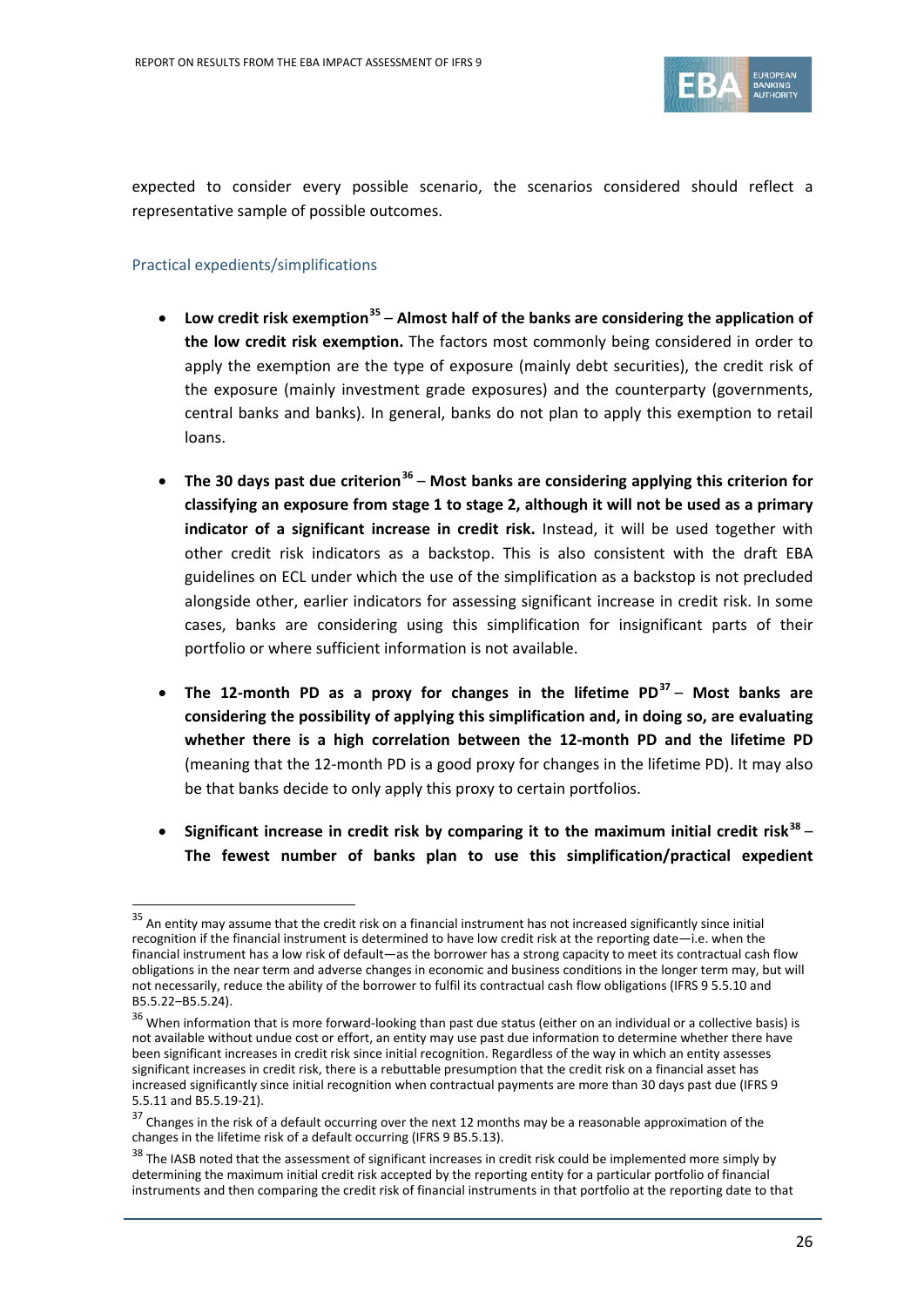

**(compared to other possible IFRS 9 simplifications).** These banks plan to use it only for specific portfolios/types of exposures (for instance, retail or investment grade securities).

#### **EBA recommendation**

Available practical expedients (simplifications) of IFRS 9 will be used by banks. Some of these may be used more than others (also depending on the type of portfolio). In addition, most banks will use the 30 days past due criterion, although not usually as a primary indicator of significant increase in credit risk. If the use of practical expedients creates bias in the estimation of ECL which, for example, is what using a 30 days past due test to identify significant increases in credit risk can do—credit institutions should consider the need to make adjustments to counter that bias and that these adjustments are subject to appropriate governance processes in order to ensure that the objectives of IFRS 9 are met.

## Other qualitative impacts – Implications for supervisors

#### Impact on volatility

l

- 65.**Most banks (62%) do not anticipate a significant impact on volatility on an ongoing basis from the relevant changes in the classification and measurement of financial instruments under IFRS 9 compared to IAS 39, as the relevant changes due to IFRS 9 are generally limited.** However, some banks expect higher volatility in profit or loss due to the reclassification of some instruments (such as equity instruments and investments in funds, loans or debt securities with more complex features) to FVPL under IFRS 9.
- 66.**75% of the banks included in the survey anticipate that IFRS 9 impairment requirements will increase volatility in profit or loss. Respondents mentioned that this was mainly due to the 'cliff-effect' when ECL increases from stage 1 to stage 2 (12-month ECL to lifetime ECL) to reflect a significant increase in credit risk due to the movement between stages 1 and 2 and due to the inclusion of forward-looking information in the ECL estimation (that will need to be re-assessed at each reporting period).** However, 16% of the banks do not anticipate that the IFRS 9 impairment requirements will significantly increase the volatility in profit or loss compared to IAS 39, as the ECL model under IFRS 9 may lead to a more gradual recognition of losses compared to the level of losses recognised under IAS 39 (which is based on an incurred loss model). Other banks (9%) are not able to assess the impact at the current stage.

maximum initial credit risk. However, this would only be possible for portfolios of financial instruments with similar credit risk at initial recognition (BC5.161 and illustrative example 6 of IFRS 9).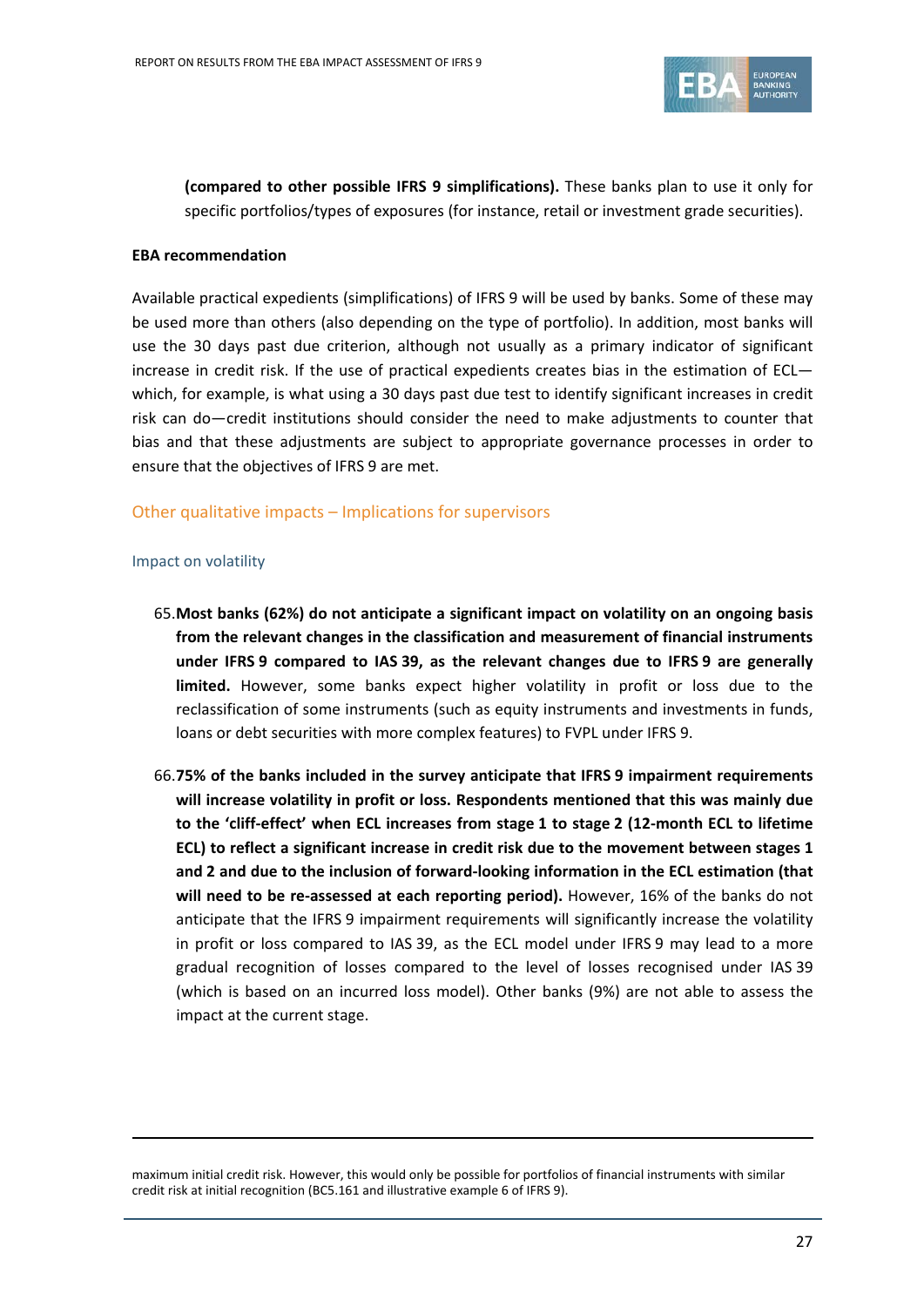

#### **EBA recommendation**

The assessment of the possible volatility introduced by IFRS 9 is an aspect that needs to be monitored. Significant volatility seems unlikely to arise from the new IFRS 9 classification and measurement requirements because the amount of assets that will be reclassified from amortised cost to FVPL or FVOCI seems unlikely to be large. On the other hand, volatility could arise in profit or loss from the new impairment requirements when forecasted economic conditions change, together with the increase in loss allowance when financial instruments move between 12-month and lifetime ECLs and vice versa. However, it should be acknowledged that IFRS 9 should result in an earlier recognition of losses compared to IAS 39.

## Impact on lending practices

- 67.**Most banks do not anticipate an impact on the types, duration or the collateralisation of products offered in the market due to the changes in the classification and measurement criteria under IFRS 9.** For those banks that anticipate an impact, the changes they see as most likely are changes to the contractual characteristics of some instruments so that they can pass the SPPI assessment (and do not need to be classified at FVPL).
- 68.**60% of the banks anticipate that IFRS 9 impairment requirements will have an impact on lending practices of banks in terms of the pricing of products, the maturity of the products and underwriting practices.** However, a significant number of banks (28%) do not expect an impact on lending practices due to IFRS 9, as the main elements of IFRS 9 are already embedded in the pricing of products and risk management.

#### **EBA recommendation**

The impact of the introduction of IFRS 9 on the types and duration of products offered in the market is an aspect that should be considered after the implementation of IFRS 9.

## **Quantitative assessment**

 $\overline{a}$ 

## Total impact on capital requirements from IFRS 9

- 69.**The total impact on capital requirements is mainly driven by the impairment requirements and, to a lesser extent, by the classification and measurement requirements of IFRS 9.**
- 70.In terms of the estimation of the total quantitative impact of IFRS 9, **the CET1 ratio is estimated to decrease, on average, by 59 bps and by up to 75 bps for 79% (75th percentile) of respondents.** [39](#page-27-0)

<span id="page-27-0"></span><sup>&</sup>lt;sup>39</sup> Averages indicate an approximation of the estimated possible impact, which should be considered together with the other quantitative metrics provided in this report.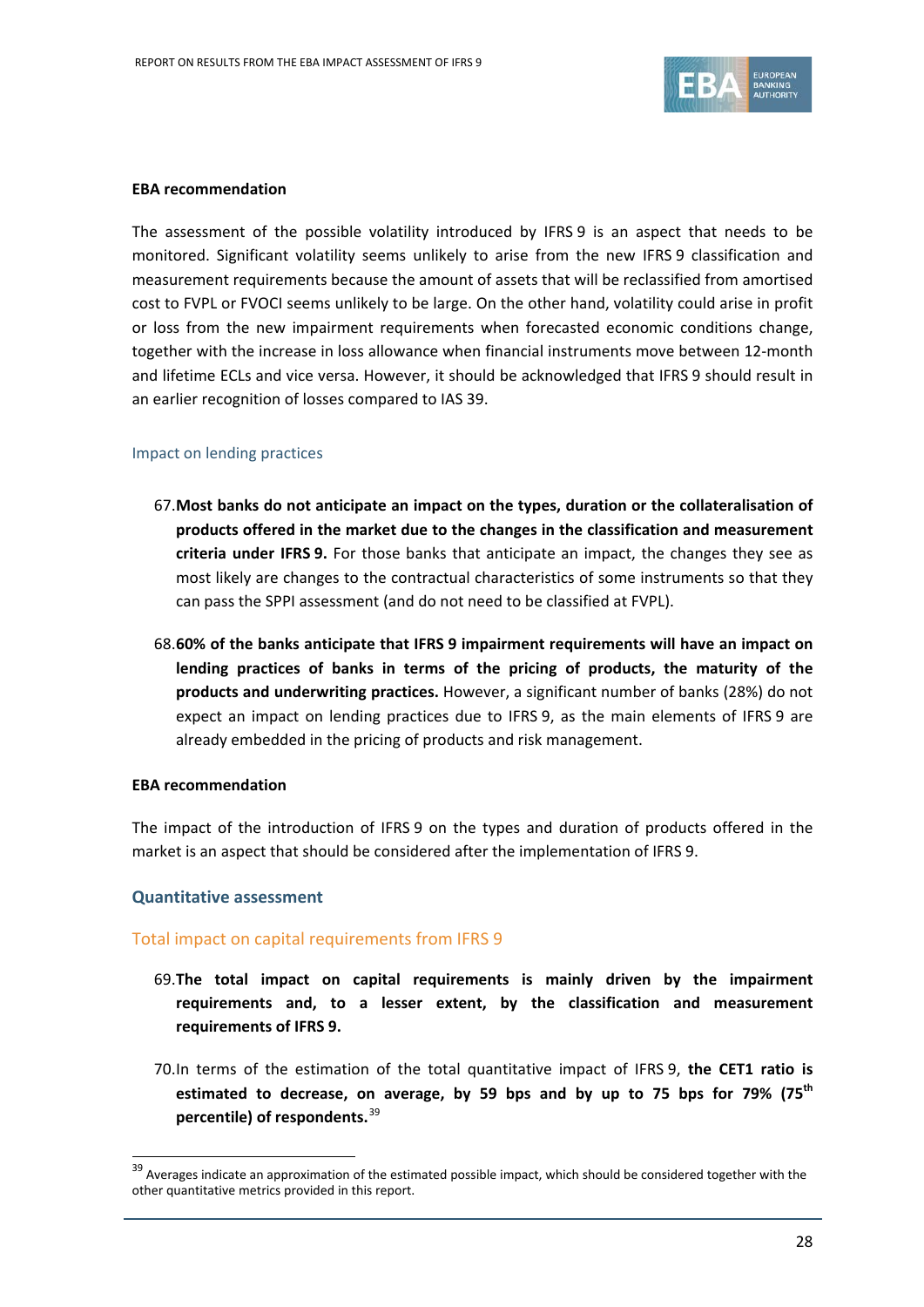

- 71.**Total capital ratio is estimated to decrease, on average, by 45 bps and by up to 75 bps for 79% (75<sup>th</sup> percentile) of respondents.** Other metrics (median<sup>[40](#page-28-0)</sup> and weighted average) used for the analysis have been included in the table at the end of part 2 of this report. This table includes a summary of the estimated quantitative impact of IFRS 9 for the sample and information on the assumptions used to calculate averages.
- 72.However, as is the case when using statistical metrics, it should be noted that some of the estimates related to the total sample of respondents were different from the abovementioned estimates.

## Classification and measurement

#### Balance sheet – Measurement basis under IAS 39 and IFRS 9

73.In terms of types of financial assets, most banks' balance sheets consist mainly of loans and advances and debt securities (on average, 73% of the financial assets are classified as loans and advances, 17% as debt securities, 8% as derivatives and 2% as equity instruments). A significant part of debt securities are the debt securities of general governments. With regard to the measurement methods, on average, balance sheets for 74% of banks (mainly loans and receivables) are currently measured at amortised cost, 16% at FVPL and 10% at FVOCI.

74.Under IFRS 9, banks responding to the survey estimated that:

- **Debt securities are likely to continue being measured at fair value.** In this regard, the FVOCI would be the most relevant category (53% for the average<sup>[41](#page-28-1)</sup> and up to 69% of total debt securities for the  $75<sup>th</sup>$  percentile). However, in limited cases, debt securities may be reclassified mainly from FVOCI under IAS 39 to amortised cost under IFRS 9.
- **In some cases, equity instruments are likely to change measurement basis, moving mainly from FVOCI under IAS 39 to FVPL under IFRS 9.** However, given the lower materiality of these exposures (2% for the average<sup>[42](#page-28-2)</sup> and up to 2% of total financial assets for the  $75<sup>th</sup>$  percentile of respondents), the overall impact on the measurement basis of total financial instruments for each bank is unlikely to be significant. The quantitative estimate is consistent with the qualitative information provided by banks, in which limited reclassifications are mentioned by banks and which include equity instruments reclassified from FVOCI to FVPL under IFRS 9.
- **The vast majority of loans and advances are likely to continue being measured at amortised cost** and those that are currently being measured at FVPL are likely to continue

<span id="page-28-0"></span> $40$  50<sup>th</sup> percentile.

<span id="page-28-1"></span><sup>&</sup>lt;sup>41</sup> 55% for the median.

<span id="page-28-2"></span> $42$  1% for the median.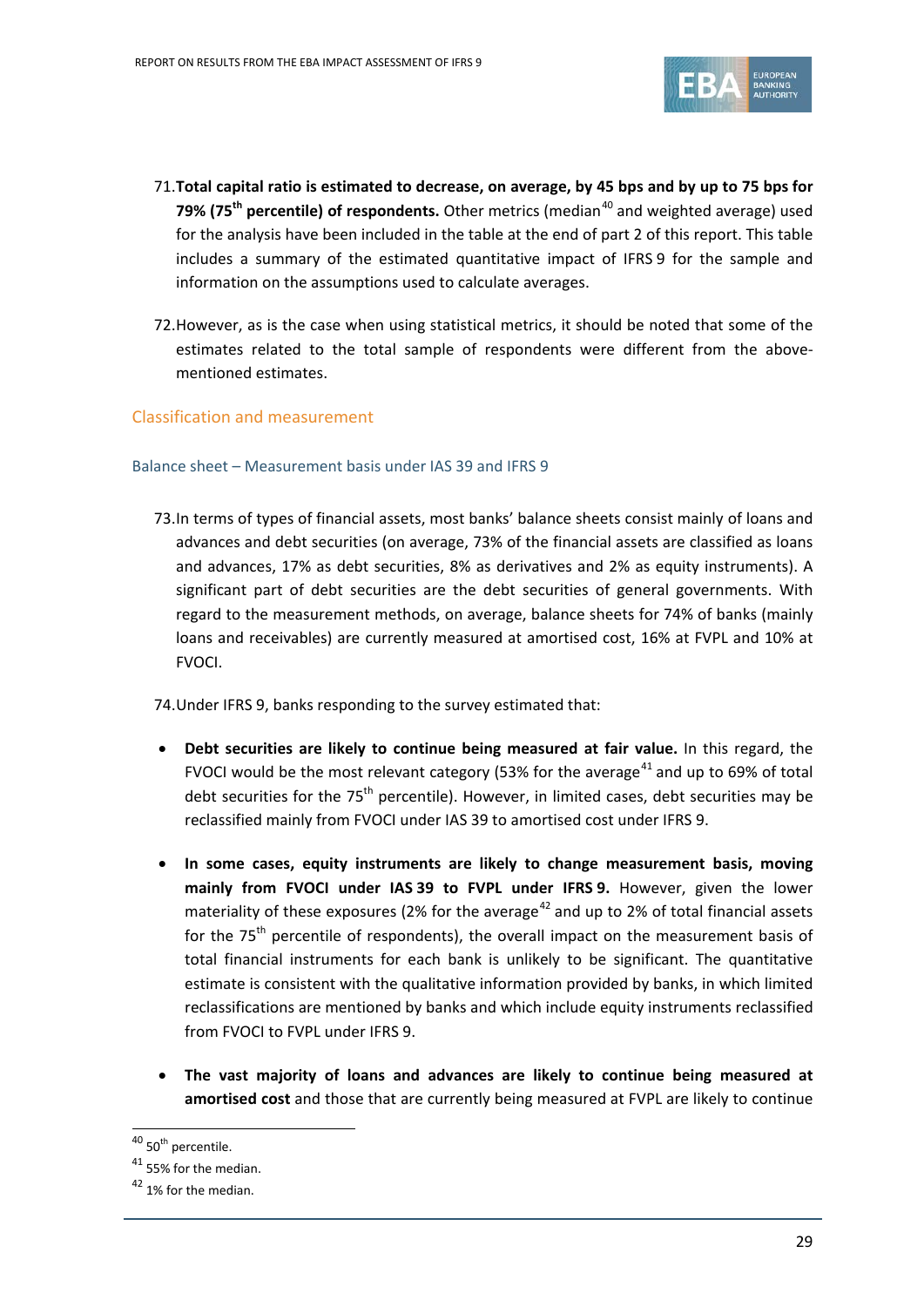

to be measured on that basis under IFRS 9. However, in limited cases, loans and advances may be reclassified from amortised cost to fair value and vice versa.

#### Estimated impact on capital requirements from IFRS 9 classification and measurement

- 75.**CET1 and total capital ratios are estimated to decrease by up to 25 bps for 88% (75th percentile) of the banks providing quantitative information on the impact of the application of the IFRS 9 classification and measurement requirements. [43](#page-29-0)**
- 76.**Overall, this quantitative estimation of the impact of the IFRS 9 classification and measurements is consistent with the view of the vast majority of respondents that there will be only limited differences in the classification between IAS 39 and IFRS 9.** In some limited cases, there could be reclassifications of equity instruments (from FVOCI under IAS 39 to FVPL under IFRS 9) and for debt securities (from mainly FVOCI under IAS 39 to amortised cost under IFRS 9). In most cases, these instruments are less significant when compared to the total financial assets of the banks in the sample.

## Impairment

- 77.**In estimating the impact of IFRS 9 impairment requirements, institutions were to employ their best endeavours to use reasonable and supportable forward-looking information available at the time of completing these templates in order to estimate ECL.**
- 78.Banks made several assumptions and simplifications in providing quantitative estimates, mainly by: making a limited use of forward-looking information in providing estimates (for example, the use of a single macroeconomic scenario), estimating the impact for a sample of the portfolio and extrapolating the results to the whole population of exposures, conservative assumptions (for example, the allocation of an increase of provisions to stage 2 only in the absence of available detailed information), and using proxies when point-in-time estimates for the PD, EAD and LGD were not available. Having said that, some of the assumptions and simplifications used by some respondents would influence the accuracy of the impact of IFRS 9; some respondents used an overlay to compensate for this, while others did not.

## Exposures with IAS 39 provisions

 $\overline{a}$ 

79.**IAS 39 provisions derive mainly from loans and advances, with the main counterparties being households and non-financial corporations.**

<span id="page-29-0"></span> $43$  Other metrics (median) used for the analysis have been included in the table at the end of part 2 of the report.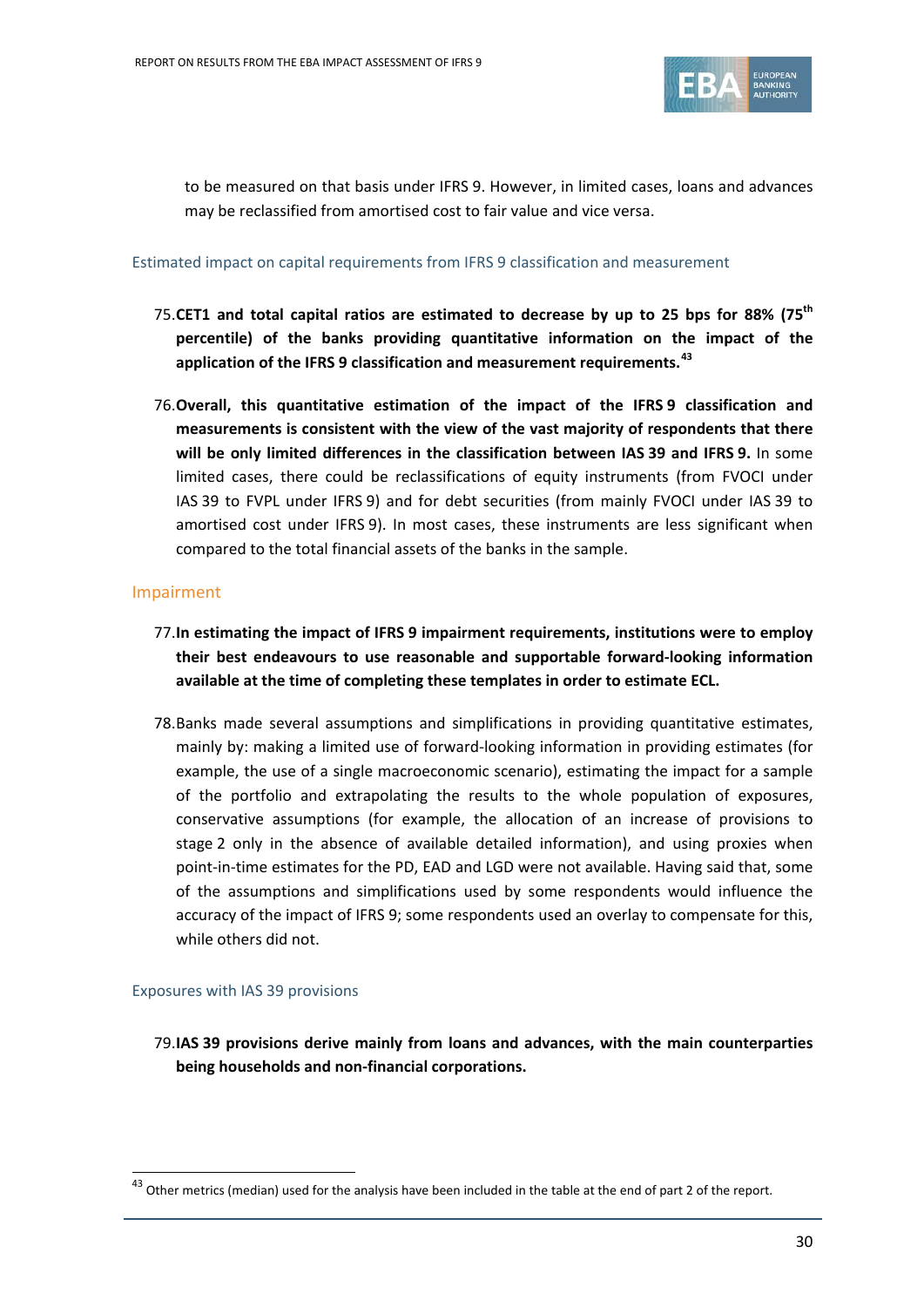

#### Estimated increase of provisions under IFRS 9

- 80.**Under IFRS 9, the estimated increase of provisions for on-balance-sheet and off-balancesheet exposures compared to the current levels of provisions under IAS 39 is, on average, up to 18% and up to 30% for 86% (75th percentile) of respondents. [44](#page-30-0)**
- 81.The estimated change in provisions varies from portfolio to portfolio—and, therefore, across entities—depending on, for example, the type of exposure, the counterparty, the size of the bank and/or the current level of provisions under IAS 39. The estimated increase of provisions **is mainly the result of stage 2 provisions** for loans and advances to households followed by stage 2 provisions for loans and advances to non-financial corporations.
- 82.Regarding the estimated increase of provisions for debt securities, the estimated increase is more than 400% $45$  for the 75<sup>th</sup> percentile of respondents. However, it should be mentioned that, for the vast majority of the respondents, the current IAS 39 provisions for debt securities is lower (or even null) compared to the IAS 39 provisions for loans and advances (as a result of the different credit quality of the counterparties). The respondents allocated the estimated loss allowances for these exposures under IFRS 9 mainly in stages 1 and 2 (instead of stage 3, in which credit-impaired exposures are included). Therefore, it may be that a response of a 400% increase in provisions does not indicate that the total amount of provisions will be very high as an absolute number but just that the starting point was zero or a very low number.
- 83.It also needs to be borne in mind that not all respondents provided quantitative data on the impact in order to be able to understand, in more detail, the drivers of the increases in provisions under IFRS 9 related to the types of exposures and counterparties affected.

#### Estimated impact on capital requirements from IFRS 9 impairment

 $\overline{a}$ 

84.**In terms of the estimation of the quantitative impact of the impairment requirements of IFRS 9, CET1 ratio is estimated to decrease by up to 75 bps for 85% (75th percentile) of respondents. Total capital ratio is estimated to decrease by up to 50 bps for 75% (75th percentile) of respondents. [46](#page-30-2) The impact on total capital ratio is lower compared to the impact on CET1 ratio because the excess of accounting provisions for IRB portfolios over regulatory expected losses is added back to Tier 2, subject to a regulatory cap.**

<span id="page-30-0"></span><sup>&</sup>lt;sup>44</sup> Other metrics (median and weighted average) used for the analysis have been included in the table at the end of part 2 of the report. This table includes a summary of the estimated quantitative impact of IFRS 9 for the sample and information on the assumptions used to calculate averages.

<span id="page-30-1"></span><sup>&</sup>lt;sup>45</sup> It should be noted that respondents were asked to provide this information in ranges and the upper range response provided in the template was an increase in provisions of more than 400%. For instance, if the starting point was zero provisions, it may be that any increase in provisions would have been classified as more than 400% (as any increase will be infinite).

<span id="page-30-2"></span> $^{46}$  Other metrics (median) used for the analysis have been included in the table at the end of part 2 of the report.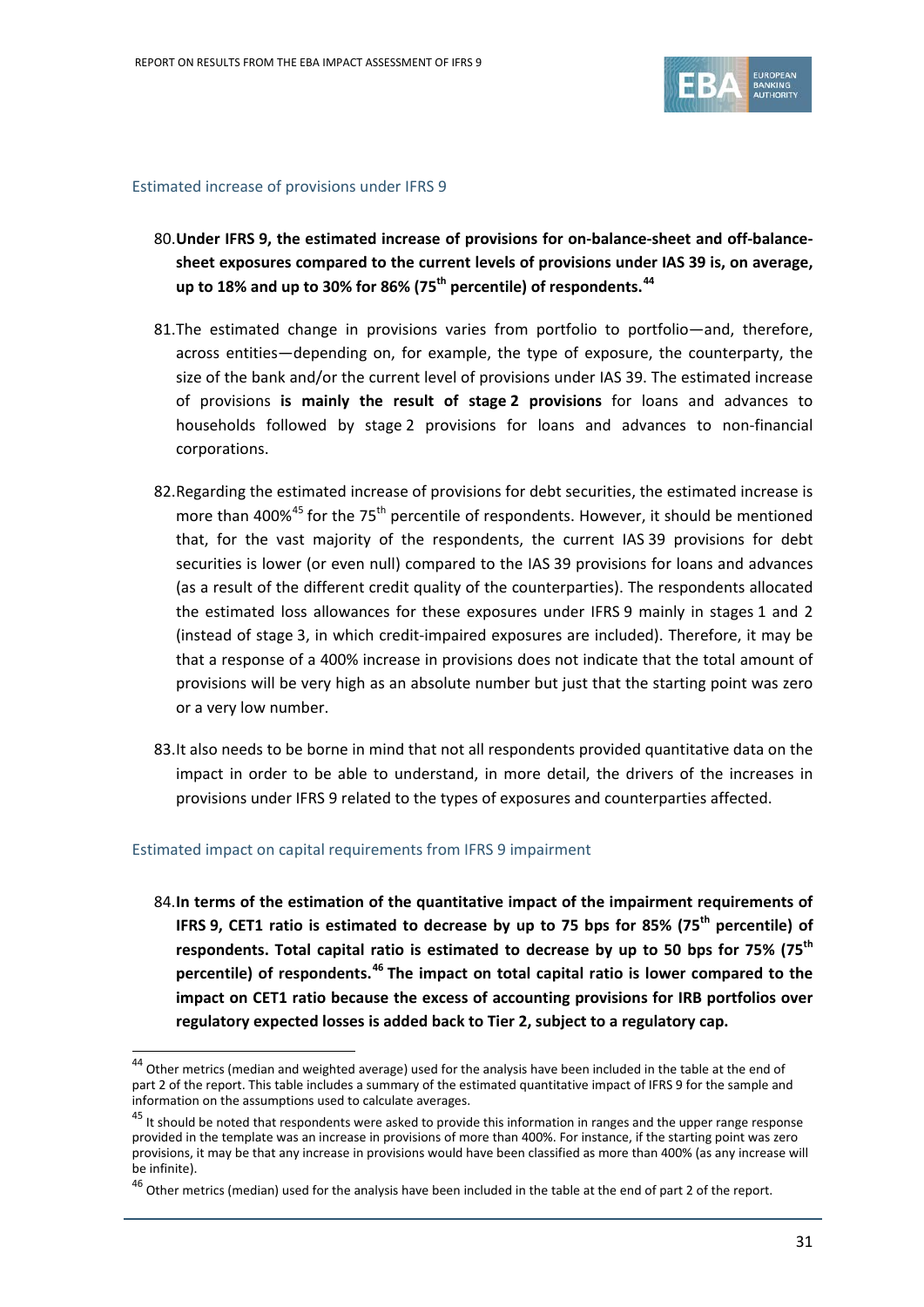

### SA and IRB banks

85.The increase of provisions under IFRS 9 and the allocation to stages 1, 2 and 3 will most likely be evenly allocated between SA and IRB exposures. **Banks mainly using the SA for measuring credit risk tend to have a higher estimated impact on own funds from the IFRS 9 impairment requirements compared to the estimated impact for banks mainly using the IRB approach due to the current prudential treatment of provisions.** According to this treatment, the shortfall of accounting provisions over regulatory expected losses under the IRB approach will absorb or partially absorb the impact of IFRS 9 on own funds, which is not the case under SA.

#### Smaller and larger banks

86.**Smaller banks have estimated an increase of provisions of up to 30%—which is within the range of estimation for the 86% of respondents—and, therefore, the estimated increases of provisions above that percentage are performed by a few larger banks of the sample.** However, the higher estimated increases of accounting provisions for these larger banks did not lead (in all cases) to a higher impact on own funds compared to the impact on own funds for banks with lower estimated increases of provisions. This may be explained by the fact that those larger banks have more exposures under the IRB approach and, therefore, do not suffer a decrease in own funds until the accounting provisions have risen above the regulatory expected losses. In this case, these banks indeed have a capital shortfall under IAS 39, which can 'absorb' the impact from the increase of provisions under IFRS 9.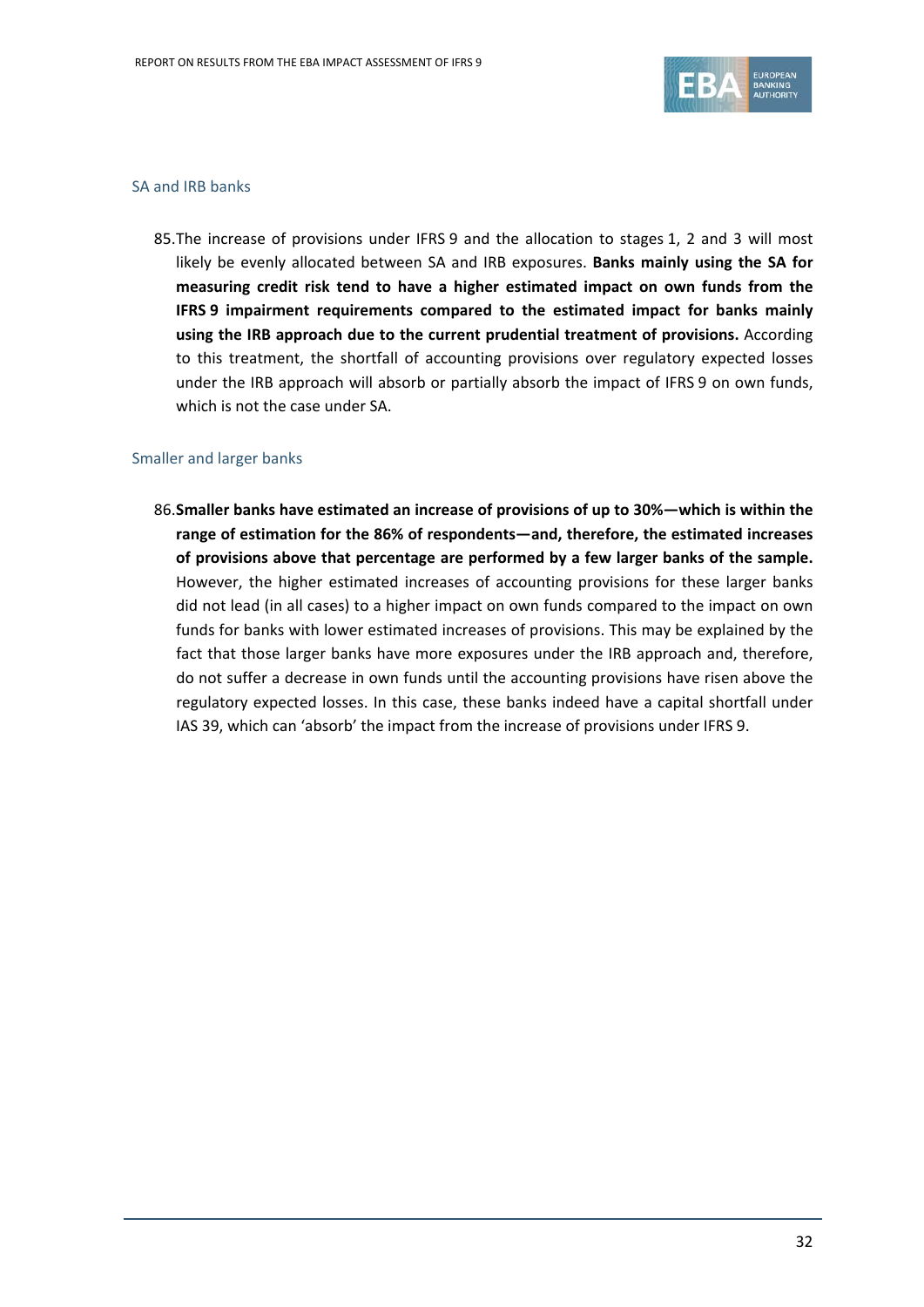

# Summary of IFRS 9 quantitative estimations

| <b>Estimated increase of provisions IFRS 9</b>                                                                       |                                              |                                          |            |       |  |  |
|----------------------------------------------------------------------------------------------------------------------|----------------------------------------------|------------------------------------------|------------|-------|--|--|
| in %                                                                                                                 |                                              |                                          |            |       |  |  |
| Median <sup>1</sup>                                                                                                  | 20%                                          |                                          |            |       |  |  |
| Average                                                                                                              |                                              |                                          |            |       |  |  |
| Mid of estimated range <sup>2</sup>                                                                                  | 18%                                          |                                          |            |       |  |  |
| Weighted Average <sup>3</sup>                                                                                        |                                              |                                          |            |       |  |  |
| Conservative estimation in range <sup>4</sup>                                                                        | 26%                                          |                                          |            |       |  |  |
| Mid of estimated range                                                                                               | 21%                                          |                                          |            |       |  |  |
| $75^{\text{th}}$ percentile <sup>1</sup>                                                                             | 30%                                          |                                          |            |       |  |  |
| % of respondents below or at the data point of the 75 <sup>th</sup> percentile                                       | 86%                                          |                                          |            |       |  |  |
|                                                                                                                      | <b>Estimated impact on CET1 ratio IFRS 9</b> |                                          |            |       |  |  |
|                                                                                                                      |                                              |                                          |            |       |  |  |
| In bps                                                                                                               | <b>Total impact of IFRS 9</b>                | <b>Classification and</b><br>measurement | Impairment |       |  |  |
| <b>Median</b>                                                                                                        | -50                                          | $-25$                                    |            | $-50$ |  |  |
| Average                                                                                                              |                                              |                                          |            |       |  |  |
| Mid of estimated range                                                                                               | $-59$                                        |                                          |            |       |  |  |
| <b>Weighted Average</b>                                                                                              |                                              |                                          |            |       |  |  |
| Conservative estimation in range                                                                                     | $-55$<br>$-42$                               |                                          |            |       |  |  |
| Mid of estimated range                                                                                               | $-75$                                        | $-25$                                    |            | $-75$ |  |  |
| 75 <sup>th</sup> percentile<br>% of respondents below or at the data point of the 75 <sup>th</sup> percentile        | 79%                                          | 88%                                      |            | 85%   |  |  |
|                                                                                                                      |                                              |                                          |            |       |  |  |
| Estimated impact on total capital ratio IFRS 9                                                                       |                                              |                                          |            |       |  |  |
| In bps                                                                                                               | <b>Total impact of IFRS 9</b>                | <b>Classification and</b>                | Impairment |       |  |  |
|                                                                                                                      |                                              | measurement                              |            |       |  |  |
| Median                                                                                                               | $-25$                                        | $-25$                                    |            | $-25$ |  |  |
| Average                                                                                                              |                                              |                                          |            |       |  |  |
| Mid of estimated range<br><b>Weighted Average</b>                                                                    | $-45$                                        |                                          |            |       |  |  |
| Conservative estimation in range                                                                                     | -43                                          |                                          |            |       |  |  |
| Mid of estimated range                                                                                               | $-30$                                        |                                          |            |       |  |  |
| 75 <sup>th</sup> percentile                                                                                          | $-75$                                        | $-25$                                    |            | -50   |  |  |
| % of respondents below or at the data point of the 75 <sup>th</sup> percentile                                       | 79%                                          | 88%                                      |            | 75%   |  |  |
|                                                                                                                      |                                              |                                          |            |       |  |  |
| The median and the 75 <sup>th</sup> percentile refer to the upper limit of a range selected from the survey.         |                                              |                                          |            |       |  |  |
| Mid of estimated range is the value between the lowest and highest values within a bank's estimated range of impact. |                                              |                                          |            |       |  |  |
| Weighted average is calculated on the basis of the % of the total assets under IAS 39 of each bank to the sample.    |                                              |                                          |            |       |  |  |
| Conservative estimation is the highest value within a bank's estimated range of impact.                              |                                              |                                          |            |       |  |  |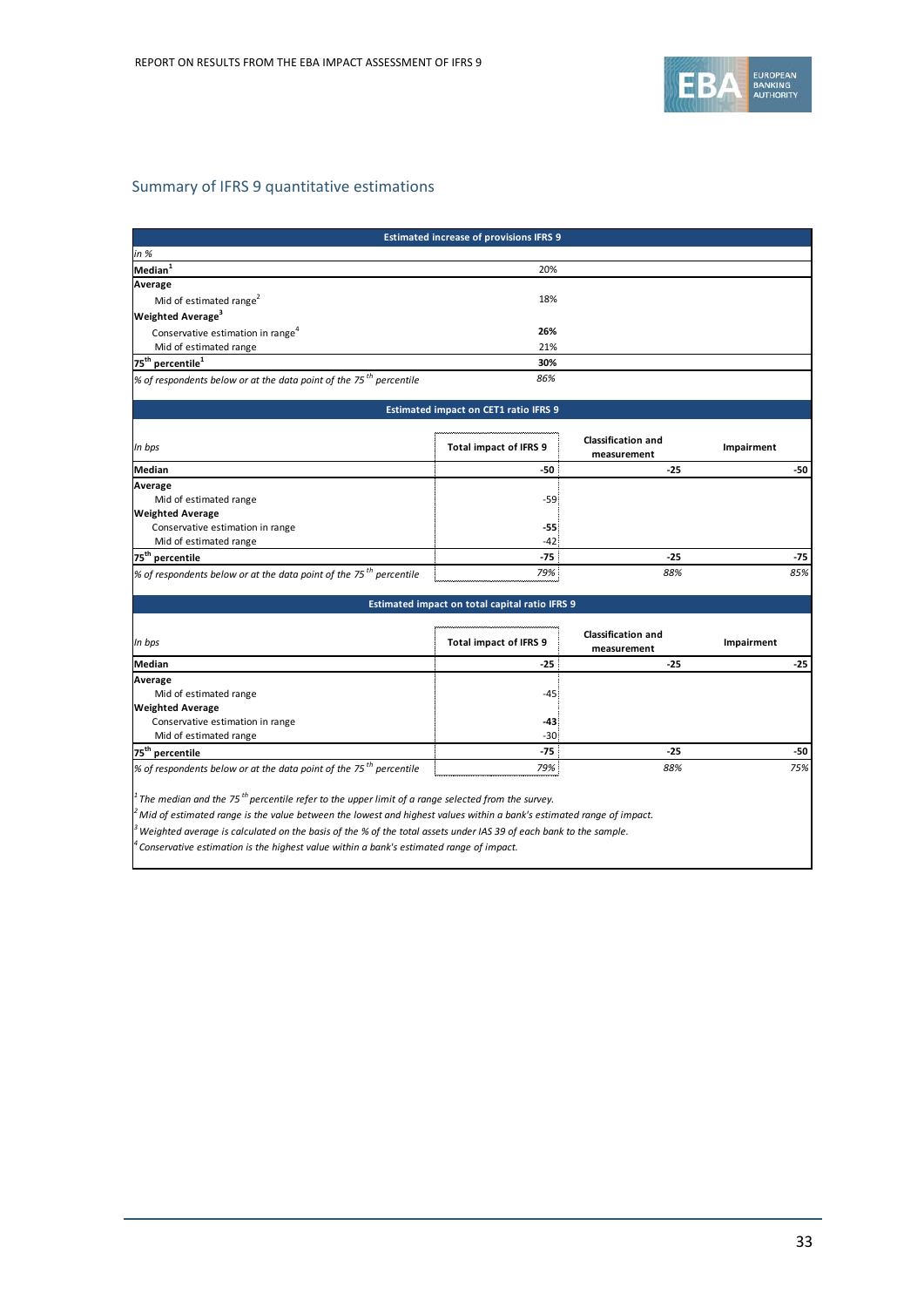

# <span id="page-33-0"></span>3. Areas of further work – The way forward

87.The EBA believes that certain aspects related to the implementation of IFRS 9 by banks, particularly in terms of interaction with prudential requirements, should be developed further. This part of the report includes the intended work of the EBA in this field.

## a. The EBA's second exercise

88.The EBA is launching a second exercise that is designed on the basis of the outcome of the first exercise in order to better understand some specific areas following the analysis of the information collected in the first exercise. Banks are also expected to have further developed their methodologies towards the implementation of IFRS 9 and, therefore, should be able to provide more up-to-date information on the possible impacts of IFRS 9 and its interaction with prudential requirements.

## b. Supervisory actions – Implementation issues

- 89.Competent authorities may discuss the individual results or implementation projects of IFRS 9 with banks.
- 90.The EBA will follow up on the results of this first exercise for the EU banking sector and continue the discussion with banks and auditors on those issues where the exercise indicated that there could be different levels of implementation.

## c. Prudential actions – Interaction with IFRS 9

## Guidelines on credit risk management practices and accounting for ECL

91.The exercise highlighted areas that require judgement to be applied by banks (for example, the assessment of a significant increase of credit risk), as well as areas that might impose significant challenges to banks (for example, the use of forward-looking information and the availability of data). Banks are still developing their processes, systems, models, data and methodologies for implementing IFRS 9 and, in this process, the EBA guidelines on ECL (particularly in their final form) will provide guidance to banks for the robust implementation of IFRS 9.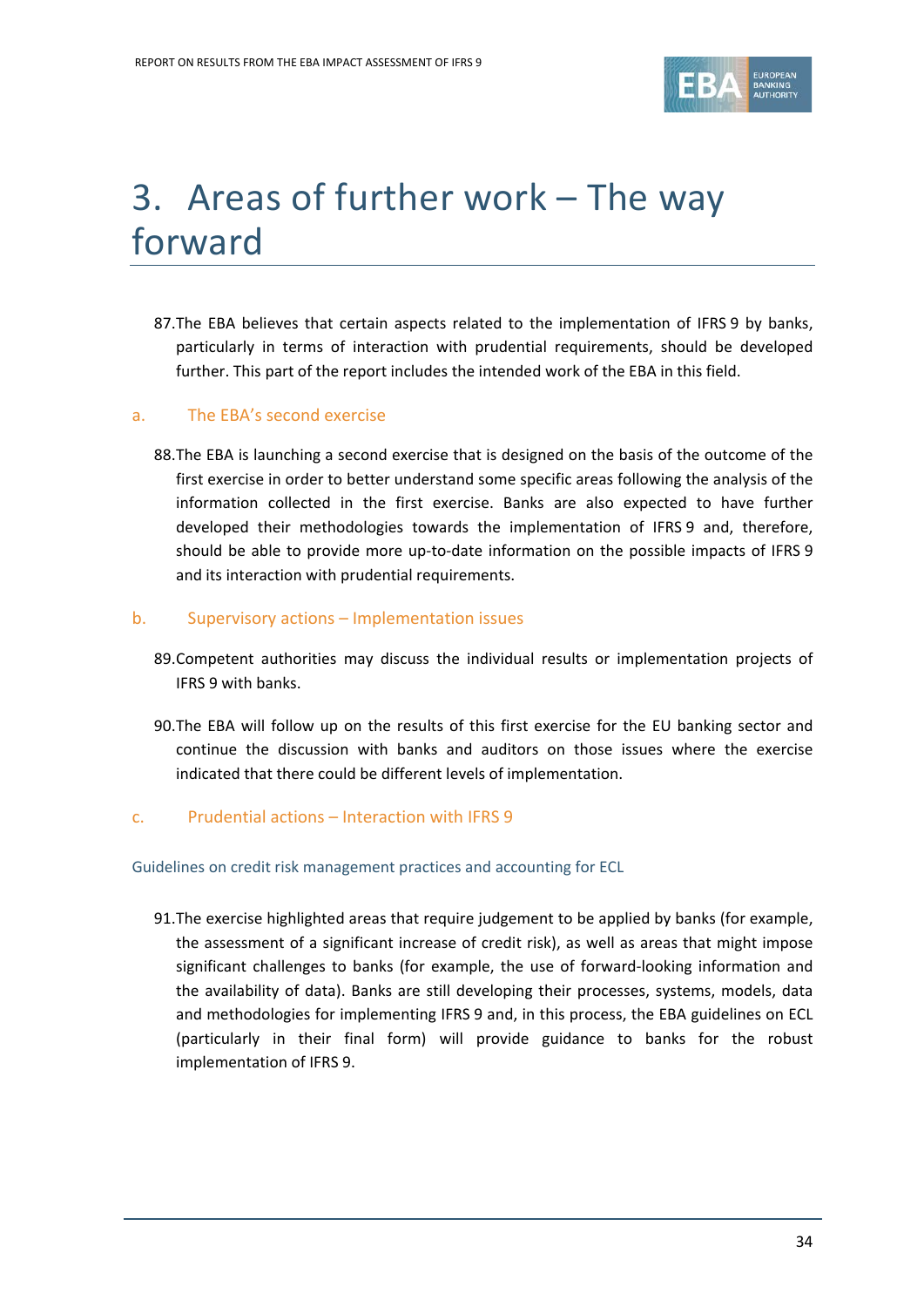

#### Guidelines on communication between competent authorities and auditors<sup>[47](#page-34-0)</sup>

92.The replacement of IAS 39 with IFRS 9 is a subject that is likely to be covered in the communications between the competent authorities and auditors under the recently published EBA guidelines on the communication between the two parties. Indeed, this is a change in the accounting standards that merits additional consideration for inclusion in the communications. In addition, the auditors are likely to be involved in the preparation of the implementation of IFRS 9 for one or more banks, and they should be well placed to share relevant information with the competent authority and discuss IFRS 9 implementation issues in accordance with the application of these guidelines.

## RTS on SCRAs and GCRAs<sup>[48](#page-34-1)</sup>

- 93.For institutions applying the SA for measuring capital requirements for credit risk, CRAs<sup>[49](#page-34-2)</sup> can be considered general or specific. The criteria to differentiate between SCRAs and GCRAs under the applicable accounting framework are currently established in the RTS for specifying the calculation of SCRAs and GCRAs (RTS on SCRAs and GCRAs). While both specific and general CRAs impact CET1 capital, the difference is that GCRAs do not reduce the exposure value and are included in Tier 2 up to 1.25% of the bank's credit risk RWAs, whereas SCRAs reduce the exposure value and are not added back to any part of the regulatory capital.
- 94.In Recital 9 of the RTS on SCRAs and GCRAs, it is mentioned that the criteria for distinguishing between SCRAs and GCRAs should be established taking into account current applicable frameworks. In Recital 10 of the same RTS, it is mentioned that, in the event of the revision of the accounting standards, changes to the criteria for distinguishing between SCRAs and GCRAs may be necessary, particularly for the new impairment model of IFRS 9. At the EU level under IAS 39 or national GAAP, loan loss provisions should normally be classified as SCRAs.
- 95.On 11 October 2016, the BCBS published a consultative document<sup>[50](#page-34-3)</sup> that proposes an interim period to retain the current regulatory treatment of provisions as applied under both the SA and the IRB approach. According to the document, jurisdictions would then need to extend their existing approaches to categorising provisions as specific or general to provisions measured under the applicable ECL model. In addition, the document

<span id="page-34-0"></span><sup>47</sup>EBA/GL/2016/05 (https://www.eba.europa.eu/regulation-and-policy/accounting-and-auditing/guidelines-oncommunication-between-competent-authorities-and-auditors).

<span id="page-34-1"></span><sup>48</sup> Commission Delegated Regulation (EU) No 183/2014 of 20 December 2013 supplementing Regulation (EU) No 575/2013 of the European Parliament and of the Council on prudential requirements for credit institutions and investment firms, with regard to the RTS for specifying the calculation of SCRAs and GCRAs (text with EEA relevance). <sup>49</sup> According to the CRR, 'CRA means the amount of specific and general loan loss provisions for credit risks that have

<span id="page-34-2"></span>been recognised in the financial statements of the institution in accordance with the applicable accounting framework.

<span id="page-34-3"></span><sup>50</sup> [https://www.bis.org/press/p161011.htm.](https://www.bis.org/press/p161011.htm)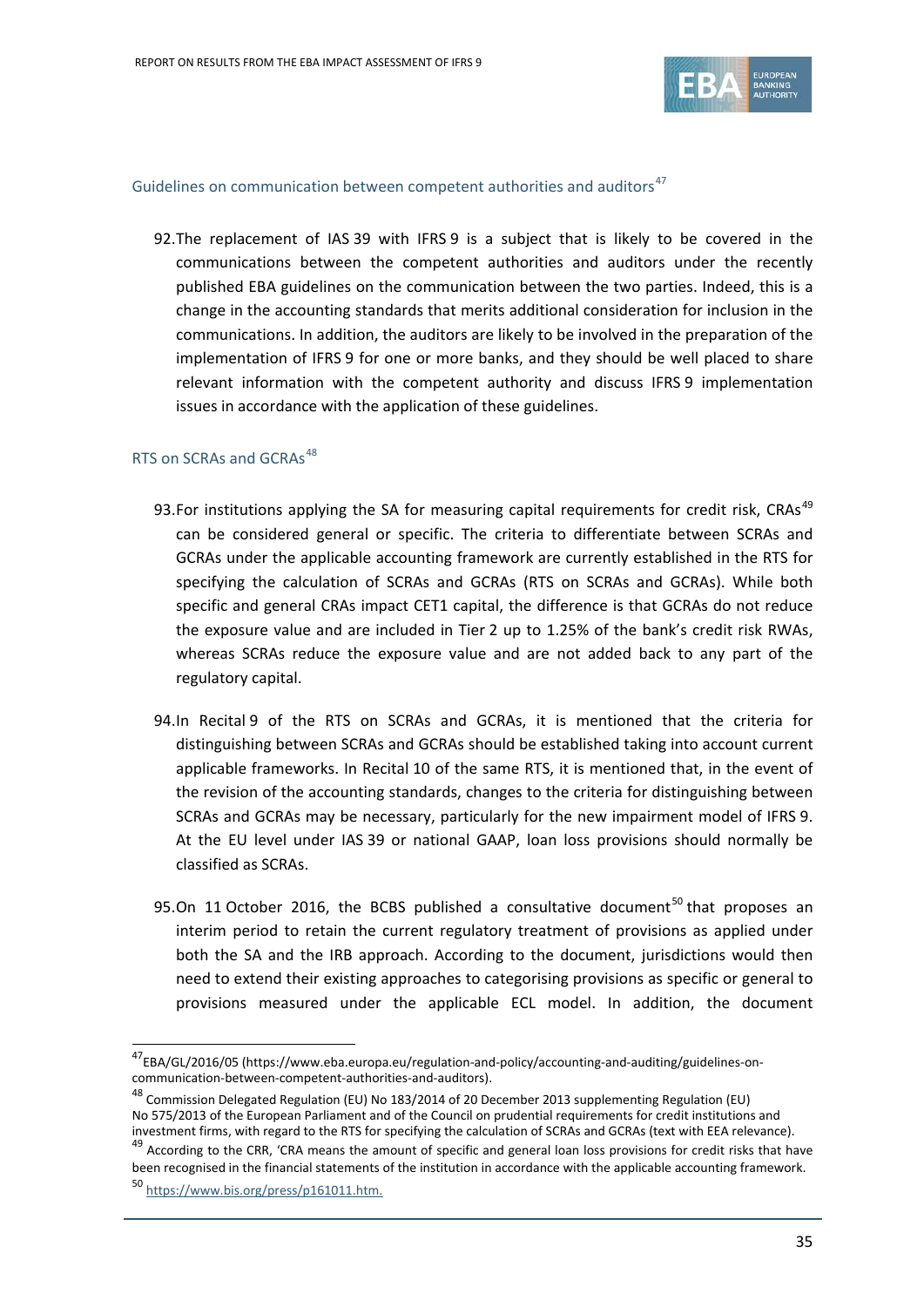

encourages regulators to provide guidance, as appropriate, on categorising ECL provisions as general and specific provisions in their jurisdictions.

- 96.Therefore, the mapping of IFRS 9 provisions as GCRAs or SCRAs merits additional assessment, as the RTS on CRA was developed when IAS 39 was applied. In this regard, it could be considered whether—as is the general case today under IAS 39—all IFRS 9 loan loss provisions should be considered SCRAs or whether different options should be explored for the application of the definition of GCRAs and SCRAs in the context of the IFRS 9 ECL framework.
- 97.The EBA will work during the next months in assessing this issue and performing further outreach activities in order to consider the most appropriate course of action, also taking into account the timeline for the implementation of IFRS 9.

#### Current and future treatment of accounting provisions in own funds

- 98.As the current regulatory framework was developed when an incurred losses accounting model was mainly applied, the introduction of the ECL model for provisioning warrants an assessment of the interaction of the new provisioning model with the prudential framework to ensure a level playing field across institutions using national GAAP and IFRS.
- 99. The BCBS has published a discussion paper on 11 October 2016<sup>[51](#page-35-0)</sup> that acknowledges this and proposes the following long-term approaches for comments: (i) to retain the current regulatory treatment of provisions (i.e. discretion at jurisdiction level to decide on the classification of provisions as specific or general); (ii) to retain the distinction between specific and general provisions for regulatory purposes based on definitions that would produce universally aligned categorisations of ECL provisions as specific and general across jurisdictions; (iii) to introduce a standardised regulatory expected loss component to the SA for credit risk; or (iv) pursue another alternative based on the comments received on the discussion paper.
- 100. These are complex issues that will require a discussion in the medium term. The EBA is participating in the discussions at the BCBS level and will continue assessing these issues.

## Transitional arrangements

j

101. One aspect to consider is whether transitional arrangements should be introduced to lessen the impact of IFRS 9 on capital. This possibility has been raised in the recently published BCBS consultative document. According to this document, the BCBS has identified some reasons why it may be appropriate to introduce a transitional arrangement

<span id="page-35-0"></span> $51$  The BCBS has published, at the same time, a consultative document on the regulatory treatment of accounting provisions (interim approach and transitional arrangements) and a discussion paper on the regulatory treatment of accounting provisions.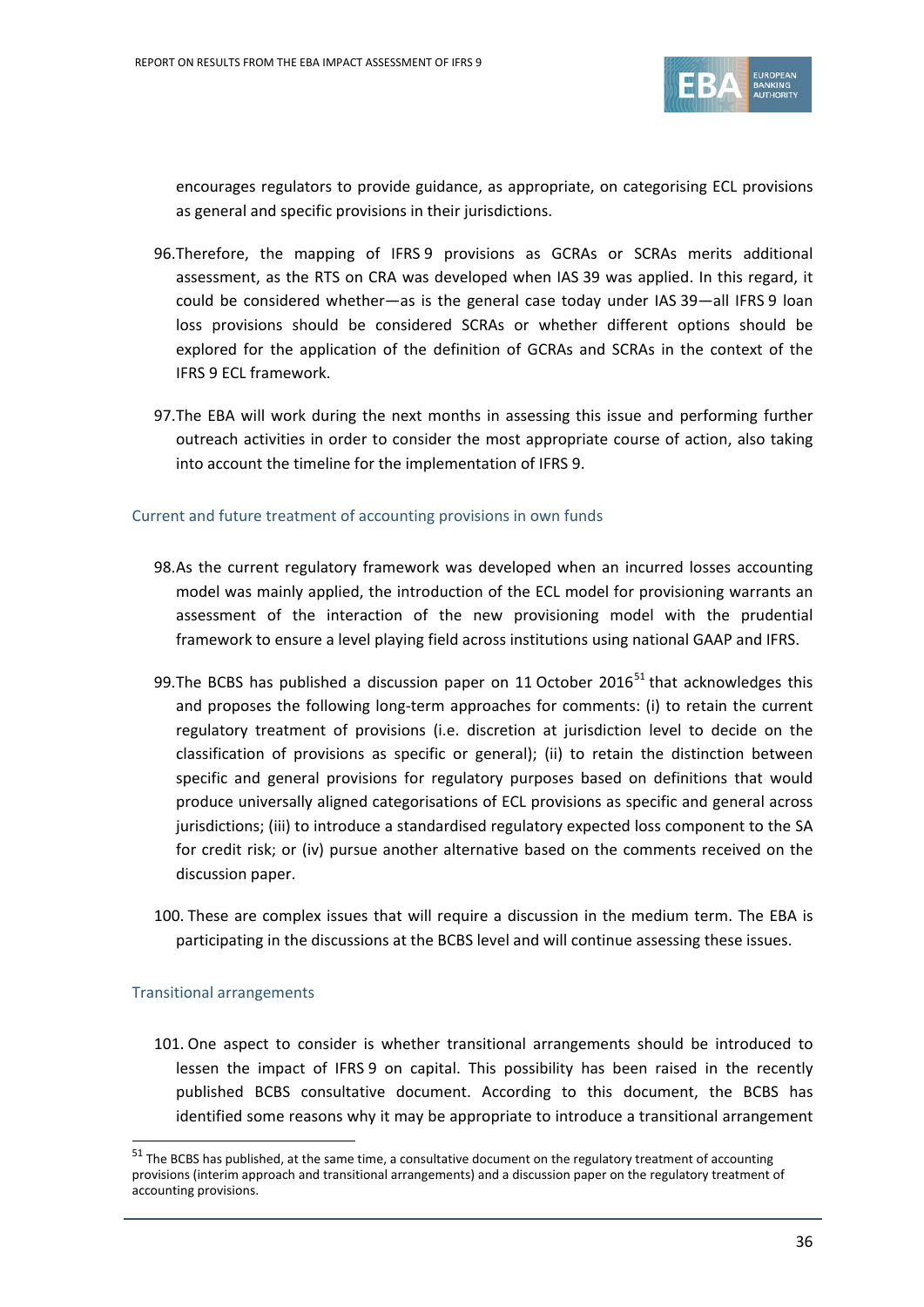

for the impact of ECL accounting on regulatory capital in order to allow banks time to adjust to the impact that the new ECL accounting standards will have on capital for regulatory purposes. The BCBS has not yet determined whether or not the introduction of a transitional arrangement is warranted and is seeking comments on the options proposed in its consultative document.

- 102. On the basis of the results of the first exercise, the EBA has not yet formed a view on a possible transition and believes that the results of the second exercise should help in forming a final view on a possible transitional arrangement.
- 103. In case a transitional arrangement appears to be needed, the following aspects would probably need to be considered:
- The approach should be as simple as possible;
- The period of application of the transitional requirements may depend on the magnitude and type of the impact. However, in principle, a short transitional period would be preferable;
- Proposals that would result in a complete neutralisation of the impact from the move to an ECL model and the corresponding impact on own funds of some provisions during the transitional period should not be pursued. In the same vein, proposals that would lead to a complete prudential neutralisation of stage 1 provisions for a certain period of time should be regarded with scepticism, as this may give wrong incentives to banks for moving exposures from stage 1 to stages 2 and 3 as appropriate.
- 104. The EBA will continue its reflection, particularly in light of the outcome of the second impact assessment exercise, and will work on the technical aspects of a possible transitional arrangement in case such a transition would be introduced.

## Other interactions of prudential requirements with IFRS 9

105. This exercise did not indicate any other significant interaction of prudential requirements with IFRS 9 (for example, liquidity, prudent valuation or leverage requirements). However, some aspects mentioned by a few banks were the EBA guidelines on the definition of 'default', the classification under IFRS 9 of the liquidity portfolio or bail-in instruments, the possible deterioration of the leverage ratio (because the CET1 reduction of the numerator is only compensated to a small fraction by the reduction of the exposure measure in the denominator). The EBA will be monitoring the possible occurrence of additional interactions towards the initial implementation of IFRS 9 and beyond that in order to identify any emerging interaction, as more knowledge and experience will have been obtained at that time.